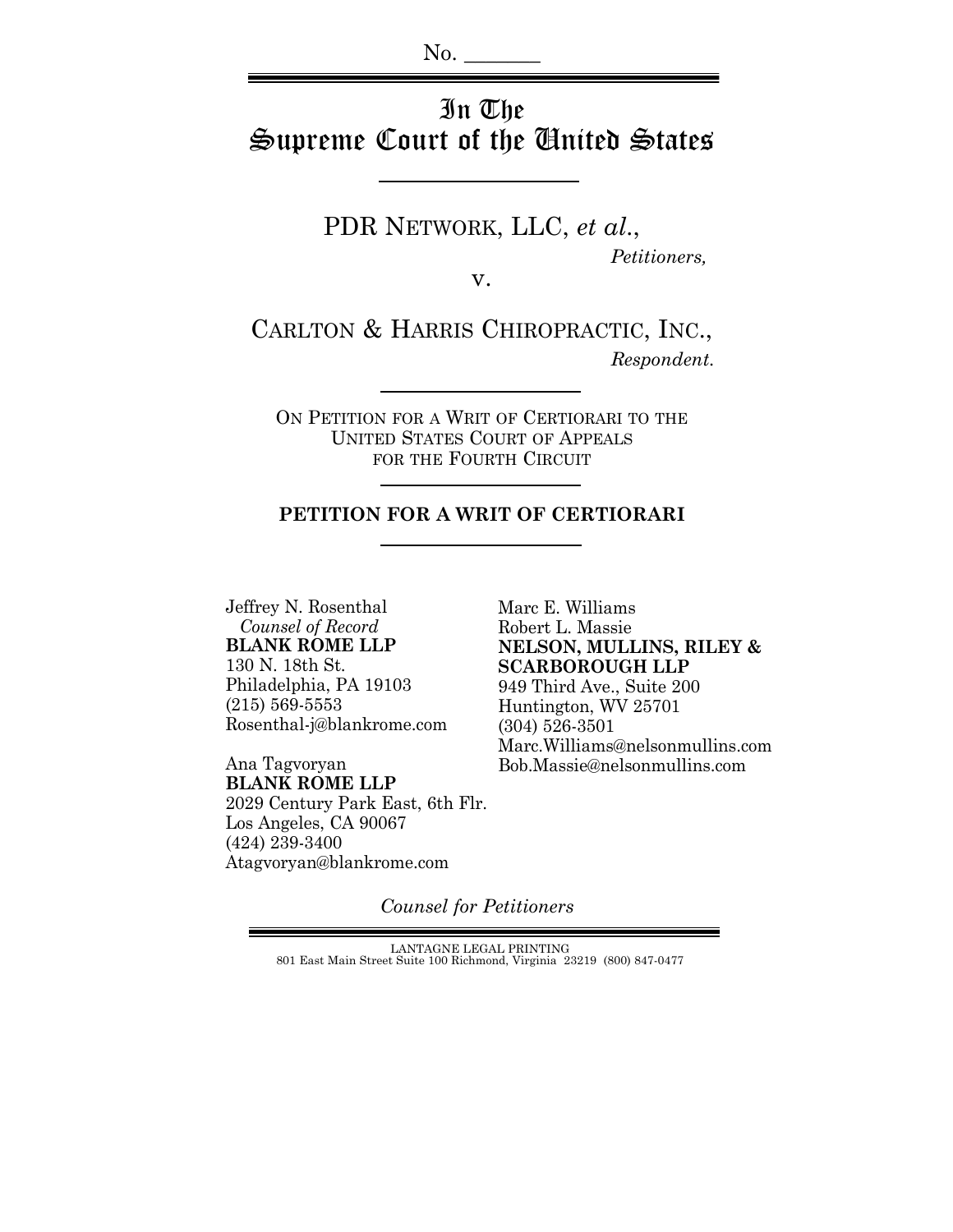### QUESTIONS PRESENTED

This case presents a challenge to the jurisdiction of every court in the nation to interpret and apply the law. A critical question, and circuit split, persists concerning the interplay between the Hobbs Act, also known as the Administrative Orders Review Act, 28 U.S.C. § 2342, and this Court's seminal decision in *Chevron USA*, Inc. v. Nat. Res. Def. Council, Inc., 467 U.S. 837 (1984). This Court's review is needed to clarify the jurisdiction of all courts to decide the proper level of deference afforded to interpretive agency guidance. If allowed to stand, the Fourth Circuit's jurisdiction-stripping ruling would elevate those agencies identified in the Hobbs Act above even the judiciary; empowering agency orders to trump the courts' fundamental "province and duty" to interpret the law.

In enacting the Telephone Consumer Protection Act of 1991 ("TCPA"), Congress permitted civil liability only for sending "unsolicited advertisements" by fax.  $47 \text{ U.S.C.}$   $\frac{$227(b)(1)(C)}{2}$ . In 2006, the Federal Communications Commission ("FCC"), tasked with implementing the TCPA, promulgated a Final Rule with respect to those faxes that "promote goods and services even at no cost."

Under *Chevron*, courts are empowered to independently assess whether a statutory term is "unambiguous," and thus, ripe for judicial interpretation. If a term is deemed ambiguous, courts still retain their discretion to defer to agency guidance. But courts owe an agency's interpretation of the law no deference unless, after employing traditional tools of statutory construction, they find themselves unable to discern Congress's meaning.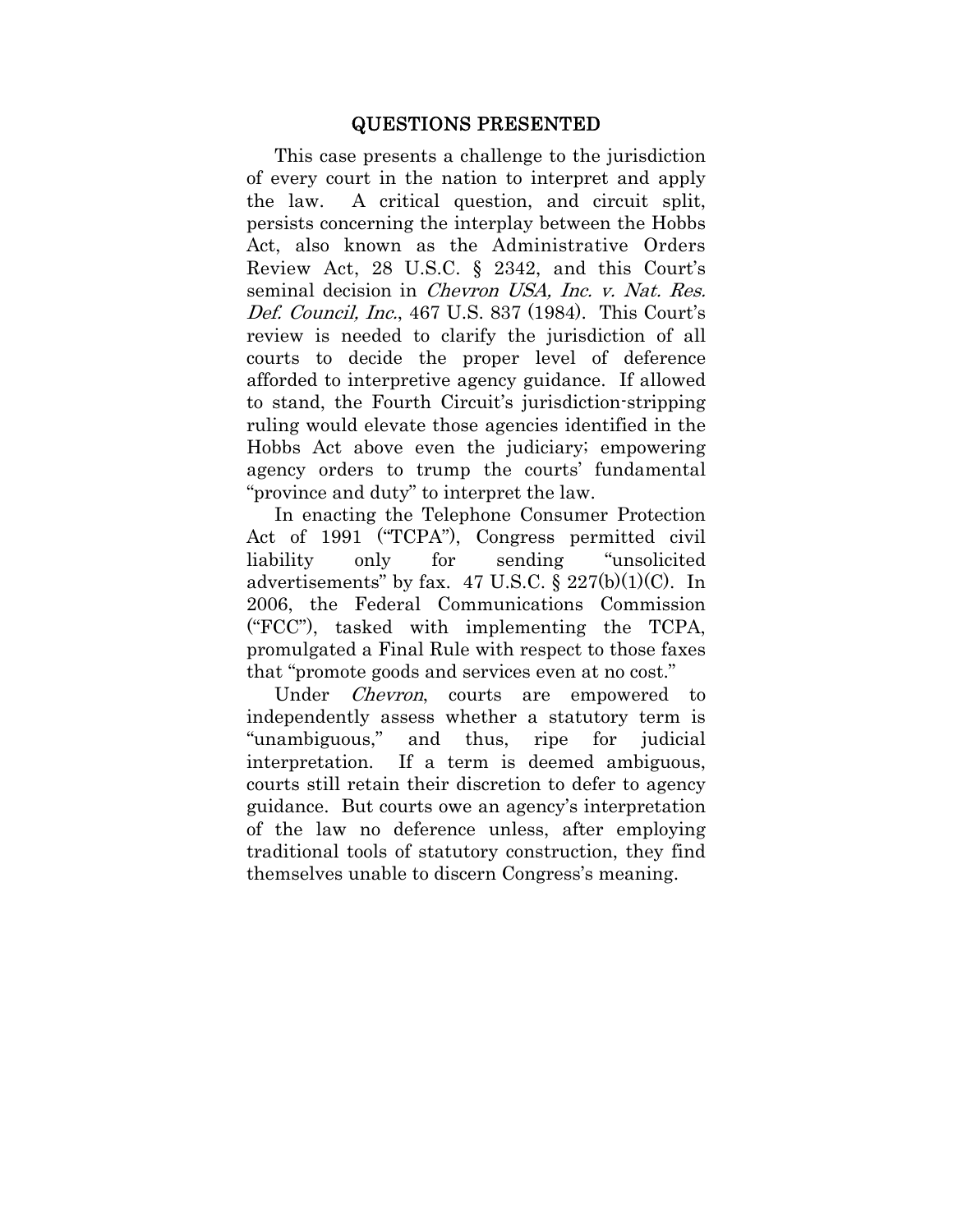Applying a traditional Chevron analysis, the District Court for the Southern District of West Virginia held the term "advertisement" in the TCPA was unambiguous; thus, it need not automatically defer to the FCC's guidance in deciding whether to grant Defendant/Petitioner's motion to dismiss. The District Court nevertheless "harmonized" the FCC's interpretive guidance with its own reading of the TCPA, and held the single fax at issue could not be read to "promote" anything other than information. In a split decision, the Fourth Circuit vacated and remanded, holding instead that the Hobbs Act "precluded" the District Court from engaging in a Chevron analysis, and that the District Court was required to automatically defer to the FCC's guidance on what qualifies as an "advertisement" under the TCPA.

Congress passed the Hobbs Act to provide a mechanism for judicial review of certain agency orders. To ensure the Hobbs Act did not impugn on the "province and duty" of the judiciary, the statute was intended to bar only facial challenges to the "validity" of an agency's order—not judicial review of the applicability of an agency order with respect to a particular set of facts and circumstances. As observed by the Sixth and Ninth Circuits in this precise context, a deepening circuit split exists as to whether courts must automatically defer to, and broadly apply, the FCC's definition of an "advertisement" in the absence of such ambiguity.

Ignoring cannons of statutory interpretation, the Fourth Circuit also held the FCC's guidance created a *per se* rule that faxes that promote goods and services "even at no cost" constitute "advertisements"—despite the lack of any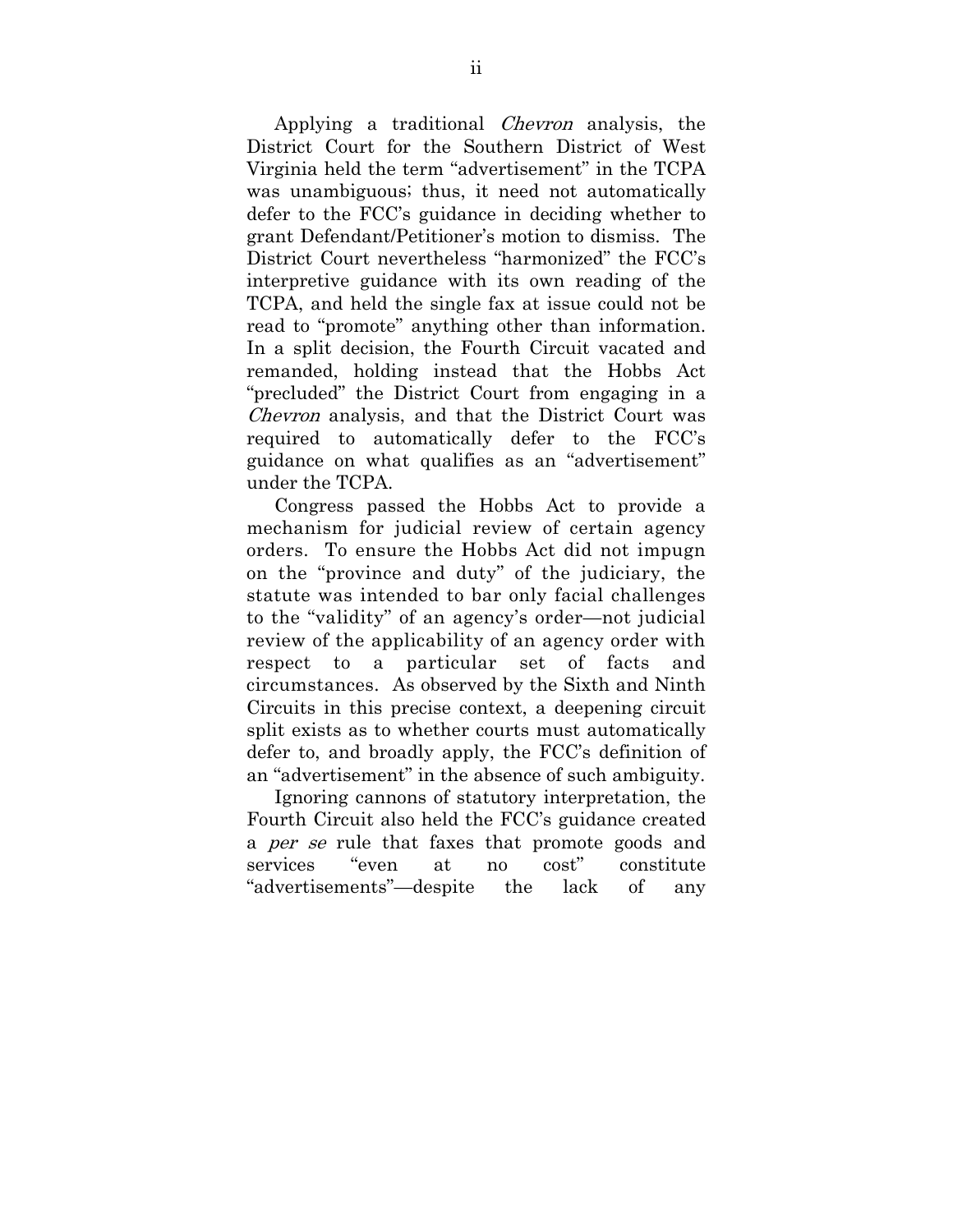commercial nexus to a firm's business. This ruling created a circuit split with the Second, Sixth, Ninth and Eleventh Circuits, all of which require such a nexus, as well as a separate split with the Second Circuit, which held the FCC imposed only a rebuttable presumption that a fax promoting free goods and services qualifies as an "advertisement."

Thus, the questions presented are:

- 1. Does the Hobbs Act strip courts of jurisdiction to engage in a traditional Chevron analysis and require automatic deference to an agency's order even if there has been no challenge to the "validity" of such order?
- 2. Must faxes that "promote goods and services even at no cost" have a commercial nexus to a firm's business to qualify as an "advertisement" under the TCPA, or does a plain reading of the FCC's 2006 order create a per se rule that such faxes are automatically "advertisements"?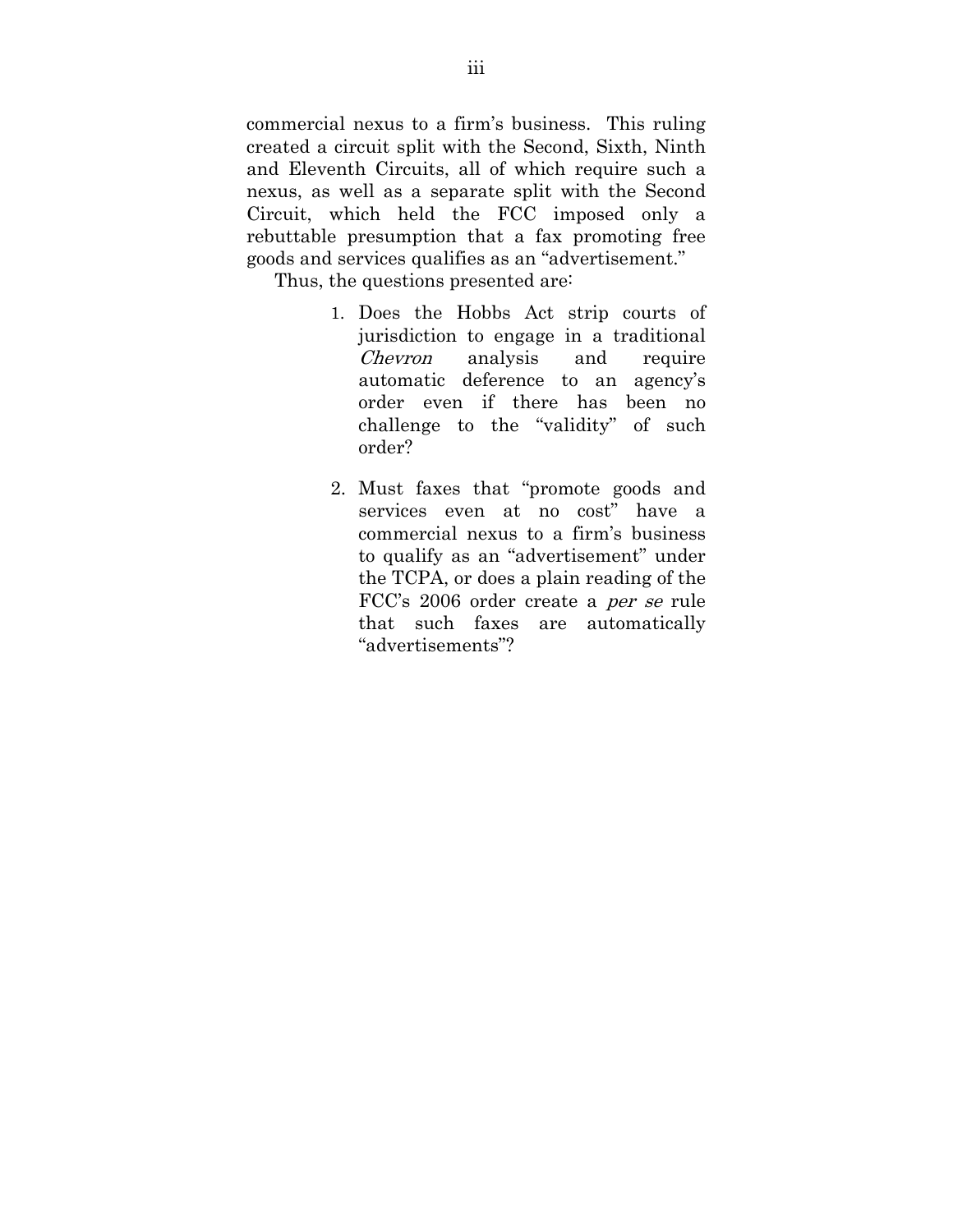# PARTIES TO THE PROCEEDINGS

Petitioners are PDR Network, LLC, PDR Distribution, LLC, and PDR Equity, LLC. Each Petitioner belongs to a corporate family of entities dedicated to delivering health knowledge products and services that support drug prescribing decisions and patient adherence to medication regimes to improve health.

Respondent is a chiropractic medical office located in West Virginia that delivers healthcare services.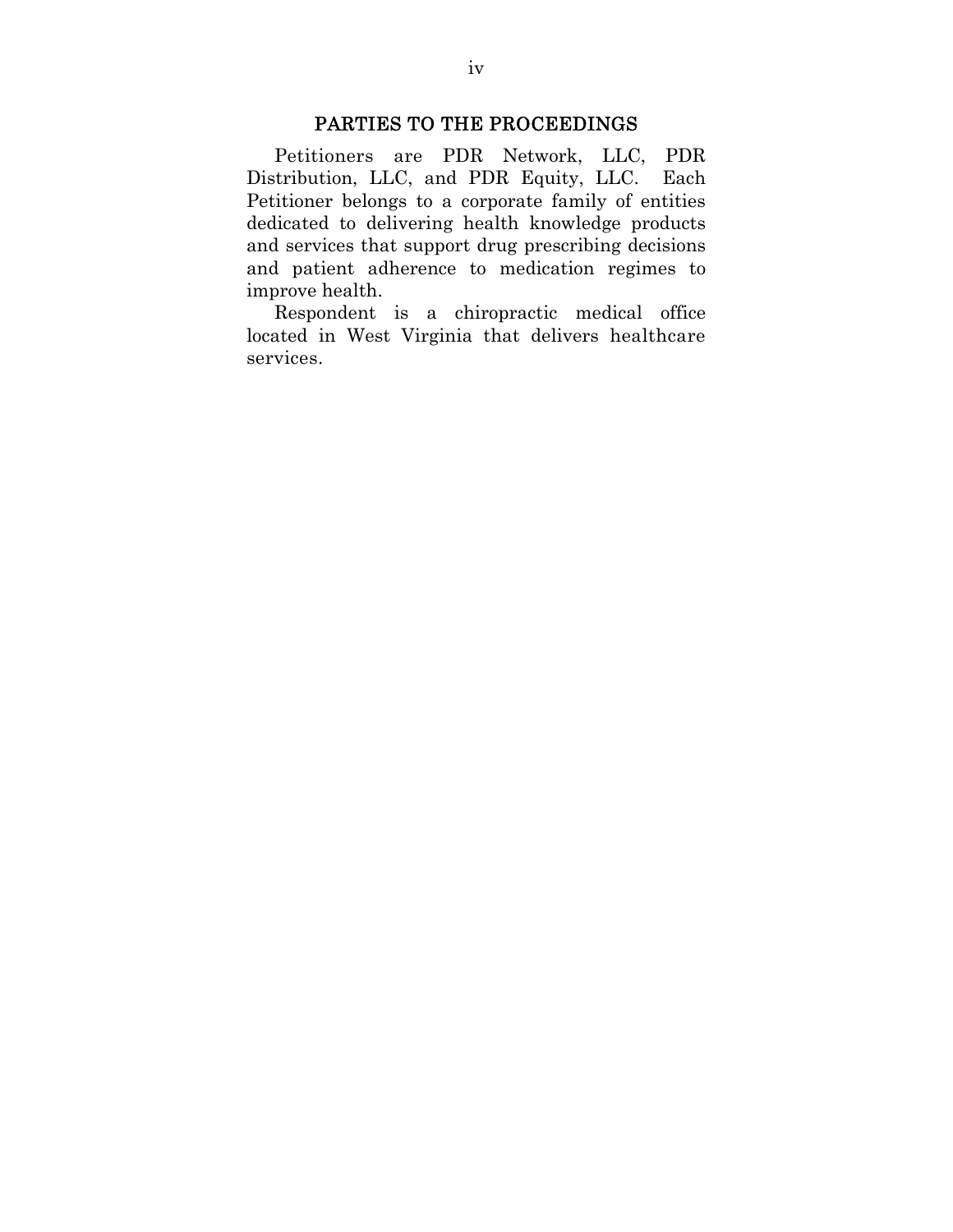# RULE 29.6 STATEMENT

Petitioners PDR Network, LLC, and PDR Distribution, LLC, are wholly-owned subsidiaries of PDR, LLC. No other person or publicly held corporation owns 10% or more of the stock of PDR Network, LLC and PDR Distribution, LLC.

Petitioner PDR Equity, LLC is a wholly-owned subsidiary of PSKW Holdings, LLC. No other person or publicly held corporation owns 10% or more of the stock of PDR Equity, LLC.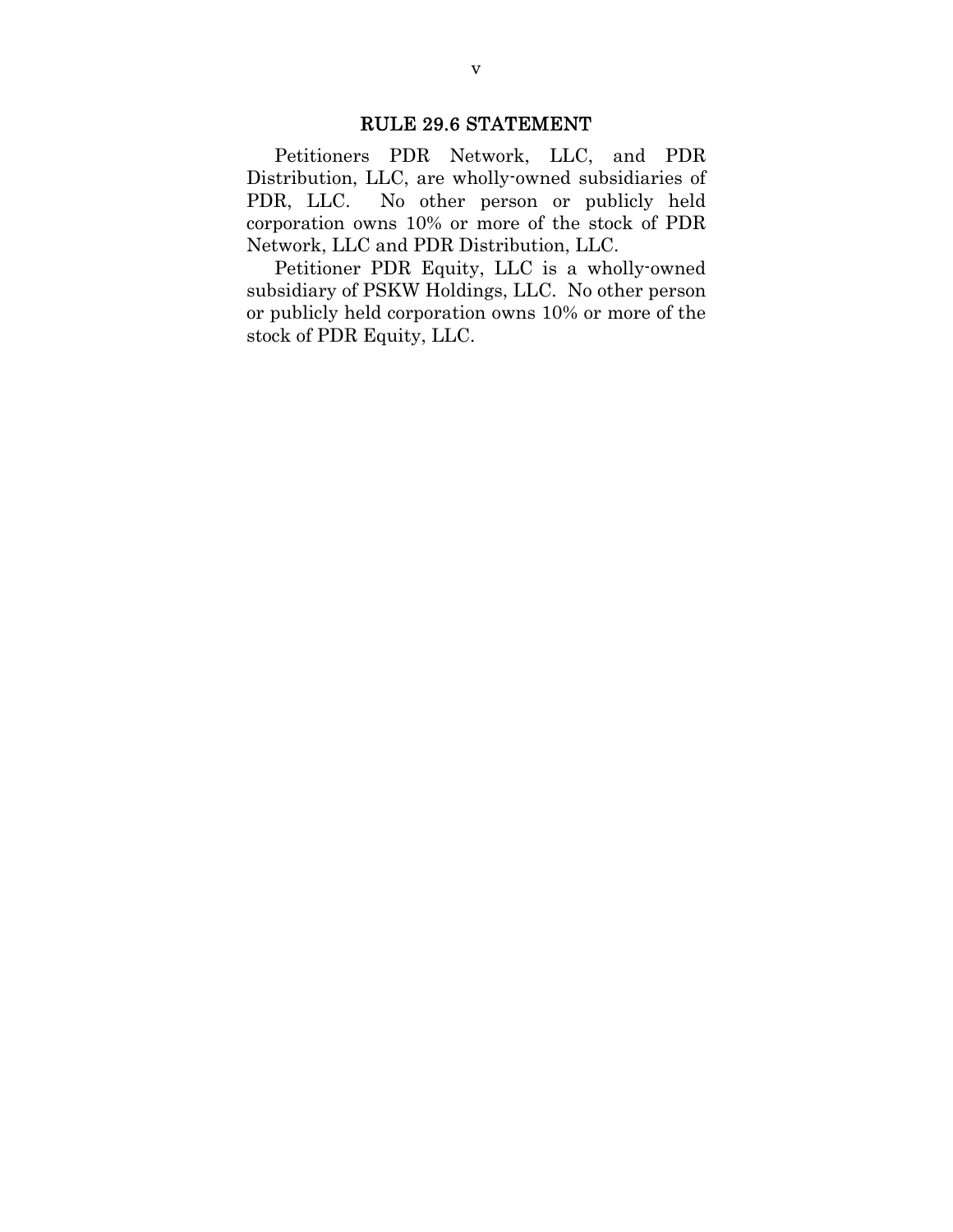# TABLE OF CONTENTS

| Page                                                                         |
|------------------------------------------------------------------------------|
|                                                                              |
|                                                                              |
|                                                                              |
|                                                                              |
|                                                                              |
|                                                                              |
| STATUTORY AND REGULATORY PROVISIONS                                          |
|                                                                              |
|                                                                              |
| A. Statutory and Regulatory Background 4                                     |
|                                                                              |
| C. PDR's Motion to Dismiss and District                                      |
| D. The Fourth Circuit's Split Decision 10                                    |
| REASONS FOR GRANTING THE WRIT11                                              |
| CERTIORARI IS WARRANTED ON THE<br>$\mathbf{I}$<br>JURISDICTIONAL QUESTION 12 |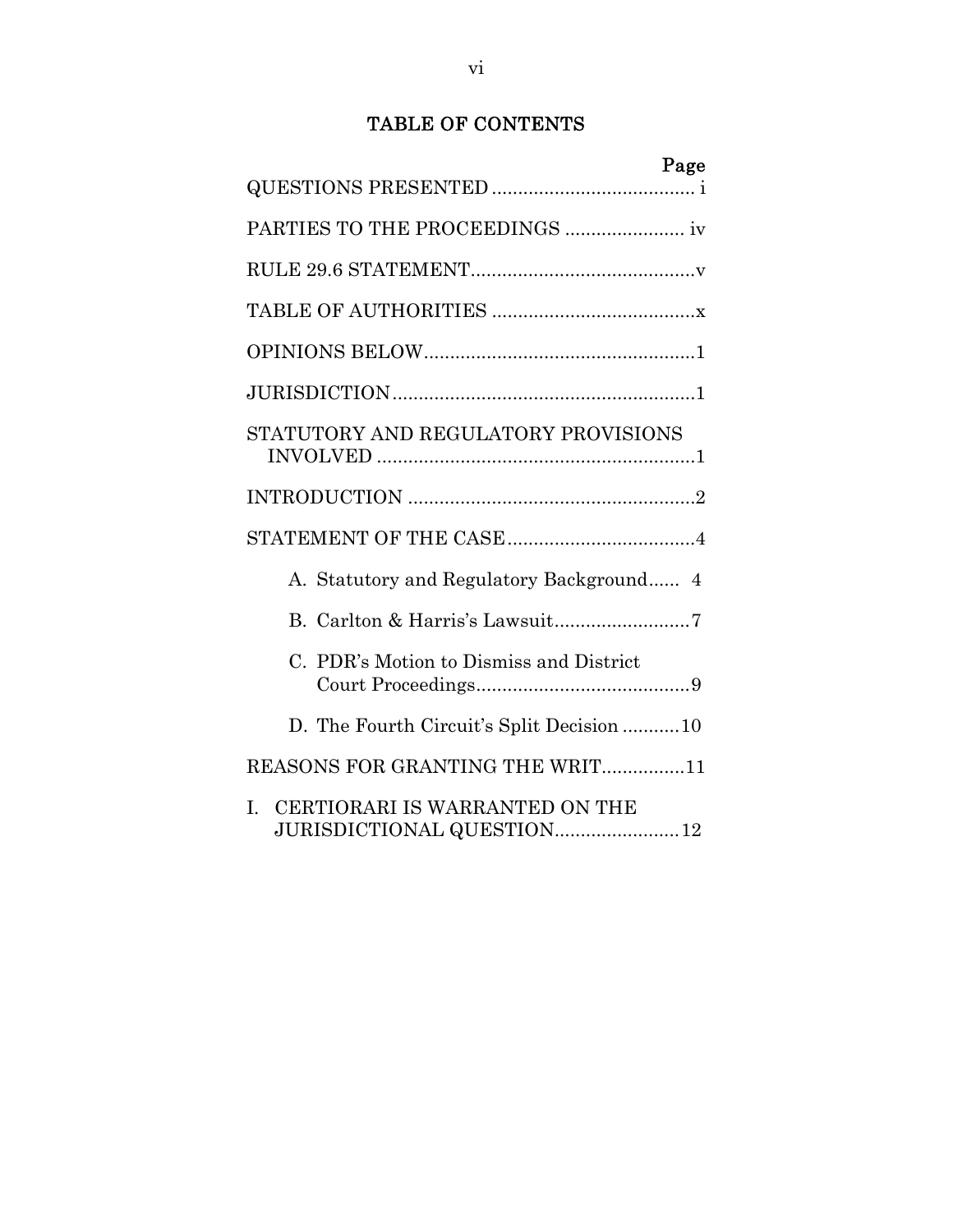| <b>TABLE OF CONTENTS-Continued</b>                                                                                                                                                          |  |
|---------------------------------------------------------------------------------------------------------------------------------------------------------------------------------------------|--|
| A. The Circuits Are Split On Whether A<br>Court Must Automatically Defer To<br>The FCC's Interpretation Of The Term<br>"Advertisement" Under The Hobbs Act13                                |  |
| II. CERTIORARI IS WARRANTED ON THE<br>QUESTION OF THE APPLICATION OF THE<br>FCC'S DEFINITION OF AN                                                                                          |  |
|                                                                                                                                                                                             |  |
| A. The Fourth Circuit's Holding That A<br>Fax Promoting A Free Good Or Service<br>Does Not Require A Commercial Aim<br>Conflicts With Decisions Of The<br>Second, Sixth, Ninth and Eleventh |  |
| B. The Fourth Circuit's Holding That<br><b>Faxes Promoting Free Goods And</b><br>Services Are Per Se "Advertisements"<br>Conflicts With A Decision Of The                                   |  |
| III. THIS COURT'S REIVEW IS NEEDED28                                                                                                                                                        |  |
|                                                                                                                                                                                             |  |

# APPENDIX

| Opinion of the United States Court of Appeals for  |  |
|----------------------------------------------------|--|
| the Fourth Circuit, Carlton & Harris Chiropractic, |  |
| Inc. v. PDR Network, LLC et al., 883 F.3d 459 (4th |  |
|                                                    |  |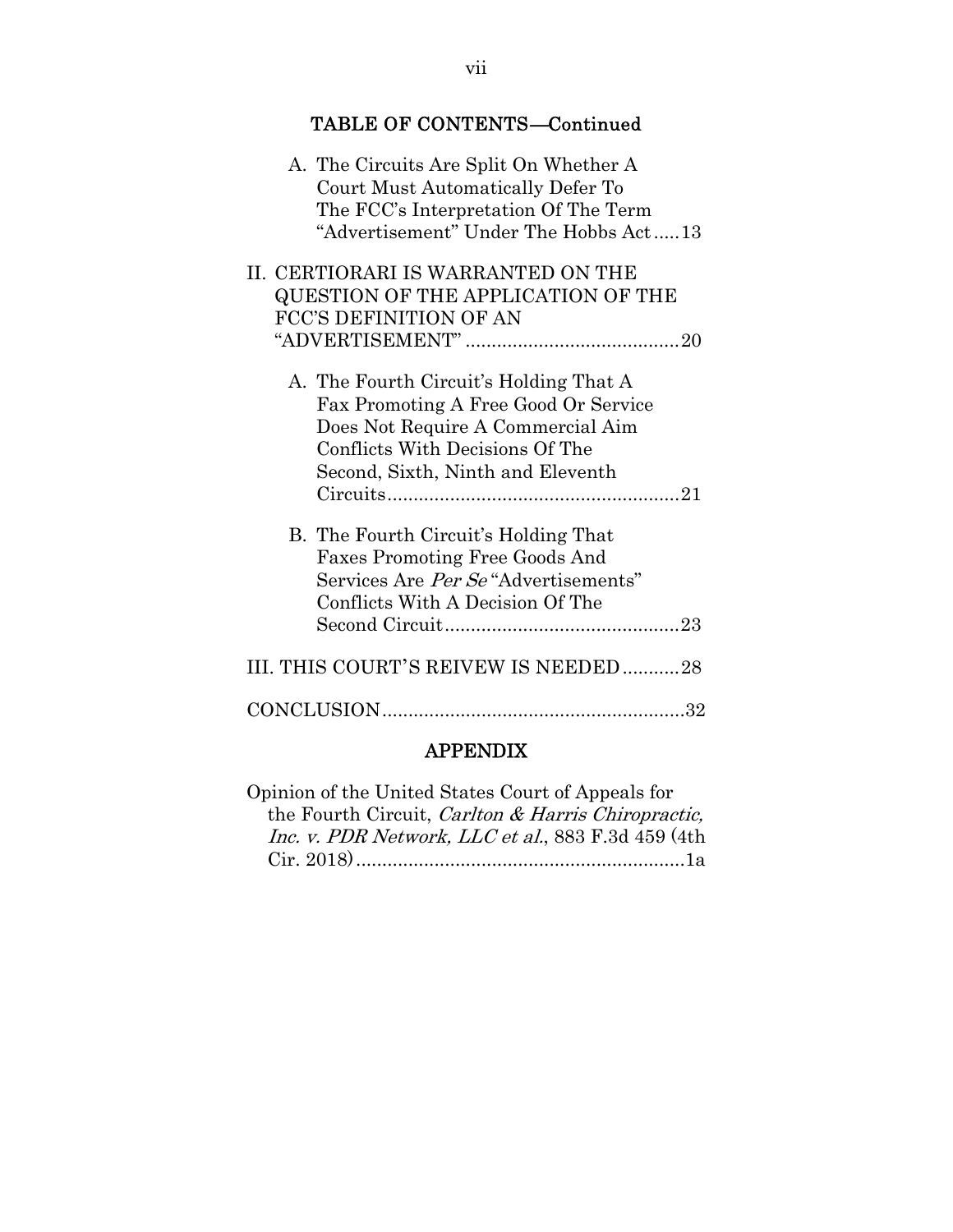# TABLE OF CONTENTS—Continued

| Memorandum Opinion and Order of the United<br>States District Court for the Southern District of<br>West Virginia Regarding Defendant's Motion to                                                                                                                 |
|-------------------------------------------------------------------------------------------------------------------------------------------------------------------------------------------------------------------------------------------------------------------|
| Dismiss under Federal Rule of Civil Procedure                                                                                                                                                                                                                     |
| $12(b)(6)$ , Carlton & Harris Chiropractic, Inc. v.                                                                                                                                                                                                               |
| PDR Network, LLC et al., No. CV 3:15-14887                                                                                                                                                                                                                        |
| RCC, 2016 U.S. Dist. LEXIS 135310 (S.D. W. Vir.                                                                                                                                                                                                                   |
|                                                                                                                                                                                                                                                                   |
|                                                                                                                                                                                                                                                                   |
| Judgment Order of the United States District Court<br>for the Southern District of West Virginia                                                                                                                                                                  |
| Regarding Defendant's Motion to Dismiss under                                                                                                                                                                                                                     |
| Federal Rule of Civil Procedure 12(b)(6), Carlton                                                                                                                                                                                                                 |
| & Harris Chiropractic, Inc. v. PDR Network, LLC                                                                                                                                                                                                                   |
| et al., No. CV 3:15-14887 RCC (S.D. W. Vir. Sept.                                                                                                                                                                                                                 |
|                                                                                                                                                                                                                                                                   |
|                                                                                                                                                                                                                                                                   |
| Order of the United States Court of Appeals for the<br>Fourth Circuit Regarding Defendant's Petition for<br>Rehearing <i>En Banc</i> , <i>Carlton &amp; Harris</i><br>Chiropractic, Inc. v. PDR Network, LLC et al., No.<br>16-2185 (4th Cir. Mar. 23, 2018)  45a |
|                                                                                                                                                                                                                                                                   |
| Mandate of the United States Court of Appeals for<br>the Fourth Circuit, Carlton & Harris Chiropractic,<br>Inc. v. PDR Network, LLC et al., No. 16-2185 (4th                                                                                                      |
|                                                                                                                                                                                                                                                                   |
| In re Rules and Regulations Implementing the<br>Telephone Consumer Protection Act of 1991; Junk<br><i>Fax Prevention Act of 2005, 71 FR 25967 (May 3,</i>                                                                                                         |
|                                                                                                                                                                                                                                                                   |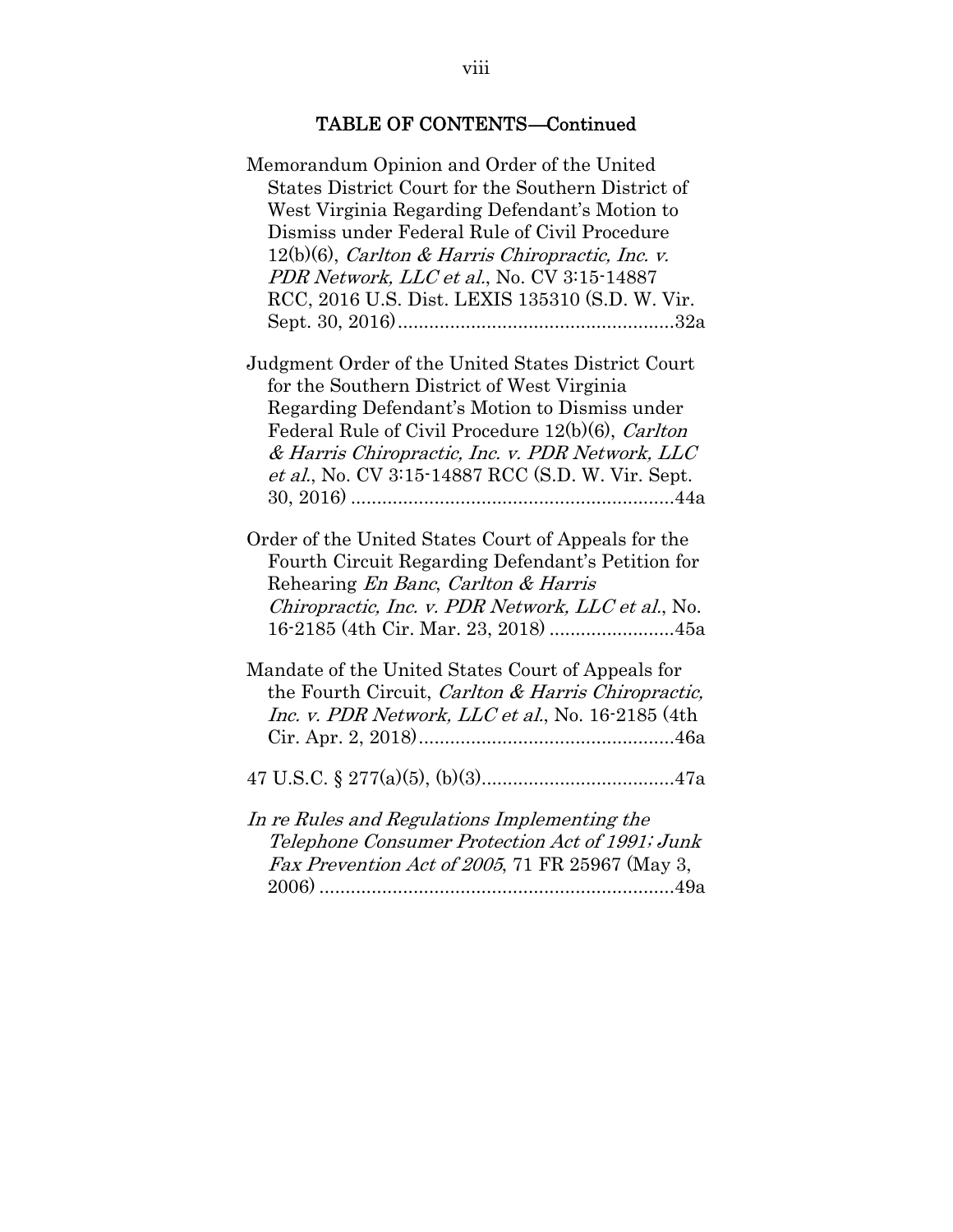# TABLE OF CONTENTS—Continued

28 U.S.C. § 2342, 2343 ............................................ 50a

Exhibit A to Class Action Complaint, Carlton & Harris Chiropractic, Inc. v. PDR Network, LLC et al., No. 3:15-cv-14887 RCC, dated Dec. 17, 2013 (S.D. W. Vir. Oct. 10, 2015), ECF No. 1-1 .......... 51a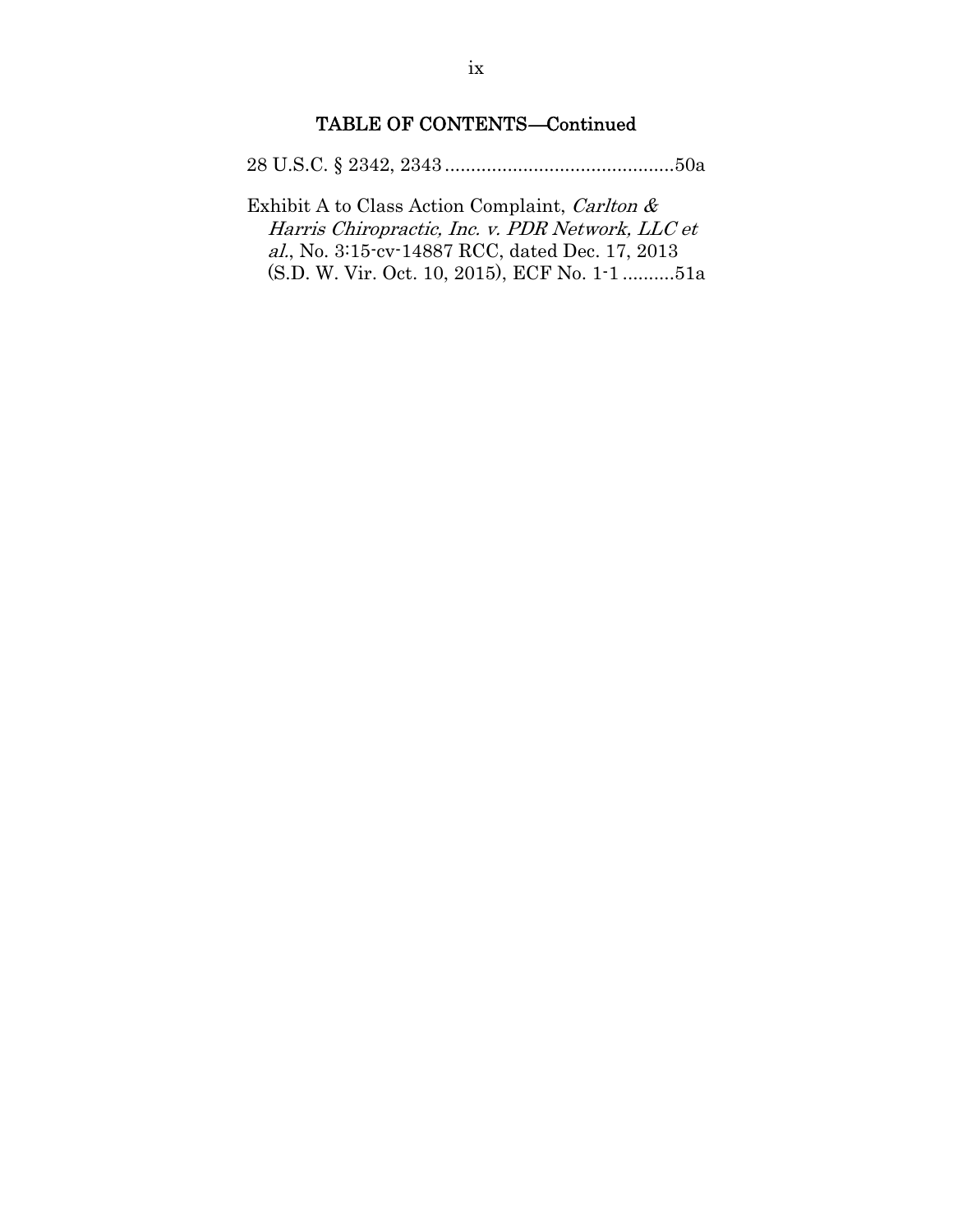# TABLE OF AUTHORITIES

# Page(s)

# Cases

| Alpha Tech Pet, Inc. v. Lagasse, LLC,<br>2016 U.S. Dist. LEXIS 120452 (N.D. Ill. Sept. 7, |
|-------------------------------------------------------------------------------------------|
| Bais Yaakov of Spring Valley v. FCC,<br>852 F.3d 1078 (D.C. Cir. 2017)  14, 17, 27        |
| Bell v. Pfizer, Inc.,                                                                     |
| Bridgeview Health Care Ctr., Ltd. v. Clark,                                               |
| CallerID4u, Inc. v. MCI Communs. Servs.,                                                  |
| CE Design, Ltd. v. Prism Bus. Media, Inc.,                                                |
| Chevron USA, Inc. v. Nat. Res. Def. Council, Inc.,                                        |
| Cohens v. Virginia,                                                                       |
| Creative Montessori Learning Ctrs. v. Ashford Gear<br>LLC                                 |
|                                                                                           |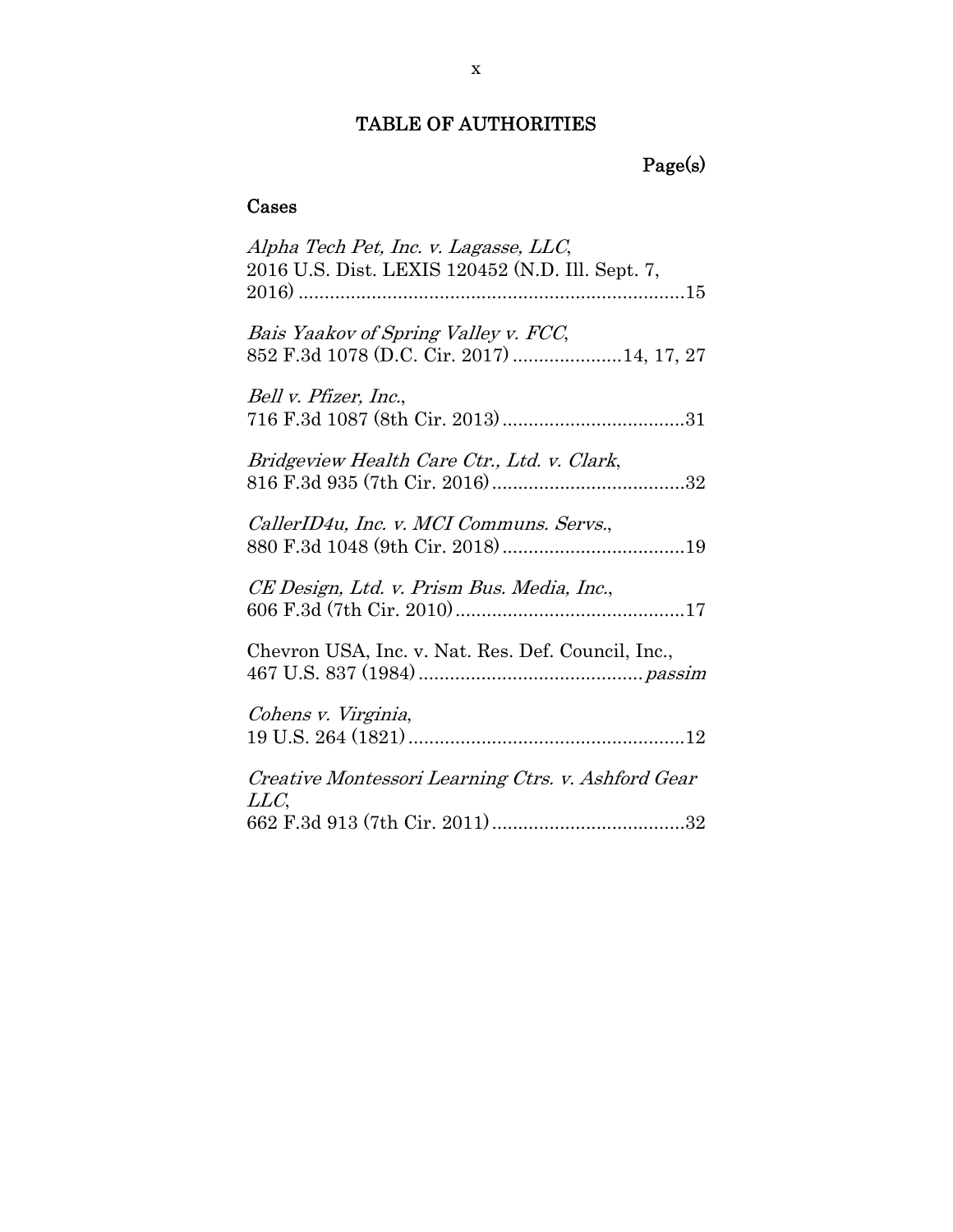| DaimlerChrsyler Corp. v. Cuno,                                                   |
|----------------------------------------------------------------------------------|
| Dominguez v. Yahoo, Inc.,<br>629 F. App'x 369 (3d Cir. 2015) 19                  |
| FCC v. ITT World Comme'ns, Inc.,                                                 |
| Florence Endocrine Clinic, PLLC v. Arriva Med.,<br>LLC,                          |
| 858 F.3d 1362 (11th Cir. June 5, 2017)22                                         |
| Fober v. Mgmt. & Tech. Consultants, LLC,                                         |
| Gilbert v. Residential Funding LLC,                                              |
| Guevara v. Dorsey Labs., Div. of Sandoz, Inc.,                                   |
| Hinman v. M $\&$ M Rental Ctr., Inc.,<br>596 F. Supp. 2d 1152 (N.D. Ill. 2009)22 |
| IMHOFF Inv., LLC v. Alfoccino, Inc.,                                             |
| Ira Holtzman, C.P.A. v. Turza,                                                   |
| Kokkonen v. Guardian Life Ins. Co. of Am.,                                       |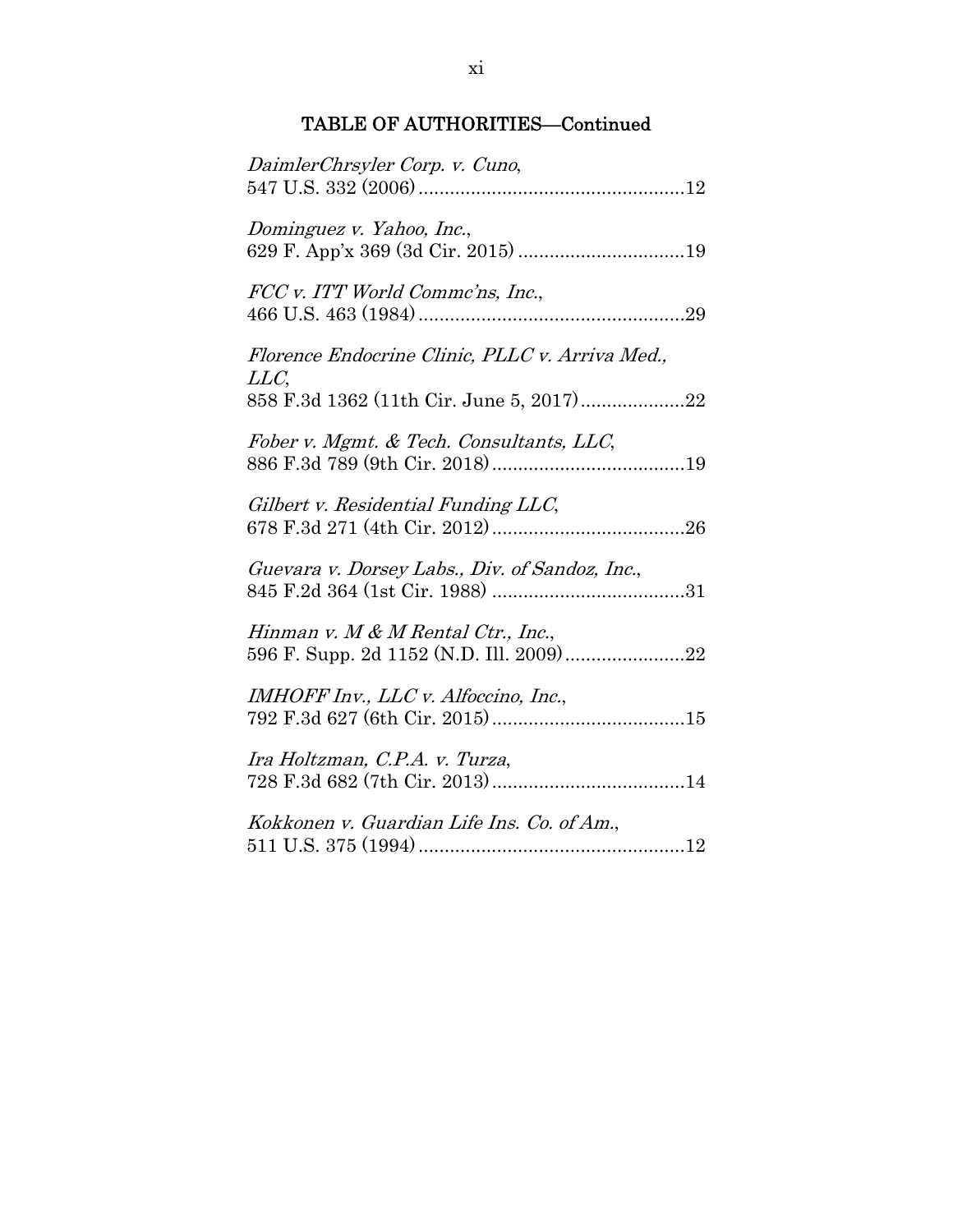| Leyse v. Clear Channel Broadcasting, Inc.,<br>545 F. App'x 444 (6th Cir. 2013) 16-17  |
|---------------------------------------------------------------------------------------|
| Lutz Appellate Servs., Inc. v. Curry,                                                 |
| Mais v. Gulf Coast Collection Bureau, Inc.,                                           |
| Manuel v. NRA Grp. LLC,<br>2018 U.S. App. LEXIS 816 (3d Cir. Jan. 12,                 |
| Marbury v. Madison,                                                                   |
| Mims v. Arrow Fin. Servs., LLC,                                                       |
| Mutual Pharm. Co. v. Bartlett,                                                        |
| N.B. Indus. v. Wells Fargo & Co.,<br>2010 U.S. Dist. LEXIS 126432 (N.D. Cal. Nov. 30, |
| N.B. Indus. v. Wells Fargo & Co.,<br>465 F. App'x 640 (9th Cir. 2012) 13, 22          |
| Nack v. Walburg,                                                                      |
| Nat'l Cable & Telecomms. Ass'n v. Brand X Internet                                    |
| Servs.,                                                                               |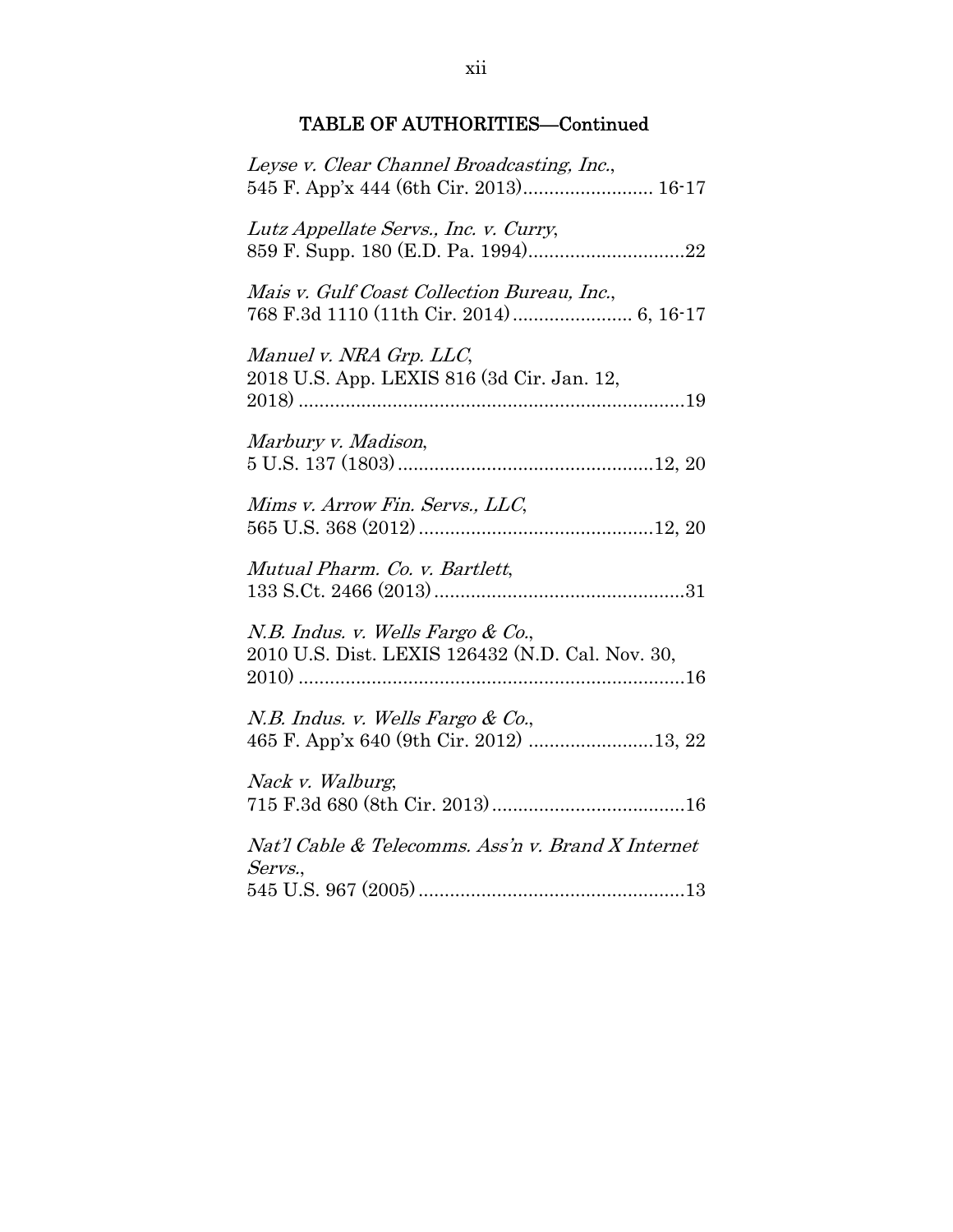| Nigro v. Mercantile Adjustment Bureau, LLC,                                                                              |
|--------------------------------------------------------------------------------------------------------------------------|
| Osorio v. State Farm Bank, FSB,<br>746 F.3d 1242 (11th Cir. 2014)14, 19, 26                                              |
| P&S Printing LLC v. Tubelite, Inc.,<br>2015 U.S. Dist. LEXIS 93060 (D. Conn. July 17,                                    |
| Pac. Bell Tel. Co. v. Cal. PUC,                                                                                          |
| Palm Beach Golf Ctr. Boca, Inc. v. John G. Sarris,<br>DDS, PA,                                                           |
| Physicians Healthsource, Inc. v. Boehringer<br>Ingelheim Pharm., Inc.,                                                   |
| Physicians Healthsource, Inc. v. Boehringer<br>Ingelheim Pharm., Inc.,<br>2018 U.S. Dist. LEXIS 64844 (D. Conn. Apr. 18, |
| Physicians Healthsource, Inc. v. Janssen Pharm.,<br>Inc.,                                                                |
| 2013 U.S. Dist. LEXIS 15952 (D.N.J. Feb. 6,                                                                              |
| PLIVA, Inc. v. Mensing,                                                                                                  |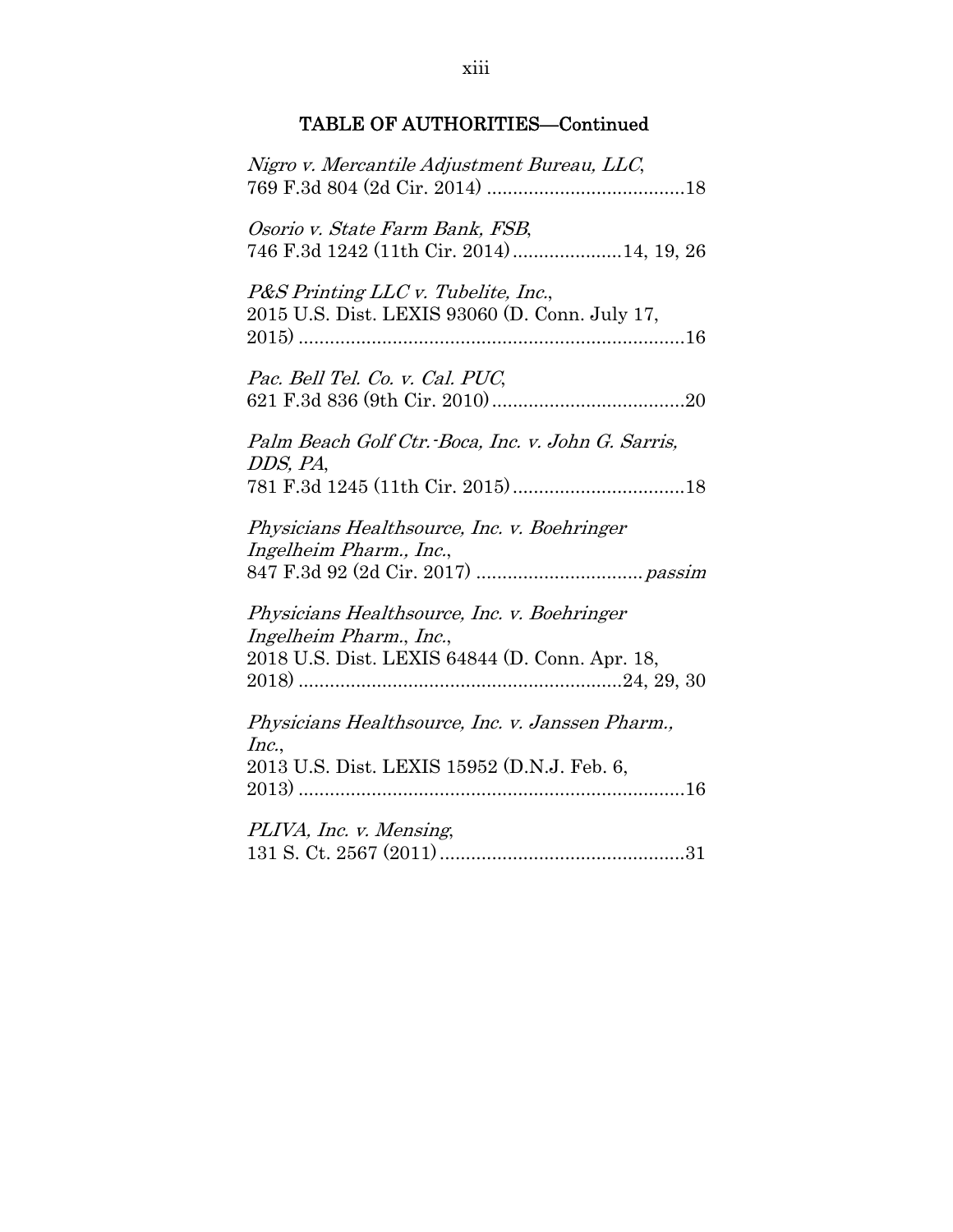| Sandusky Wellness Ctr., LLC v. Medco Health Sols.,<br>Inc.,                                   |
|-----------------------------------------------------------------------------------------------|
| 788 F.3d 218, 223 (6th Cir. 2015) 13, 15, 22                                                  |
| SAS Inst., Inc. v. Iancu,<br>138 S. Ct. 1348 (U.S. 2018)  13, 17, 28                          |
| Satterfield v. Simon & Schuster, Inc.,                                                        |
| SEC v. Sloan,                                                                                 |
| Soppet v. Enhanced Recovery Co., LLC,                                                         |
| U.S. v. Azmat,<br>2015 U.S. App. LEXIS 19574 (11th Cir. Nov. 10,                              |
| U.S. v. Mead Corp.,                                                                           |
| US W. Comme'ns, Inc. v. Jennings,                                                             |
| Wheaton College v. Burwell,                                                                   |
| Yates v. Ortho-Mcneil-Janssen Pharms., Inc.,<br>2015 U.S. App. LEXIS 21428 (6th Cir. Dec. 11, |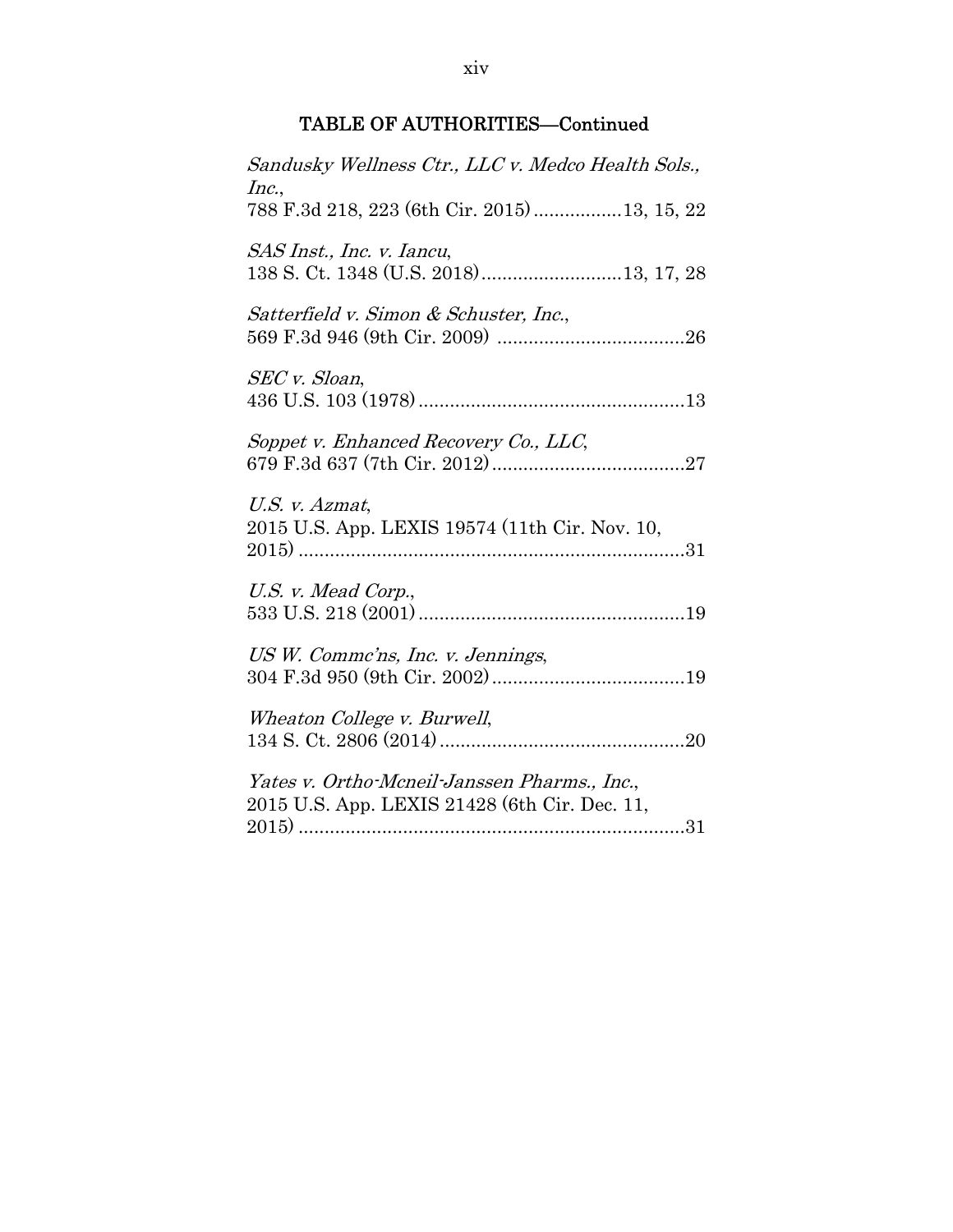## **STATUTES**

# OTHER AUTHORITIES

| In re Rules and Regulations Implementing the    |
|-------------------------------------------------|
| Telephone Consumer Protection Act of 1991; Junk |
| Fax Prevention Act of 2005, 71 FR 25967 (May 3, |
|                                                 |
|                                                 |
|                                                 |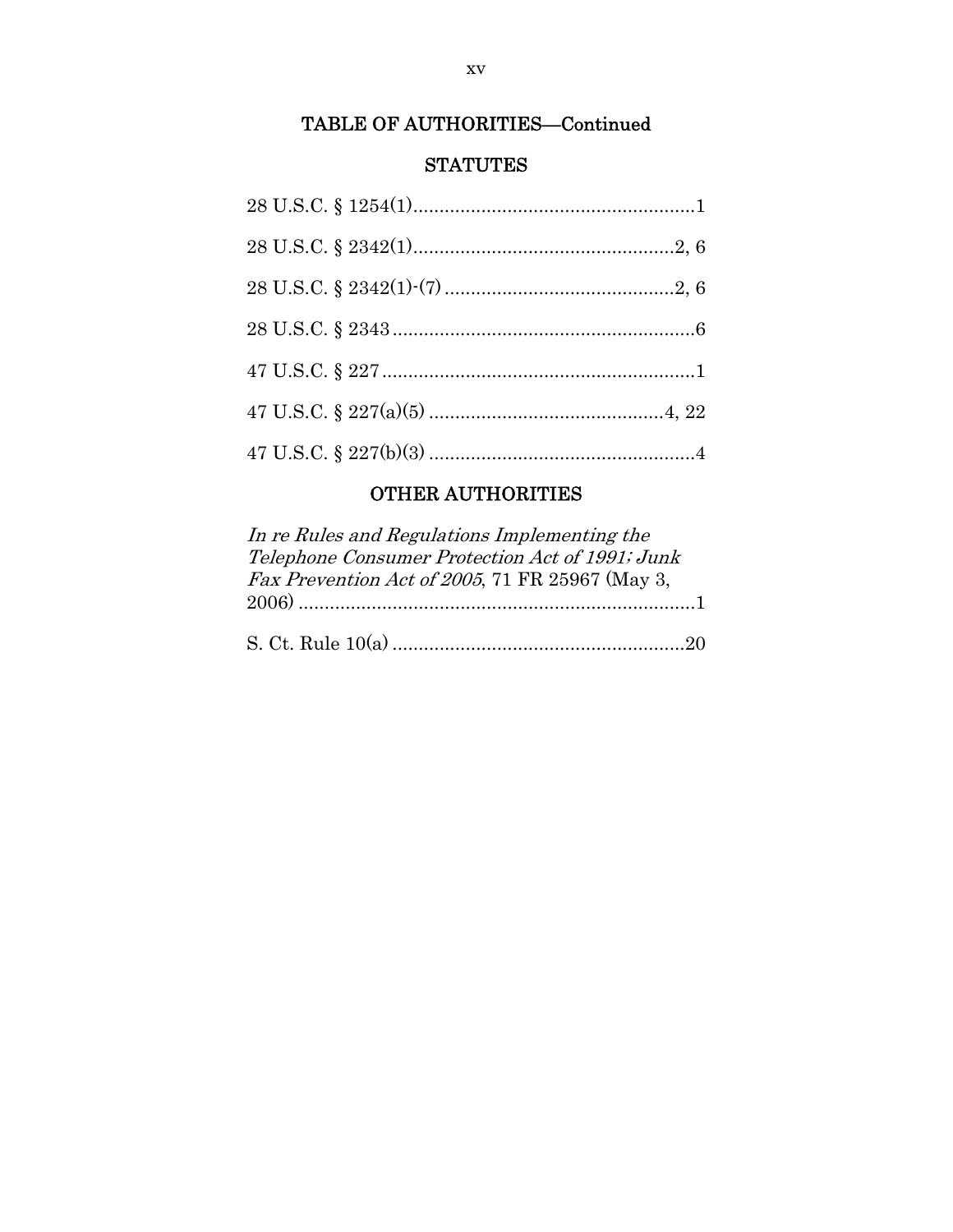#### PETITION FOR A WRIT OF CERTIORARI

Petitioners PDR Network, LLC, PDR Distribution, LLC, and PDR Equity, LLC (collectively, "PDR") respectfully petition this Court for a writ of certiorari to review the judgment of the United States Court of Appeals for the Fourth Circuit in this case.

#### OPINIONS BELOW

The Opinion of the Court of Appeals, App. 1- 31a, is reported at 883 F.3d 459. The Order and judgment of the District Court granting PDR's motion to dismiss, *id.* at 32-43a, is unreported, but available at 2016 U.S. Dist. LEXIS 135310.

#### **JURISDICTION**

The final Order of the Court of Appeals was entered on February 23, 2018. App. 1a. A timely petition for rehearing en banc was denied on March 23, 2018. Id. at 45a. The mandate issued on April 2, 2018. Id. at 46a. PDR filed this Petition for a Writ of Certiorari on June 21, 2018. The jurisdiction of this Court is invoked pursuant to 28 U.S.C. § 1254(1).

### STATUTORY AND REGULATORY PROVISIONS INVOLVED

Pertinent provisions of the TCPA, as amended by the Junk Fax Prevention Act of 2005 ("JFPA"), 47 U.S.C. § 227, are reprinted in the Appendix at App. 47-48a. Also reprinted are pertinent provisions of the FCC's May 3, 2006, Final Rule, In re Rules and Regulations Implementing the Telephone Consumer Protection Act of 1991; Junk Fax Prevention Act of 2005, 71 FR 25967 (May 3,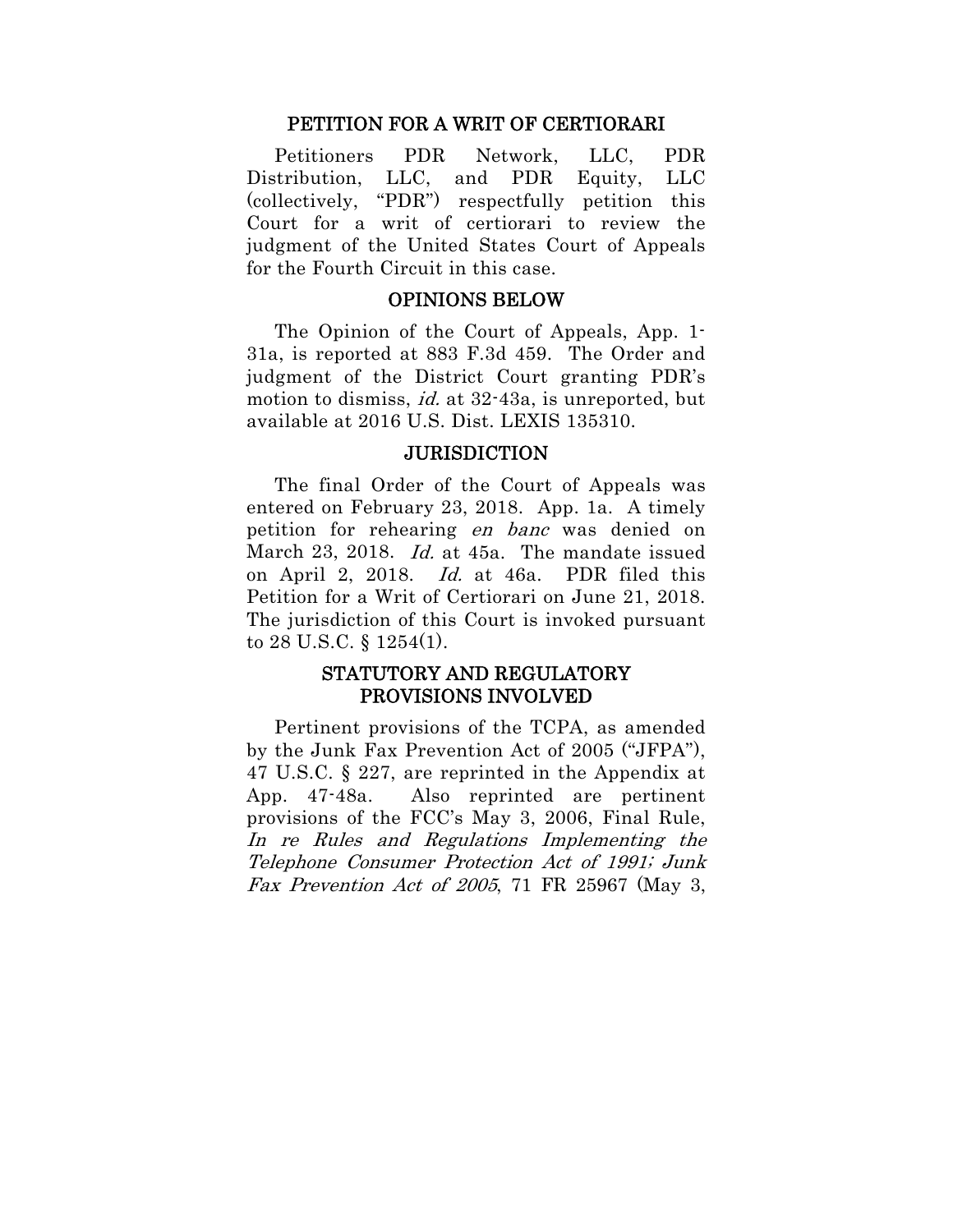2006) ("2006 FCC Rule"), id. at 49a, and the Administrative Orders Review Act, 28 U.S.C. §  $2342(1)$  ("Hobbs Act"). *Id.* at 50a.

#### INTRODUCTION

This case presents an opportunity for this high Court to decide the fundamental jurisdiction of all lower courts to independently "say what the law is" when faced with interpretative agency guidance. The Fourth Circuit's holding that the Hobbs Act "precluded" the District Court from conducting a "traditional" Chevron analysis curbs the jurisdiction of all courts everywhere to apply the law in private actions. At the same time, the Fourth Circuit's ruling also serves to unjustifiably bolster the power of all orders from agencies identified in the Hobbs Act, 28 U.S.C. § 2342(1)-(7)—effectively allowing such guidance to eclipse even the operative statutes.

As the dissent by Circuit Judge Stephanie D. Thacker makes clear, the Hobbs Act—which provides a mechanism for judicial review of certain administrative orders—is implicated only if there is a challenge to the "validity" of an agency's order. There was no such challenge here. Rather, the District Court "presumed" the FCC's guidance was "valid," and indeed, held the 2006 FCC Rule perfectly harmonized with its interpretation of the TCPA. Because the "validity" of the FCC's guidance was never challenged, the District Court retained its jurisdiction to properly conduct a *Chevron* analysis.

The question of whether the Hobbs Act precludes a Chevron analysis has reached a boiling point, as conflicting circuit court decisions pile up across the country. This case presents an ideal vehicle for this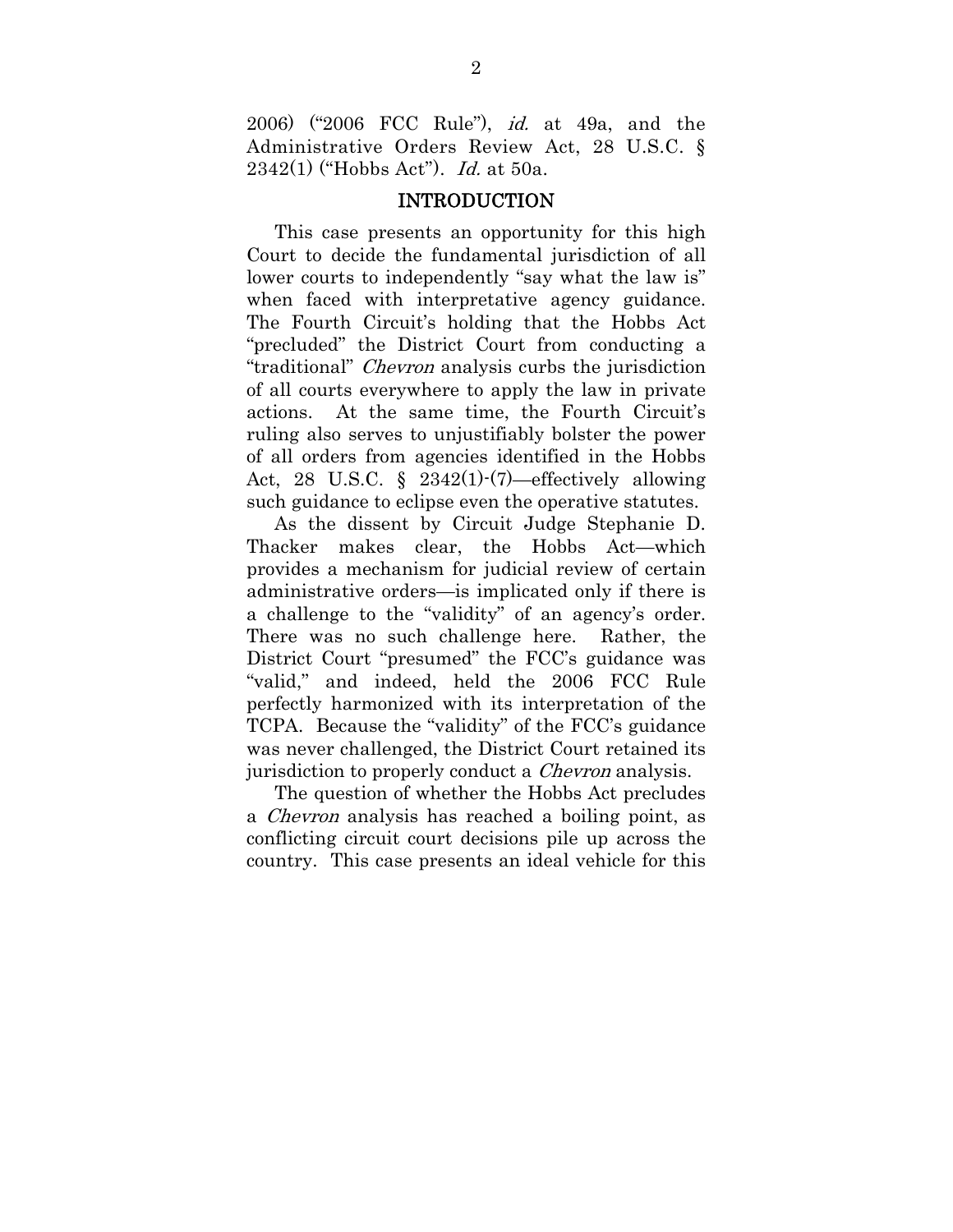Court to decide this issue, along with equally important issues concerning the scope of the TCPA.

In the decision below, a divided panel of the Fourth Circuit held the District Court lacked the jurisdiction to independently interpret the statutory term "advertisement" and apply it to the single fax in question. That decision contravenes basic judicial providence to say what the law is, directly conflicts with decisions of other circuits, and warrants this Court's review.

The Fourth Circuit's decision also raises two additional questions that merit this Court's review. Indeed, not only did the Fourth Circuit unjustifiably strip the District Court of jurisdiction, it also held that under the 2006 FCC Rule faxes promoting goods or services at no cost: (i) need not have a "commercial aim"; and (ii) are per se "advertisements." The Fourth Circuit's rulings rest on the inexplicable and unsupported proposition that a single line of the 2006 FCC Rule could be separated from the remaining text in the same paragraph to create a broad, "prophylactic" rule. This reading ignored the FCC's own comment that an "advertisement" must involve products that are often commercially available for sale. The Fourth Circuit's categorical broadening and draconian interpretation of the 2006 FCC Rule independently warrants this Court's review.

This case underscores the need for this Court to resolve these issues. It involves a nationwide TCPA class action against a company that has been publishing and delivering FDA-mandated drug labeling and prescribing information to healthcare providers for over 70 years. Such publications including the Physicians' Desk Reference©—ensure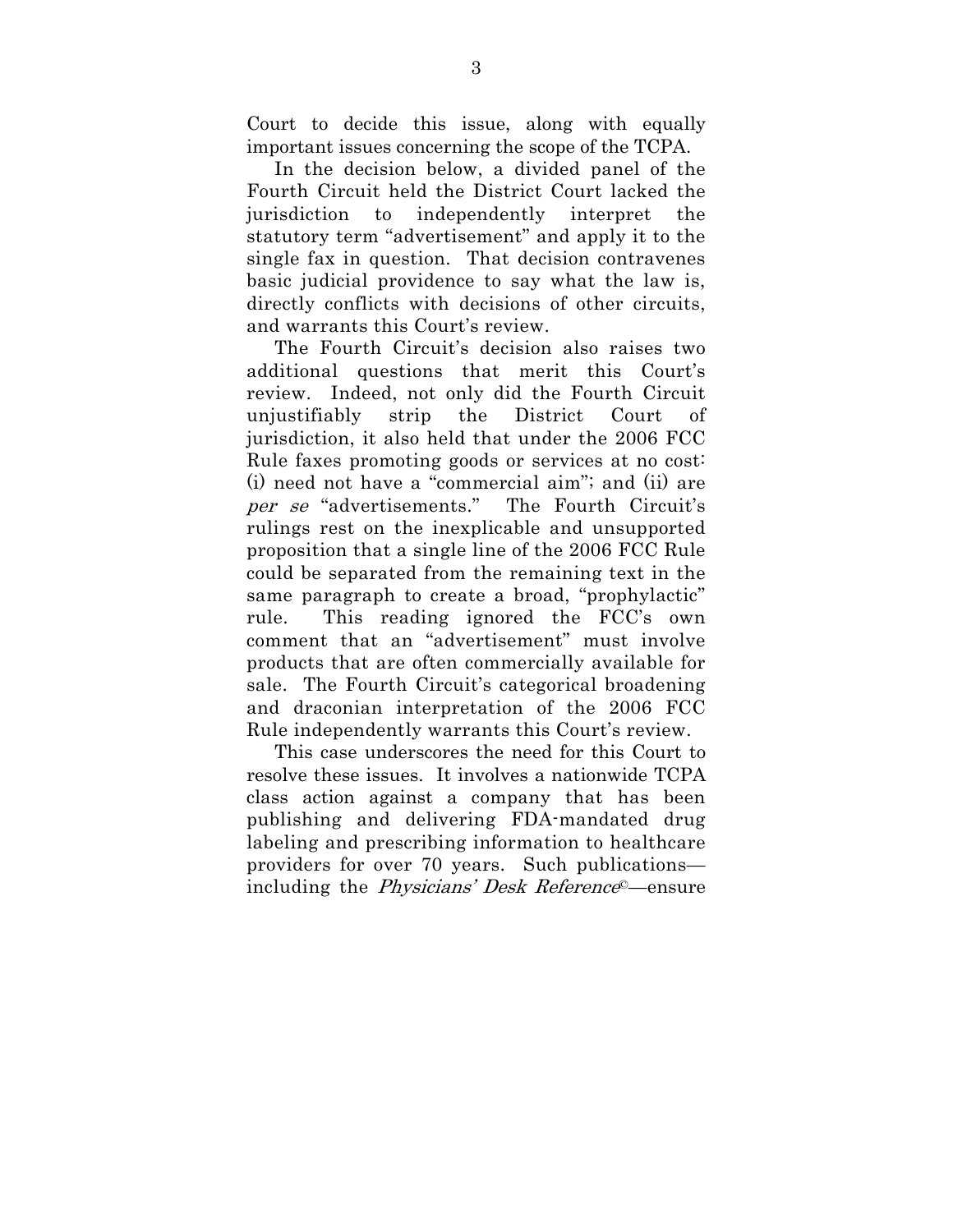providers are aware of critical side effects, potential drug interactions, black box warnings and other key considerations before prescribing medications to their patients. PDR neither manufacturers, sells, nor promotes any of the pharmaceutical drugs listed in the Physicians' Desk Reference©.

### STATEMENT OF THE CASE

#### A. Statutory and Regulatory Background

In 1991, Congress enacted the TCPA, which prohibits the sending of "unsolicited advertisements" via fax. See Telephone Consumer Protection Act of 1991, Pub. L. No. 102-243, § 3, 105 Stat. 2394, 2395, codified at 47 U.S.C. § 227(b). The TCPA defines "unsolicited advertisement" as "any material advertising the commercial availability or quality of any property, goods, or services which is transmitted to any person without that person's prior express invitation or permission, in writing or otherwise." Id.  $\frac{1}{2}$  227(a)(5). The TCPA also created a private right of action for claims "based on a violation of this subsection  $[\S 227(b)]$  or the regulations prescribed under this subsection." Id.  $\S 227(b)(3)$ . This private cause of action permits the recipient of an unsolicited fax advertisement to seek damages from the sender and recover actual monetary loss or \$500 in statutory damages for each violation. Id. If a court finds the sender "willfully or knowingly violated" the TCPA, damages may be trebled. Id.

In 2005, Congress enacted the JFPA, which, among other things, modified the definition of "unsolicited advertisement" to state that prior express permission may be obtained "in writing or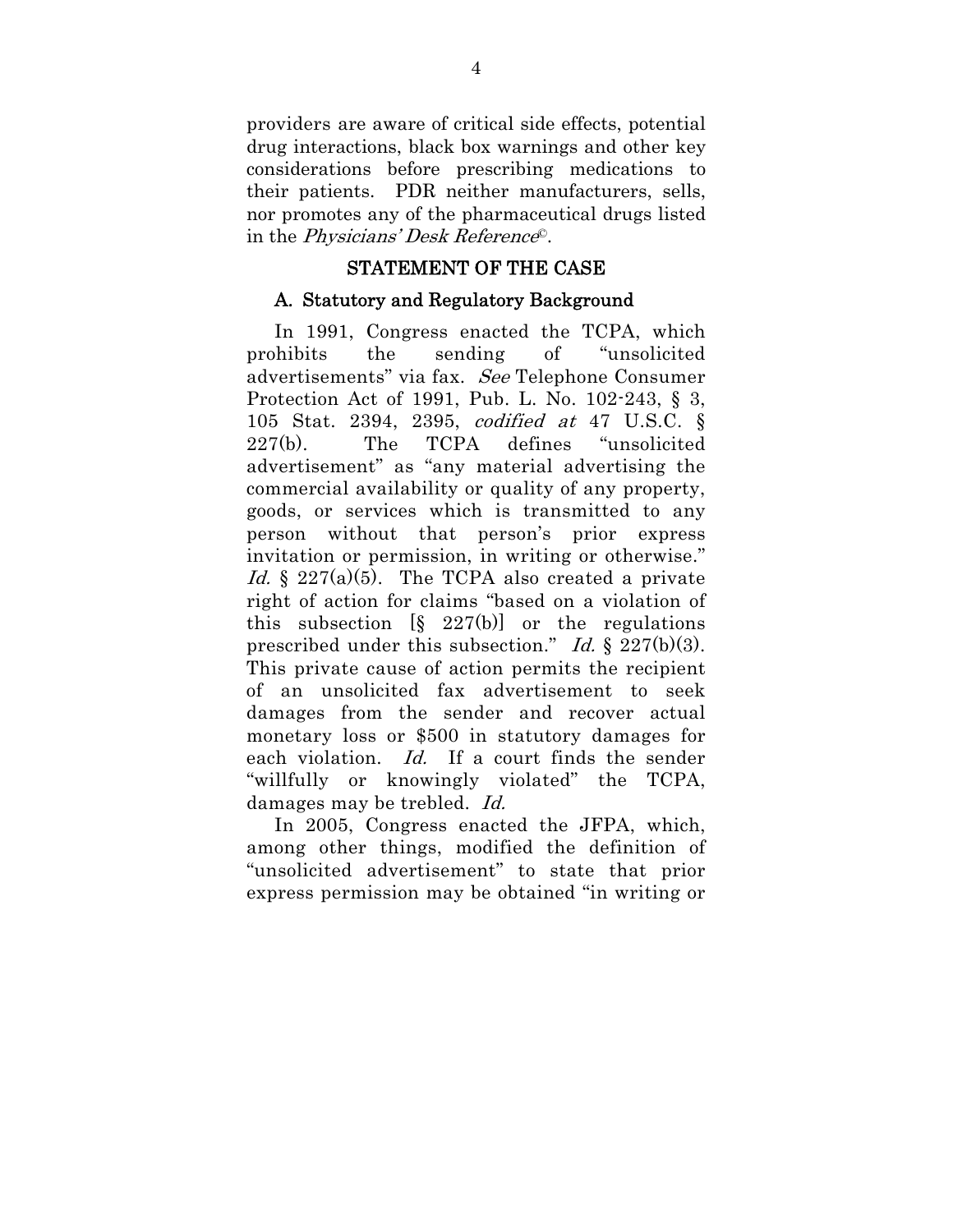otherwise." See Junk Fax Prevention Act of 2005, Pub. L. No. 10921, § 2(g), 119 Stat 359 (codified at 47 U.S.C.  $\S$  227(a)(5)). But it did not otherwise expand on the statutory term "advertisement."

Like the TCPA, the JFPA directs the FCC to "implement" the statute. Id.  $\S$  2(h). In 2006, the FCC issued a Final Order interpreting the JFPA with respect to "Offers for Free Goods and Services and Informational Messages," which explained:

[F]acsimile messages that promote goods or services even at no cost, such as free magazine subscriptions, catalogs, or free consultations or seminars, are unsolicited advertisements under the TCPA's definition. In many instances, 'free' seminars serve as a pretext to advertise commercial products and services. Similarly, 'free' publications are often part of an overall marketing campaign to sell property, goods, or services. For instance, while the publication itself may be offered at no cost to the fascimile [sic] recipient, the products promoted within the publication are often commercially available. Based on this, it is reasonable to presume that such messages describe the 'quality of any property, goods, or services.' Therefore, facsimile communications regarding such free goods and services, if not purely 'transactional,' would require the sender to obtain the recipient's permission beforehand, in the absence of an [Established Business Relationship].

By contrast, facsimile communications that contain only information, such as industry news articles, legislative updates,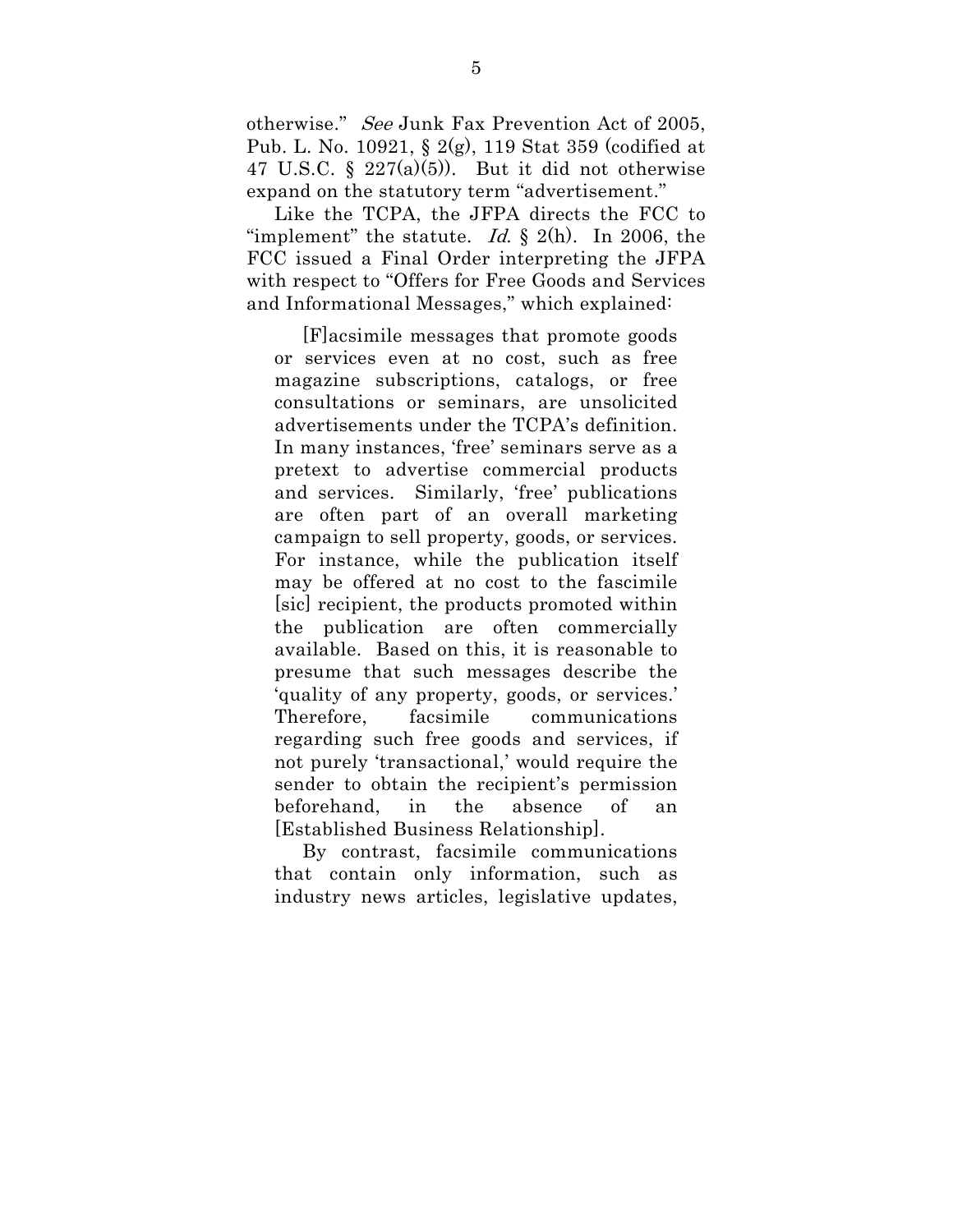or employee benefit information, would not be prohibited by the TCPA rules.

App. 49a.

 $\overline{a}$ 

The Hobbs Act, also known as the Administrative Orders Review Act, provides a mechanism for judicial review of certain administrative orders, including "all final orders of the [FCC] made reviewable by section 402(a) of title 47." 28 U.S.C. § 2342(1).<sup>1</sup> A party aggrieved by any order of an agency may challenge the order by filing a petition in the court of appeals for the judicial circuit where the petitioner resides or has its principal office, or in the Court of Appeals for the D.C. Circuit. Id. § 2343. The Hobbs Act specifically vests the federal courts of appeals with "exclusive jurisdiction" to "enjoin, set aside, suspend (in whole or in part), or to determine the validity of" the orders to which it applies, including FCC interpretations of the TCPA. Id. § 2342. "This procedural path created by the command of Congress promotes judicial efficiency, vests an appellate panel rather than a single district judge with the power of agency review, and allows uniform, nationwide interpretation of the federal statute by the centralized expert agency" charged with overseeing the TCPA. App. 7a (citing Mais v. Gulf Coast Collection Bureau, Inc., 768 F.3d 1110, 1119 (11th Cir. 2014).

<sup>1</sup> This also includes orders of the Secretary of Agriculture, Secretary of Transportation, Federal Maritime Commission, Atomic Energy Commission and others. Id. § 2342(1)-(7)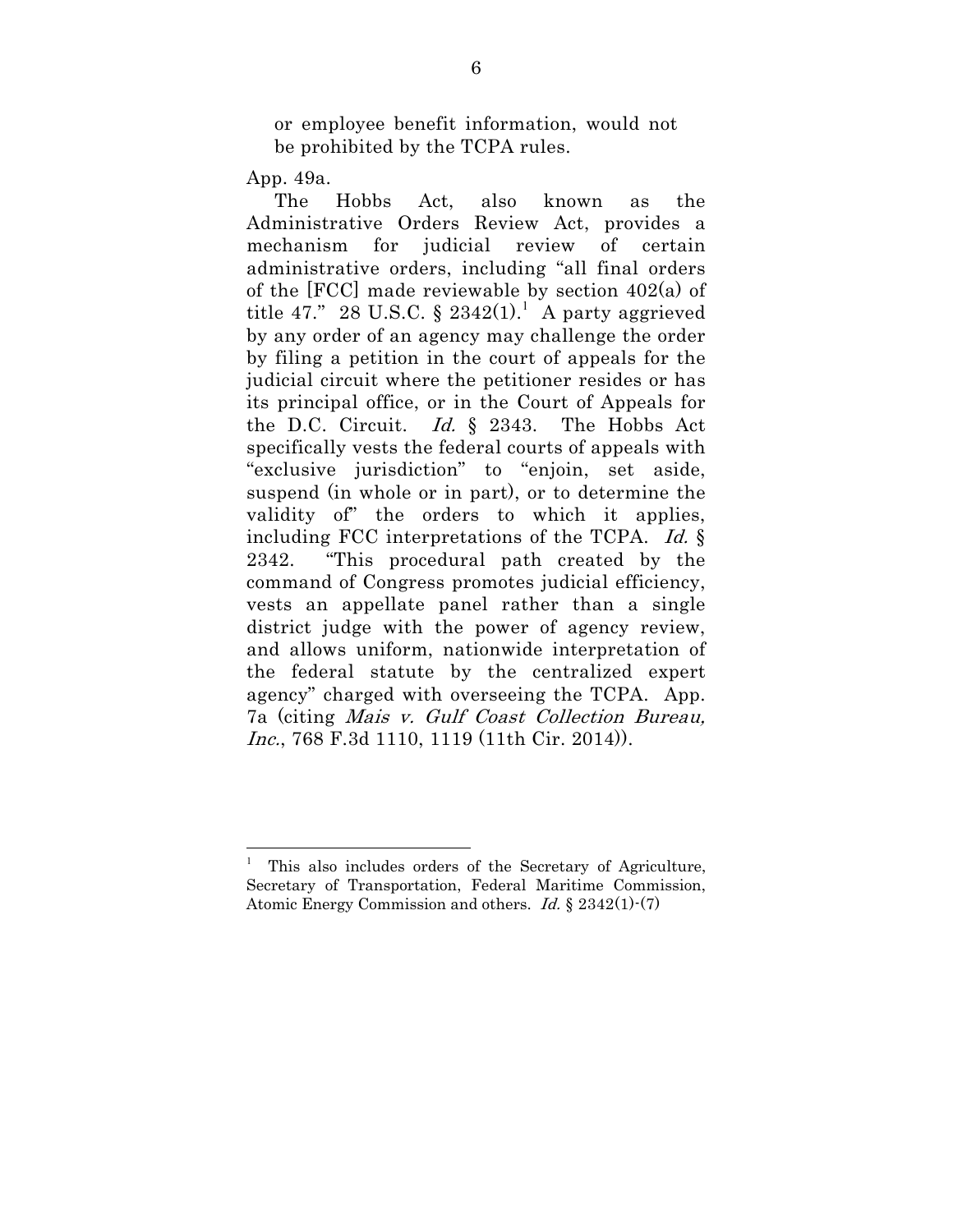#### B. Carlton & Harris's Lawsuit

The actions giving rise to this case are largely undisputed. Respondent Carlton & Harris maintains a chiropractic office in West Virginia. App. 3a. Petitioner PDR is a company that "delivers health knowledge products and services" to healthcare providers. Id. Among other things, PDR publishes the *Physicians' Desk Reference*<sup>©</sup>, a widely-used compendium of prescribing information for various prescription drugs. Id. PDR receives fees from pharmaceutical manufacturers for including their drugs in the Physicians' Desk Reference©. Id. at 3a. Critically, it is undisputed that the Physicians' Desk  $Reference<sup>°</sup>$  is "an informational resource which is free to recipients," and that PDR "does not sell the reference [guide] or sell anything in the reference." Id. at 35a. The drugs identified in the reference guide are sold by their respective manufacturers, who are third-parties unaffiliated with PDR. Id.

On December 17, 2013, PDR sent Carlton & Harris a single fax (the "Fax"). Id. at 3a. A copy of this Fax has been reproduced below: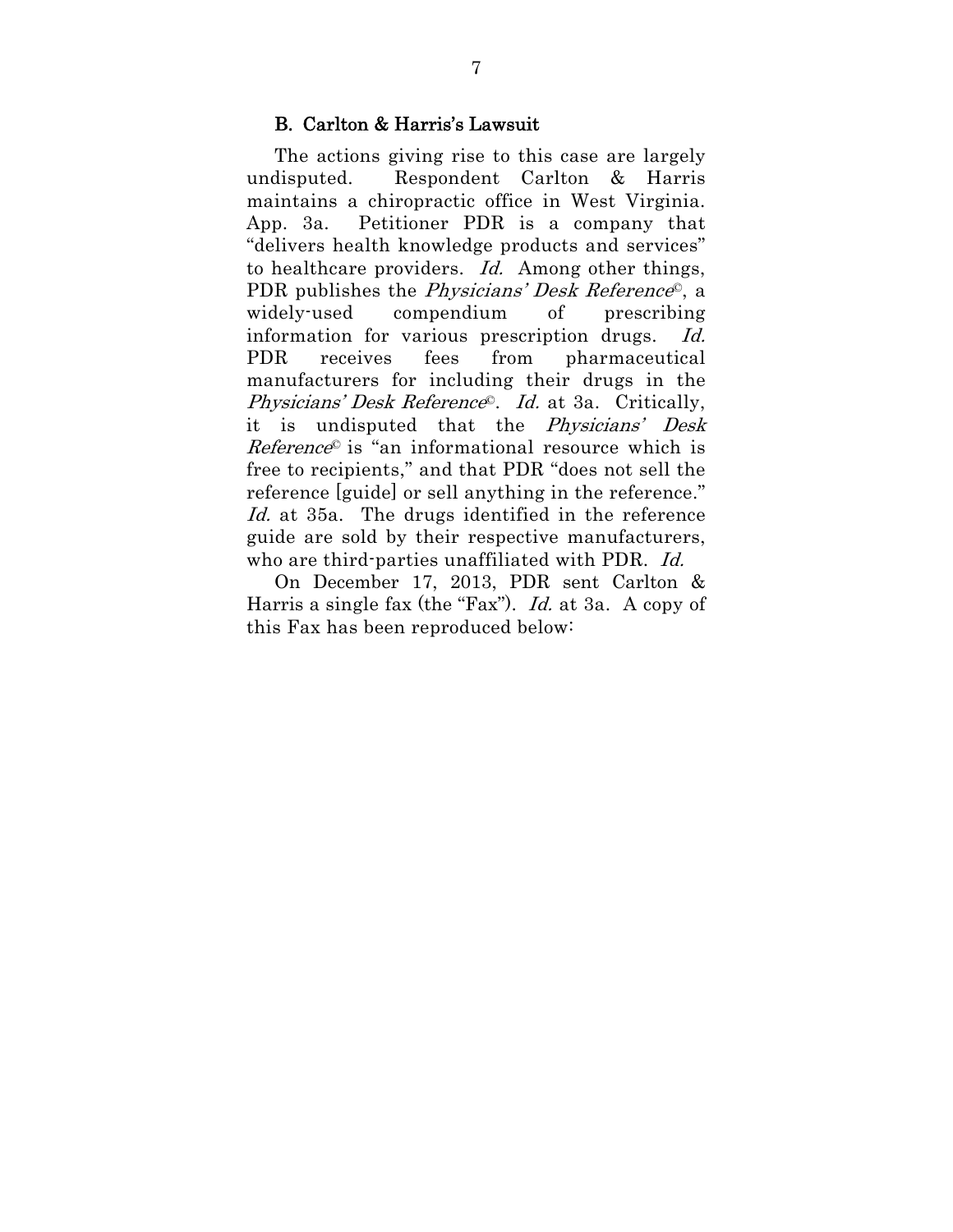

.<br>To opt-out of delivery of clinically relevant information about healthcare products and services from PDR via fax,<br>oall 866-469-8327. You are receiving this fax because you are a member of the PDR Network.

Id. at 51a.

The Fax was addressed to "Practice Manager" and its subject line announced: "FREE 2014 Physicians' Desk Reference eBook — Reserve Now." Id. at 3a. The Fax invited the recipient to "Reserve" [a] Free 2014 *Physicians' Desk Reference* eBook" by visiting PDR's website. Id. It included a contact email address and phone number. *Id.* The Fax described various benefits of the e-book, noting that it contained the "[s]ame trusted, FDA-approved full prescribing information . . . [n]ow in a new, convenient digital format" and was "[d]eveloped to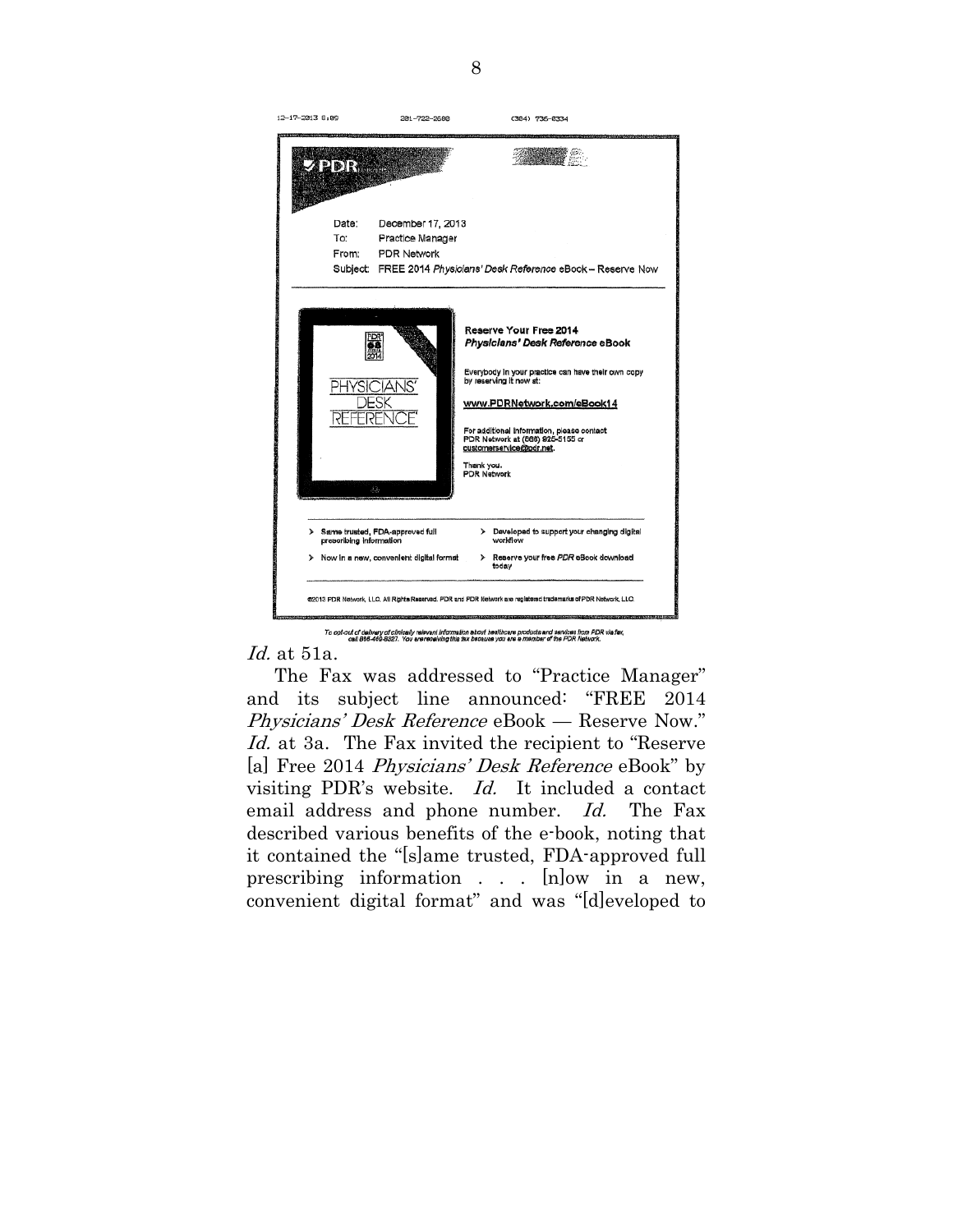support [the recipient's] changing digital workflow." Id. at 3.4a. At the bottom, a disclaimer provided a phone number the recipient could call to "opt-out" of receiving future communications via fax. Id. at 4a.

Carlton & Harris sued PDR in the United States District Court for the Southern District of West Virginia, asserting a claim under the TCPA for the single fax in question. Id. Carlton & Harris seeks to represent a class of similarly situated recipients of faxes offering free copies of the Physicians' Desk Reference© e-book. Id.

### C. PDR's Motion to Dismiss and District Court Proceedings

PDR moved to dismiss the complaint under Rule  $12(b)(6)$  for failure to state a claim. Id. It argued that the Fax offering the free e-book could not be considered an unsolicited advertisement as a matter of law because it did not offer anything for sale to the recipient. Id. In response, Carlton & Harris pointed to a 2006 FCC Rule interpreting the term "unsolicited advertisement." Id. at 5a. Carlton & Harris argued that the Fax it received was an unsolicited advertisement as defined in the 2006 FCC Rule because it promoted a good at no cost. Id. Moreover, Carlton & Harris argued that the District Court was obligated to follow the 2006 FCC Rule pursuant to the Hobbs Act. Id.

The District Court (Chambers, C.J.) disagreed. Id. The District Court held the Hobbs Act did not compel it to defer to "the FCC's interpretation of an unambiguous statute." Id. at 5a, 39a. The District Court found the TCPA's own definition of "unsolicited advertisement" "clear and easy to apply," and thus, held it was not required to follow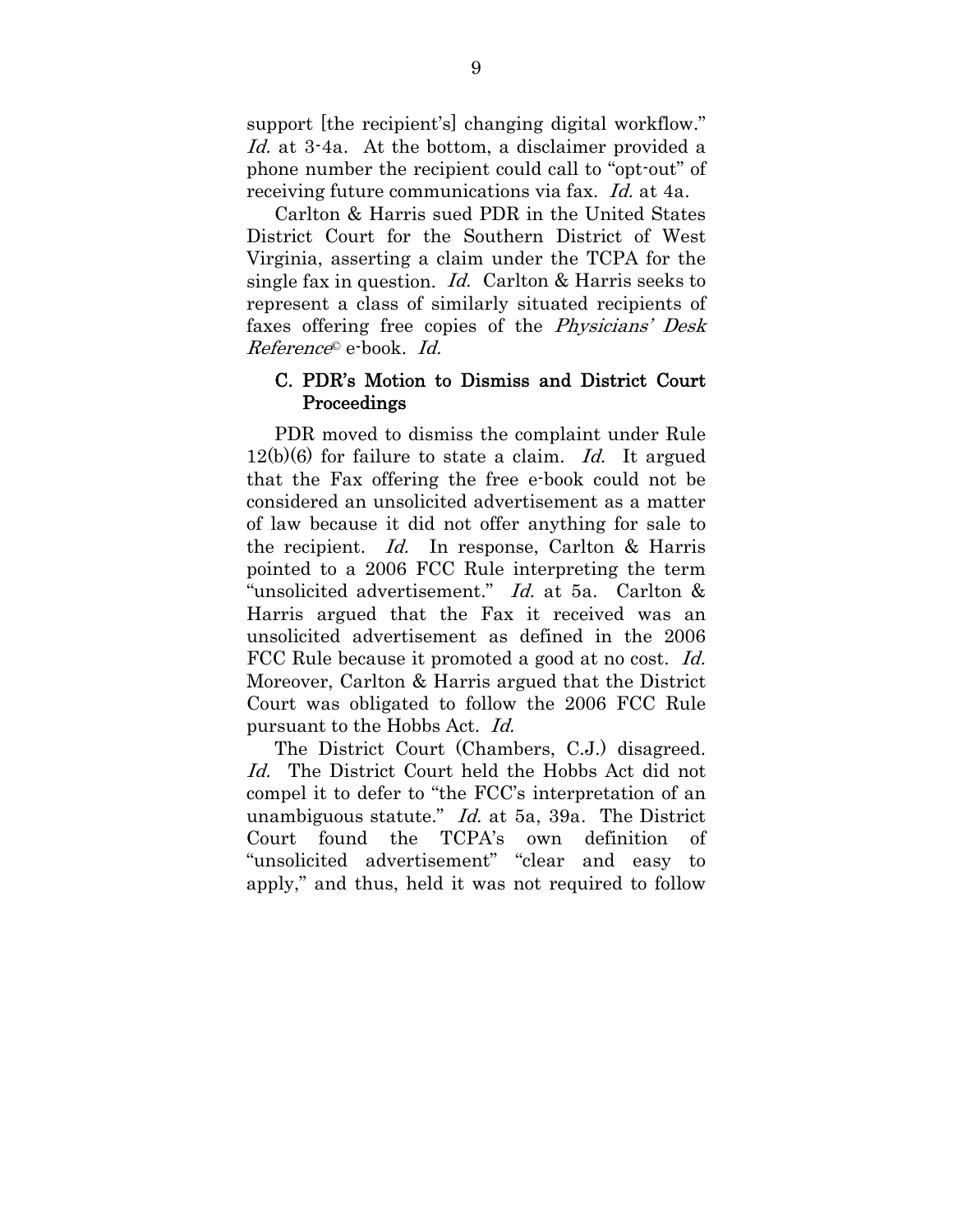the 2006 FCC Rule and "decline[d] to defer" to it. Id. at 5a, 40a (citing Chevron USA, Inc. v. Nat. Res. Def. Council, Inc., 467 U.S. 837, 843, 104 S. Ct. 2778, 81 L. Ed. 2d  $694$   $(1984)$ .<sup>2</sup> The District Court also opined that even under the 2006 FCC Rule, PDR's fax was still not an advertisement because the rule requires an advertisement have a "commercial aim," and no such aim existed here. Id. Accordingly, the District Court held Carlton & Harris had not stated a valid claim under the TCPA and granted PDR's motion to dismiss. Id. An appeal to the Fourth Circuit followed.

#### D. The Fourth Circuit's Split Decision

On February 23, 2018, a divided panel of the Fourth Circuit (Diaz, J.) ruled that because "the jurisdictional command of the Hobbs Act requires a district court to apply FCC interpretations of the TCPA," the District Court "erred by engaging in a *Chevron* analysis and 'declin[ing] to defer' to the FCC rule." *Id.* at 11a. The majority held it was of "no moment" whether the District Court "purported" to invalidate the 2006 FCC Rule, or whether PDR had sought to challenge the FCC's ruling. Id. at 10a.

The Fourth Circuit majority also held that the 2006 FCC Rule created a "*per se* rule" that a "fax offering a free good or service" constitutes an "advertisement" under the TCPA—regardless of the

<sup>2</sup> The District Court performed a traditional two-step Chevron analysis. At step one, the court determines whether the statute is ambiguous. 467 U.S. at 842-43. If the statute is clear, "that is the end of the matter" and the court does not defer to the agency construction. *Id.* at 842. If the statute is ambiguous, the court moves to step two. Id. at 843. At step two, "the question for the court is whether the agency's answer is based on a permissible construction of the statute." *Id.*; App. 40a.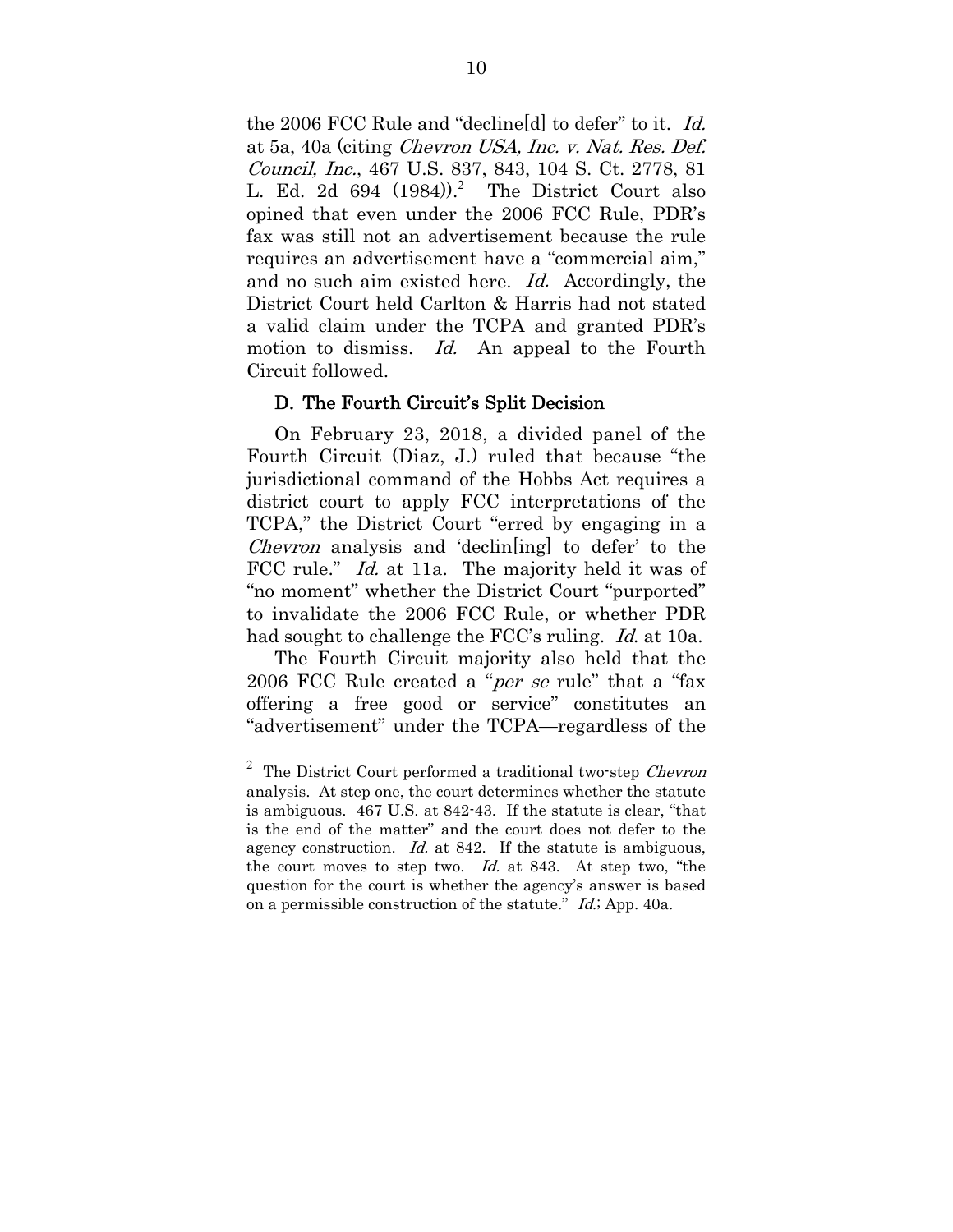presence of a commercial aim or the purpose and product at issue. Id. at 16a, 18a. The majority based its interpretation upon the "first sentence of the relevant portion [of the Rule] . . . [s]etting aside the list of examples [that followed]." Id. at 13a.

Notably, the panel's ruling was fractured; it included a poignant dissent from Judge Thacker who opined that: "(1) the [D]istrict [C]ourt did not exceed its jurisdiction under the Hobbs Act; and (2) the 2006 FCC Rule requires a commercial aim, which is not present here..." Id. at 19a. The dissent concluded the Hobbs Act did not apply because "there [was] no facial challenge to the 2006 FCC Rule," and the District Court had properly "assumed the [Rule] was valid and harmonized the rule with its conclusions about the TCPA." Id. at 24a. The dissent also found that by divorcing a single line from the 2006 FCC Rule to create a "prophylactic rule," the majority had failed to appreciate how the remaining language of the FCC Rule "informed" the FCC's guidance. Id. at 28-29a. On this point, Judge Thacker concluded that "[r]eading the 2006 FCC Rule as a whole, taking into account every sentence, reveals that a fax with a free offering must necessarily include a commercial aim to qualify as an 'advertisement' under the TCPA." Id. at 29a.

#### REASONS FOR GRANTING THE WRIT

Congress passed the Hobbs Act to prevent disjointed attacks on agency orders via a challenge to the order's "validity." The practical consequence of the Fourth Circuit's decision in this case, however, is to unjustifiably expand the Hobbs Act to strip all courts of jurisdiction to apply federal statutes and interpret agency guidance. In so ruling, the Fourth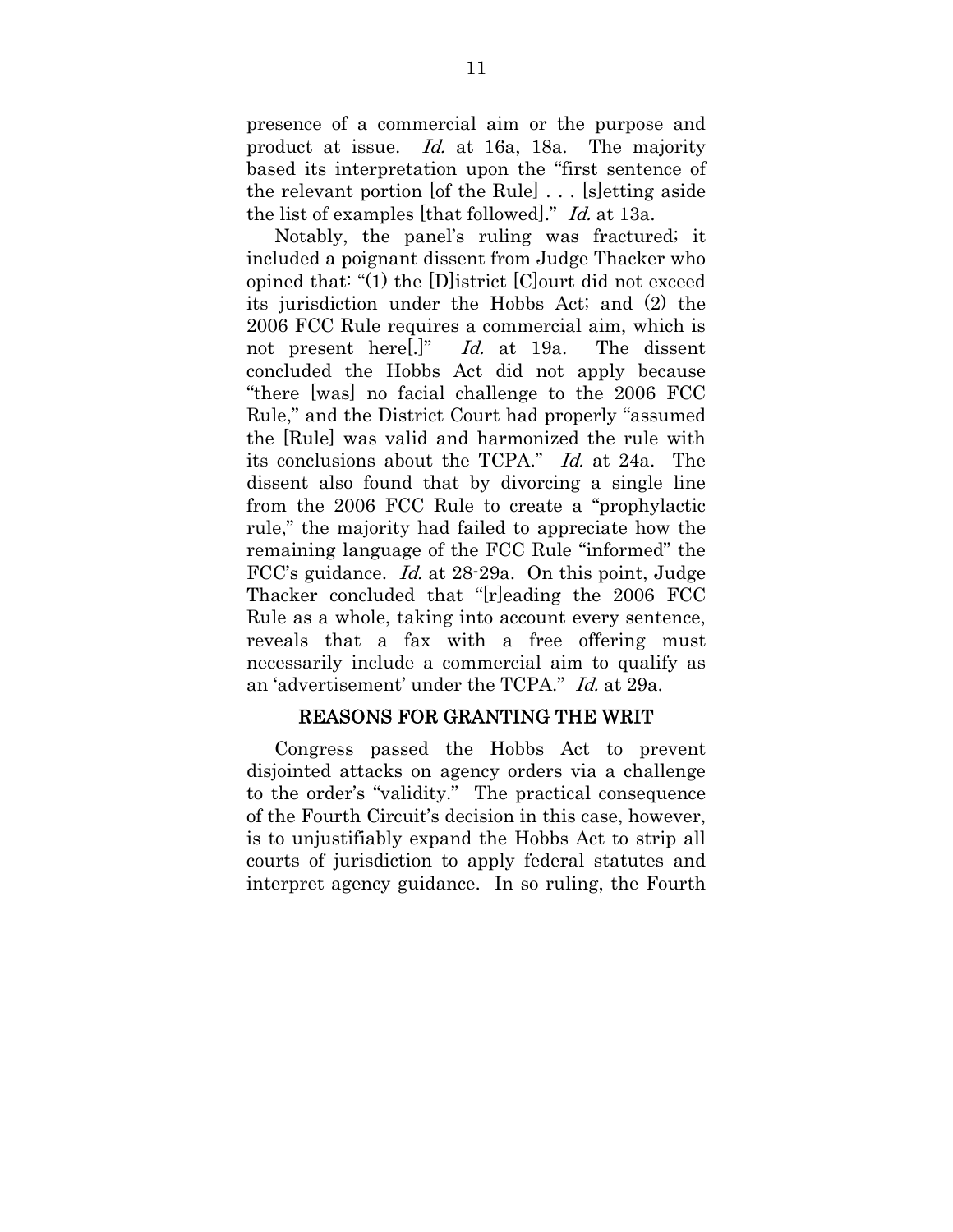Circuit deepened a split of authority among circuit courts as to the reach of the Hobbs Act, as well as the appropriateness of engaging in a *Chevron* analysis to decide issues of statutory interpretation.

Certiorari is warranted to resolve the jurisdictional issues presented, as well as equallyimportant questions concerning the TCPA's scope raised by the Fourth Circuit's rulings on the law.

## I. CERTIORARI IS WARRANTED ON THE JURISDICTIONAL QUESTION

As Chief Justice Marshall has stressed, "[i]t is emphatically the province and duty of the judicial department to say what the law is." Marbury v. Madison, 5 U.S. 137, 177, 1 Cranch 137, 2 L.Ed 60 (1803); DaimlerChrsyler Corp. v. Cuno, 547 U.S. 332, 341 (2006) ("[n]o principle is more fundamental to the judiciary's proper role in our system of government" than a court's jurisdiction) (citation omitted). Ignoring this bedrock principle, the Fourth Circuit held the Hobbs Act "precluded" the District Court from exercising its well-established jurisdiction under Chevron to decide whether the statutory term "advertisement" was unambiguous instead requiring the lower court to simply defer to, and broadly apply, the FCC's guidance.

As this Court has observed, "[f]ederal courts, though 'courts of limited jurisdiction,' in the main 'have no more right to decline the exercise of jurisdiction which is given, than to usurp that which is not given." Mims v. Arrow Fin. Servs., LLC, 565 U.S. 368, 376, 132 S. Ct. 740, 747 (2012) (citing Kokkonen v. Guardian Life Ins. Co. of Am., 511 U.S. 375, 377, 114 S. Ct. 1673, 128 L. Ed. 2d 391 (1994); Cohens v. Virginia, 19 U.S. 264, 404, 6 Wheat. 264, 5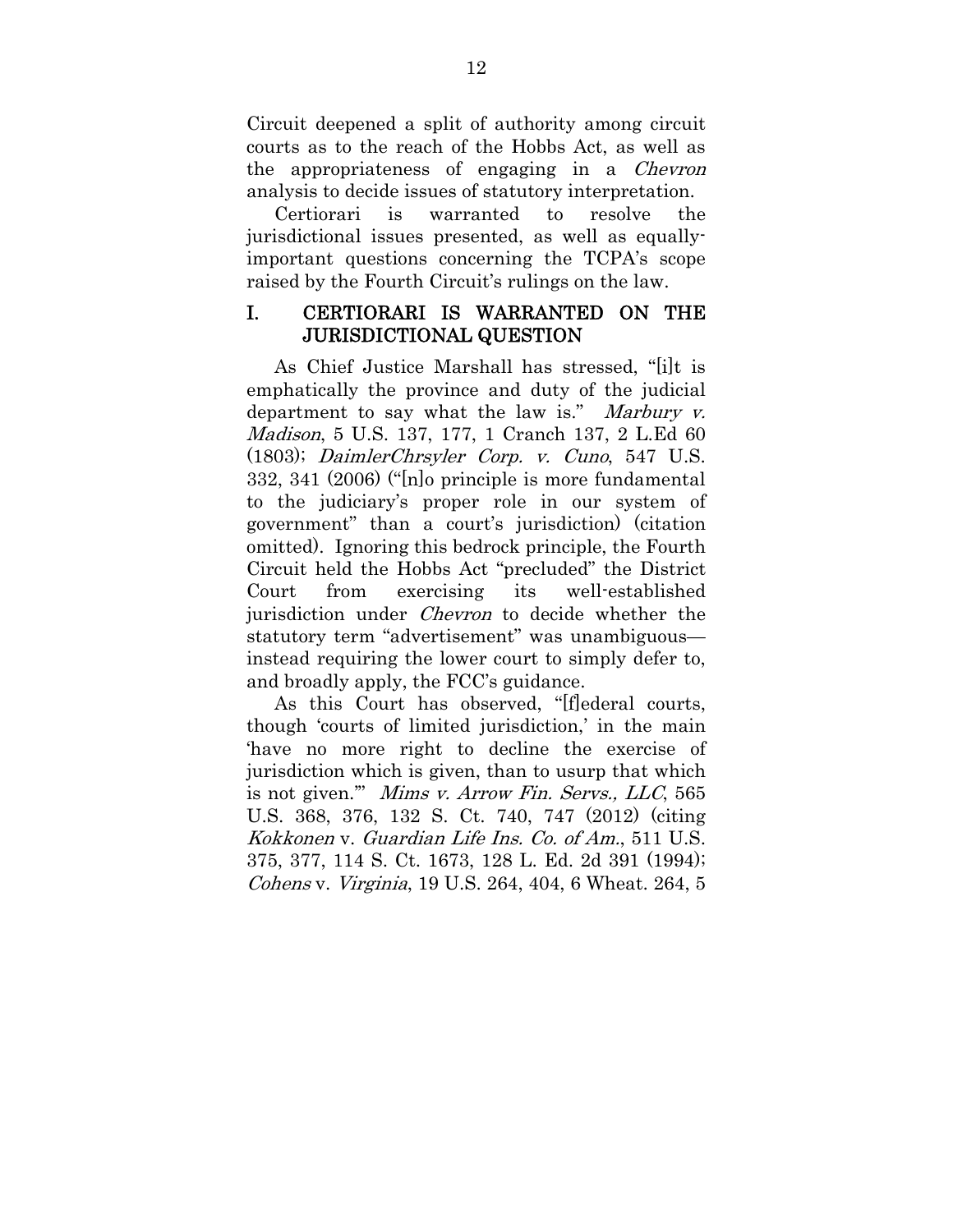L. Ed. 257 (1821)). The District Court was thus acting within its power to conduct a Chevron analysis to decide the amount of deference the FCC's guidance deserved. Allowing the Fourth Circuit's jurisdiction-stripping ruling to stand would result in agency guidance subverting courts' "province and duty" to use their judgment to "say what the law is."

## A. The Circuits Are Split On Whether A Court Must Automatically Defer To The FCC's Interpretation Of The Term "Advertisement" Under The Hobbs Act.

Since 1984, this Court has held that courts are not required to defer to an agency's interpretation of an unambiguous statute. Chevron, 467 U.S. at 843; Nat'l Cable & Telecomms. Ass'n v. Brand X Internet Servs., 545 U.S. 967, 982 (2005). This principle was reaffirmed earlier this year in SAS Inst., Inc. v. Iancu, 138 S. Ct. 1348, 1358 (U.S. 2018) ("Even under Chevron, we owe an agency's interpretation of the law no deference unless, after 'employing traditional tools of statutory construction,' we find ourselves unable to discern Congress's meaning.") (citation omitted) (Gorsuch, J.). And it is equally well-settled that "policy considerations cannot create an ambiguity when the words on the page are clear." Id. at 707 (citing *SEC* v. *Sloan*, 436 U.S. 103, 116-117 (1978)).

Yet, as the Sixth Circuit has expressly observed, there is a "circuit split" regarding "whether to defer to the [FCC's] explanation of its definition" of the term "advertisement." Sandusky Wellness Ctr., LLC v. Medco Health Sols., Inc., 788 F.3d 218, 223 (6th Cir. 2015) (comparing N.B. Indus. v. Wells Fargo  $\&$ Co., 465 F. App'x 640, 642-43 (9th Cir. 2012) (giving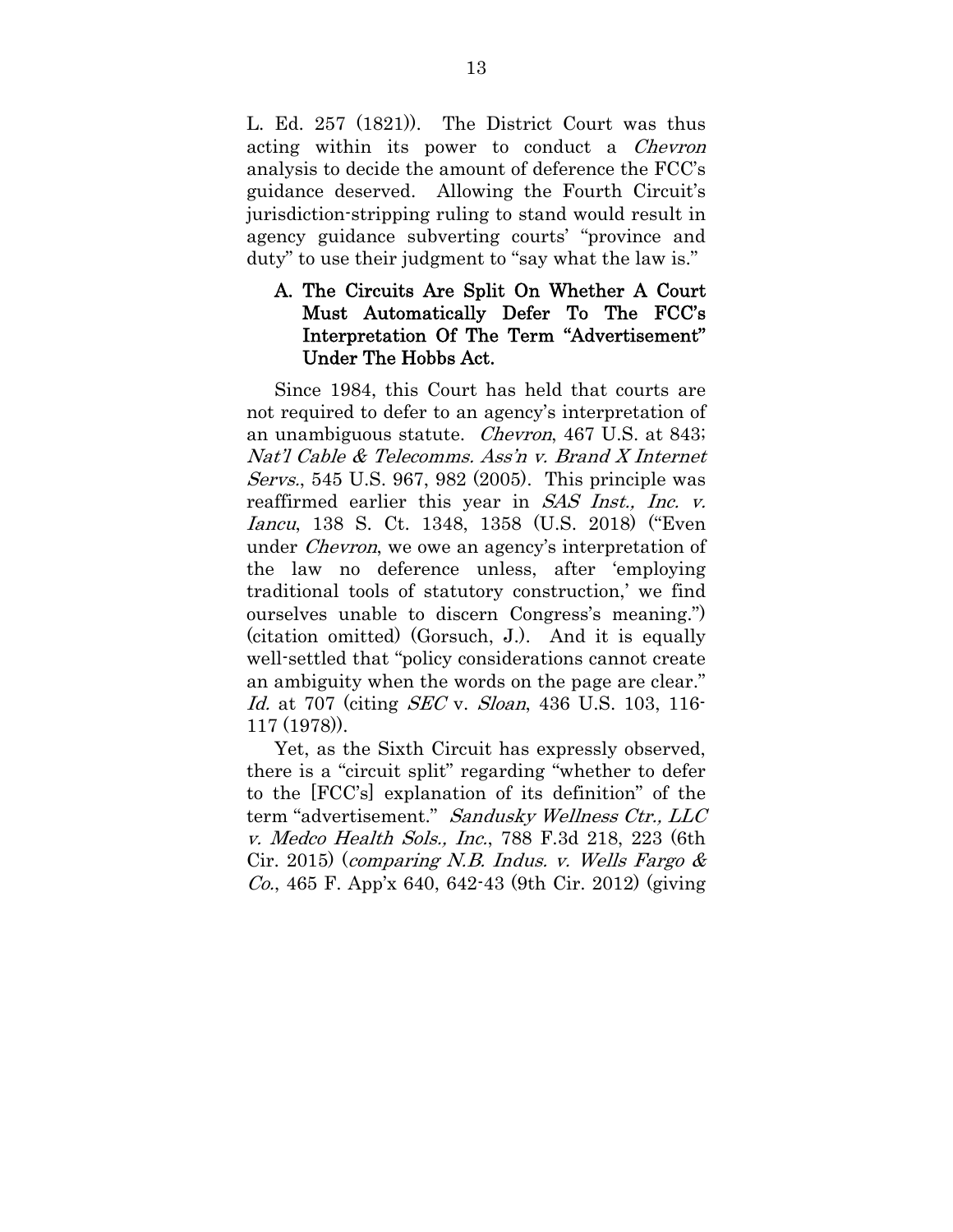Chevron deference to FCC's interpretation regarding incidental ads) with Ira Holtzman, C.P.A. v. Turza, 728 F.3d 682, 687-88 (7th Cir. 2013) (rejecting FCC's interpretation regarding incidental ads)). This known split requires clear guidance from this Court.

1. Likely because the Fourth Circuit found the District Court's interpretation of the TCPA at odds with the FCC's, the majority held the "jurisdictional command of the Hobbs Act requires a district court to apply FCC interpretations of the TCPA," and that by engaging in step one of Chevron and not "deferring" to the 2006 FCC Rule, the District Court tacitly "ignored" or "set aside" the FCC's guidance. App. 11a. But as the dissent noted, the Hobbs Act only limits challenges to an order's "validity," and there was no challenge here. Id. at 20-21a. Rather, the District Court "assumed" the rule was "valid" and did not conflict with the TCPA. Id. at 24a.

The Hobbs Act is not implicated here. The Hobbs Act's jurisdictional restriction is purposefully specific; while it prohibits a challenge to the process or methodology of an order's creation (i.e., a "facial" attack), it does not prohibit a court from accepting an order as "valid" and "interpreting" whether an agency's ruling applies. Osorio v. State Farm Bank, FSB, 746 F.3d 1242, 1257 (11th Cir. 2014) ("[W]e are not called upon here to assess the order's validity. We are instead simply deciding whether the FCC's... . ruling is applicable to the present case."). The majority's assertion that "[w]hen *Chevron* meets Hobbs, consideration of the merits must yield to jurisdictional constraints," App. at 8a, misconstrues Congress's intent. This type of judicial activism has been previously disapproved. Bais Yaakov of Spring Valley v. FCC, 852 F.3d 1078, 1082 (D.C. Cir. 2017),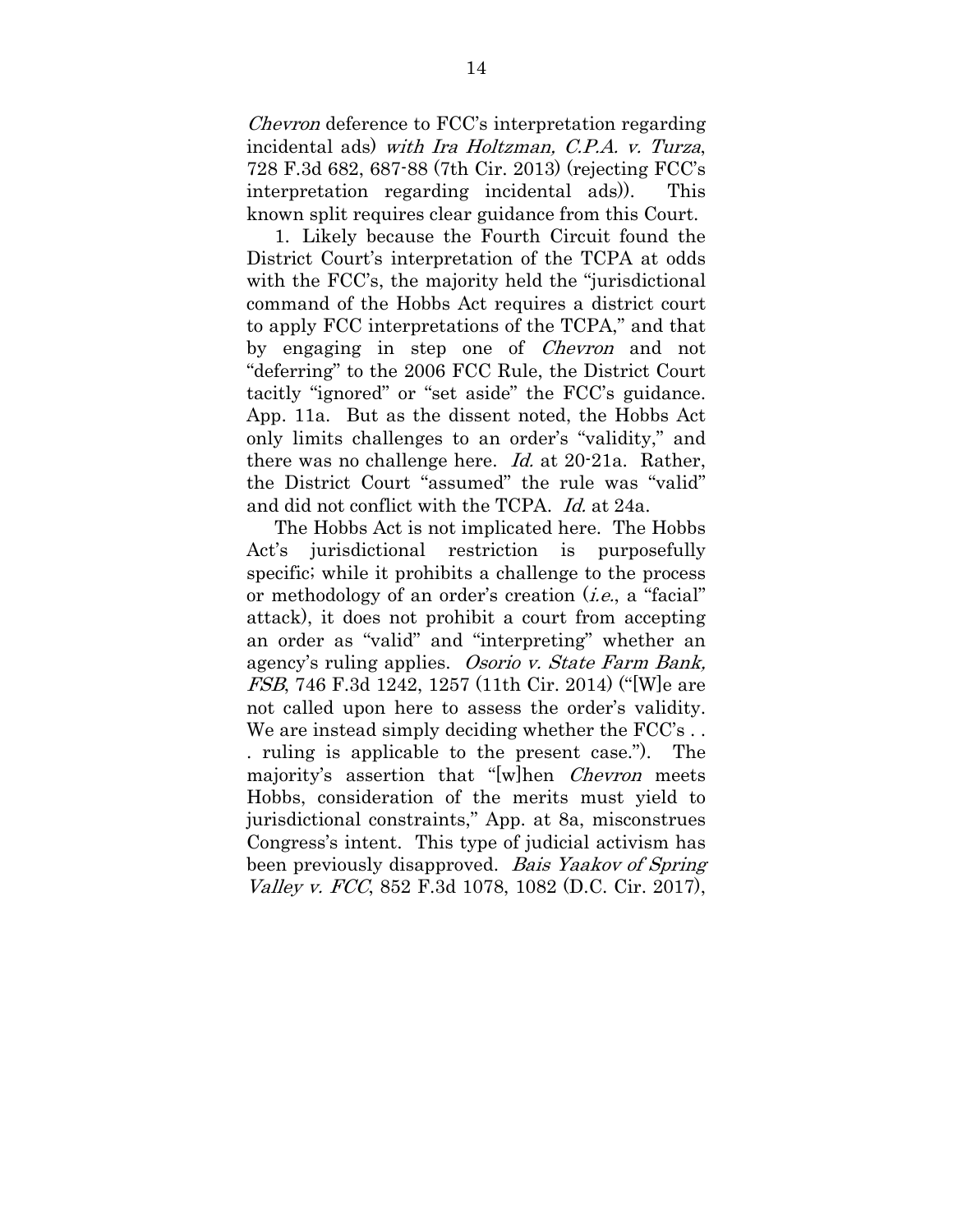cert. denied, 138 S. Ct. 1043 (2018) (noting, in the context of a TCPA junk fax case, "[i]t is the Judiciary's job to respect the line drawn by Congress, not to redraw it as we might think best.").

As Judge Thacker observed, safeguards exist to alleviate the majority's concern over an "end-run" around the Hobbs Act—with its goal of "judicial efficiency." App. 11a. For example, the Fourth Circuit has held invalidation can occur at step one of Chevron if a court finds "the agency's construction is in conflict with the unambiguous statutory language." Id. at 20a (citation omitted). That did not happen here. Accordingly, the majority's reference to "[i]nvalidation by any other name," or courts "ignor[ing]" agency orders, is unfounded. Id. at 10-11a. When a court holds a statute is "unambiguous" under *Chevron*, and thus, that it need not give "substantial deference" to an agency's order, this is not the same as "invalidating" or "ignoring" the order. Sandusky, 788 F.3d at 223 ("[W]here our 'construction follows from the unambiguous terms of the statute'—as it does here we do not defer to the agency's interpretation[.] In any event, reliance on the [FCC's] interpretation would only bolster our conclusion."); IMHOFF Inv., LLC v. Alfoccino, Inc., 792 F.3d 627, 637 (6th Cir. 2015) (defendant questioned the "reasoning of the FCC's letter brief and its application to this case" without "directly challen[ging] the legitimacy of the FCC's definition of sender").<sup>3</sup>

 $3$  District courts are in accordance with the Sixth Circuit. See, e.g., Alpha Tech Pet, Inc. v. Lagasse, LLC, 2016 U.S. Dist. LEXIS 120452, at \*9 n.3 (N.D. Ill. Sep. 7, 2016) ("Contrary to Defendants' argument, this Court is not determining the validity of an FCC ruling by finding that the FCC ruling is not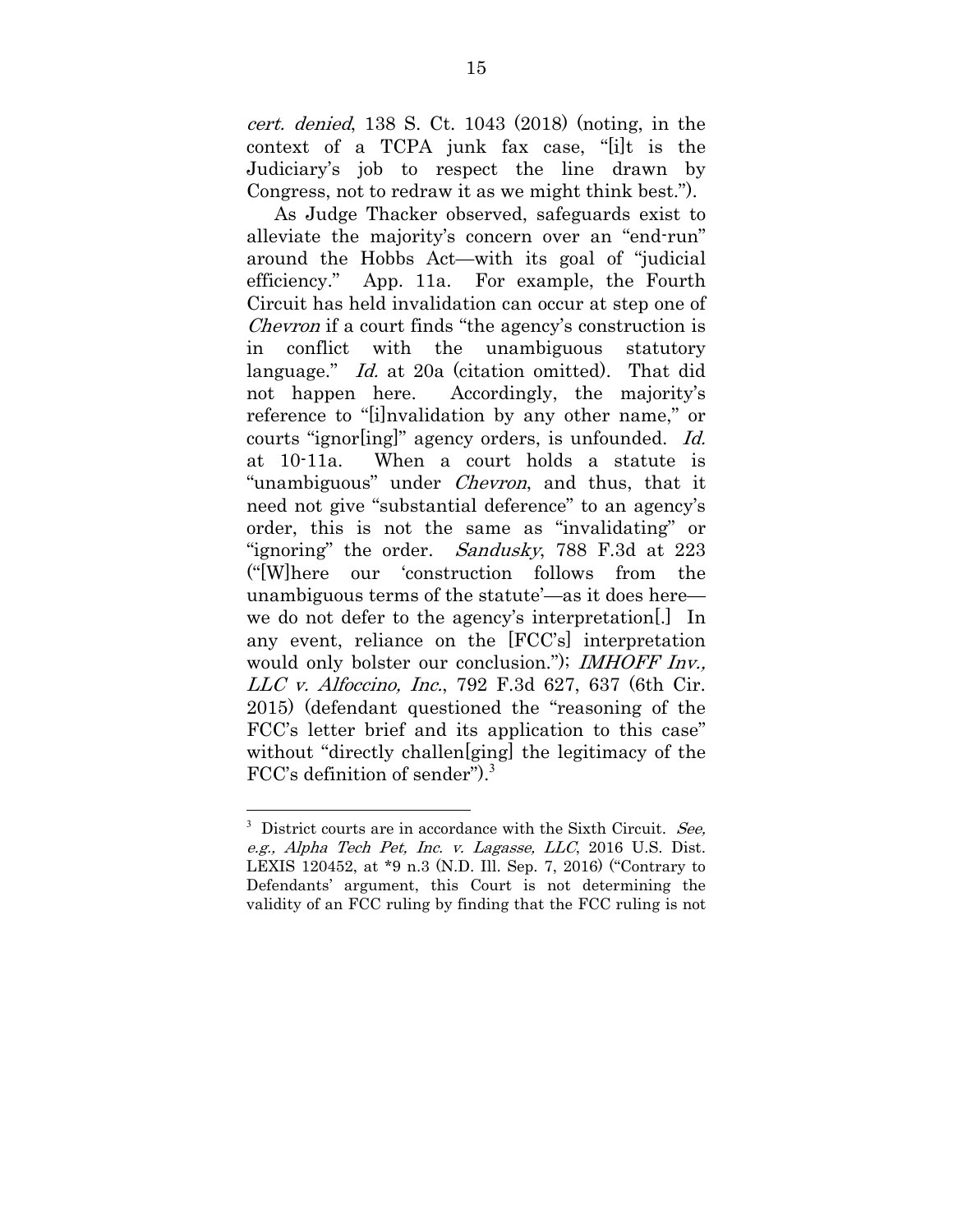The majority claimed "[e]very other circuit to consider the issue has reached the same result." App. 9a (citing Nack v. Walburg, 715 F.3d 680 (8th Cir. 2013); Leyse v. Clear Channel Broadcasting, Inc., 545 F. App'x 444 (6th Cir. 2013); and Mais, 768 F.3d 1110). But as the dissent observed, these cases are "inapposite" or "distinguishable." Id. at 23-24a.

Nack and Leyse both involved a prohibited "facial challenge to an FCC regulation," which is not present here. Id. at 22-23a. In Leyse, the Sixth Circuit observed that "[a]s an initial matter, . . . resolving a TCPA claim like Leyse's does not necessarily implicate the Hobbs Act." 545 F. App'x at 447 (emphasis in original). Because Leyse argued the conduct at issue did not fit within the exemption for radio calls created by the FCC in 2003, the court would "only reach the question of Hobbs Act and its jurisdictional restrictions if [it] disagree[d] with

 $\overline{a}$ 

binding, but is merely following the Seventh Circuit's decision that the particular FCC ruling at issue here is not binding with respect to interpreting the statutory and regulatory language relevant to this case."); *Physicians Healthsource*, *Inc. v.* Janssen Pharm., Inc., 2013 U.S. Dist. LEXIS 15952, at \*9 (D.N.J. Feb. 6, 2013) ("while the Court does not find that the FCC's interpretations of the TCPA should be afforded substantial deference—because the statute is not facially ambiguous—those interpretations are clearly persuasive"); P&S Printing LLC v. Tubelite, Inc., 2015 U.S. Dist. LEXIS 93060, at \*8 (D. Conn. July 17, 2015) ("Because the statute is not ambiguous and defines the term 'unsolicited advertisement,' the FCC's interpretations are not controlling on this Court under Chevron"); N.B. Indus. v. Wells Fargo & Co., 2010 U.S. Dist. LEXIS 126432, at \*13-14 (N.D. Cal. Nov. 30, 2010) ("If the [TCPA's] definition of 'unsolicited advertisement' were ambiguous, the court would be inclined to give the [2006 FCC Rule substantial deference under *Chevron*. In any event, the court considers and gives weight to the FCC's examples because they are persuasive and helpful.").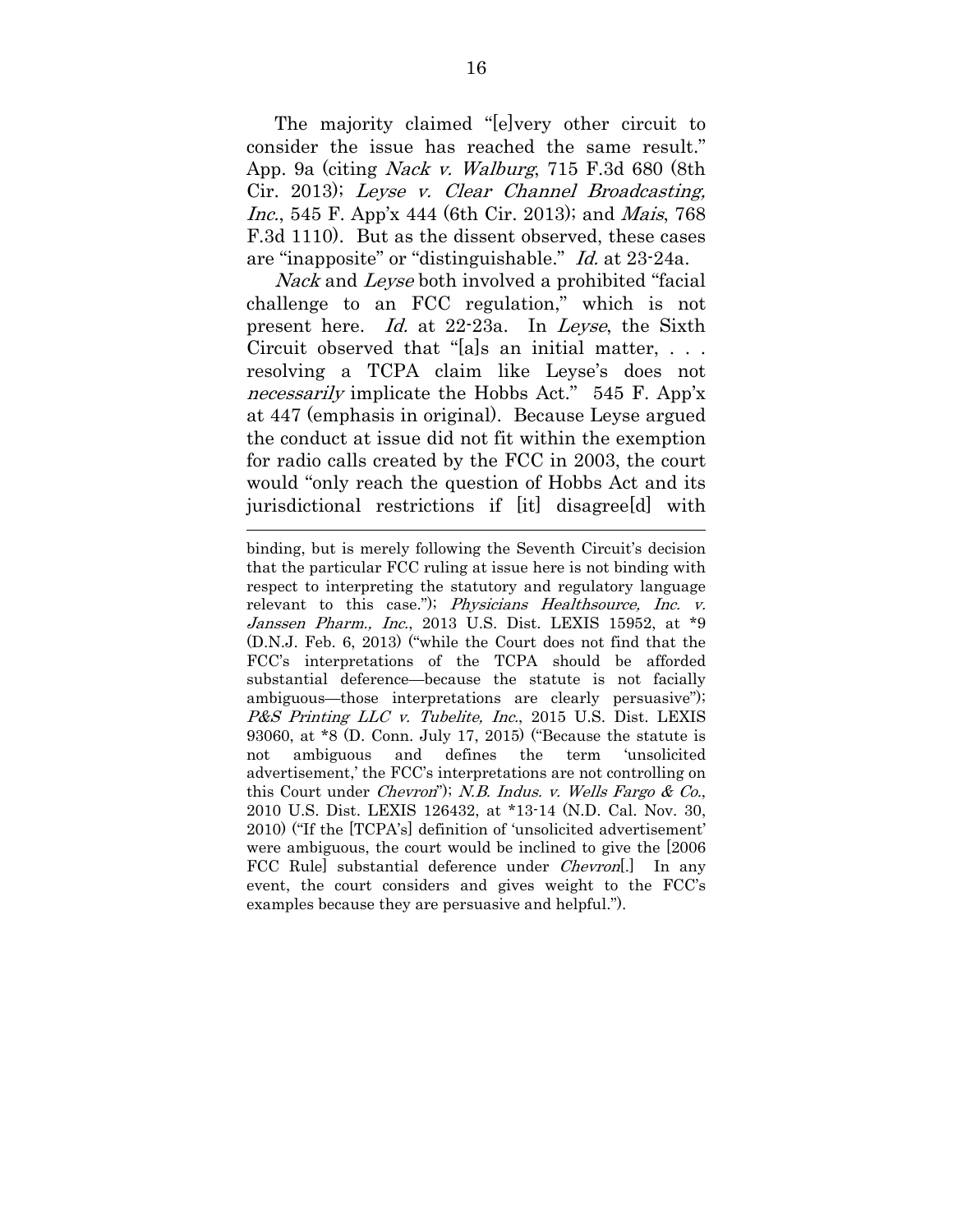Leyse as to the scope of the FCC's rules." Id. at 448- 449. Critically, the Sixth Circuit only applied the Hobbs Act because Leyse argued "the rule should be set aside because of procedural deficiencies in its promulgation." Id. at 458. The defendant in CE Design, Ltd. v. Prism Bus. Media, Inc., also "asked the district court to ignore the FCC order" at issue, and argued the FCC-created defense "conflicts with the TCPA's plain language." 606 F.3d at 445, 447 (7th Cir. 2010). Lastly, as the dissent noted, Mais is "distinguishable" for the same reason. App. 24a.

Here, PDR did not ask the District Court to set aside or ignore the FCC rule; rather, as the dissent observed, "Appellant merely argued for a specific interpretation of the 2006 FCC Rule, and Appellee argued for a different interpretation." Id. The majority failed to appreciate this critical distinction.

2. The impact of this circuit split is undeniable. If this case had been filed in the Sixth Circuit, the result would have been markedly different. Under Sandusky, the Sixth Circuit would have conducted a Chevron analysis; held the statutory term "advertisement" was unambiguous, such that it need not "defer" to the 2006 FCC Rule; concluded an "advertisement" must "have profit as an aim"; and determined the instant Fax lacked such an aim. 788 F.3d at 223-24. This would have ended the case.<sup>4</sup> Bais Yaakov, 852 F.3d at 1082 ("The text of the [TCPA] provides a clear answer to the question presented in this case.") (citing Chevron, 467 U.S. at 842-43 & n.9); SAS Inst., 138 S. Ct. at 1358 ("[A]fter applying traditional tools of interpretation here, we

<sup>4</sup> As the dissent opined, dismissal was warranted in this case because Plaintiff was unable to satisfy even this "minimal burden" of alleging a "commercial aim." App. 30a.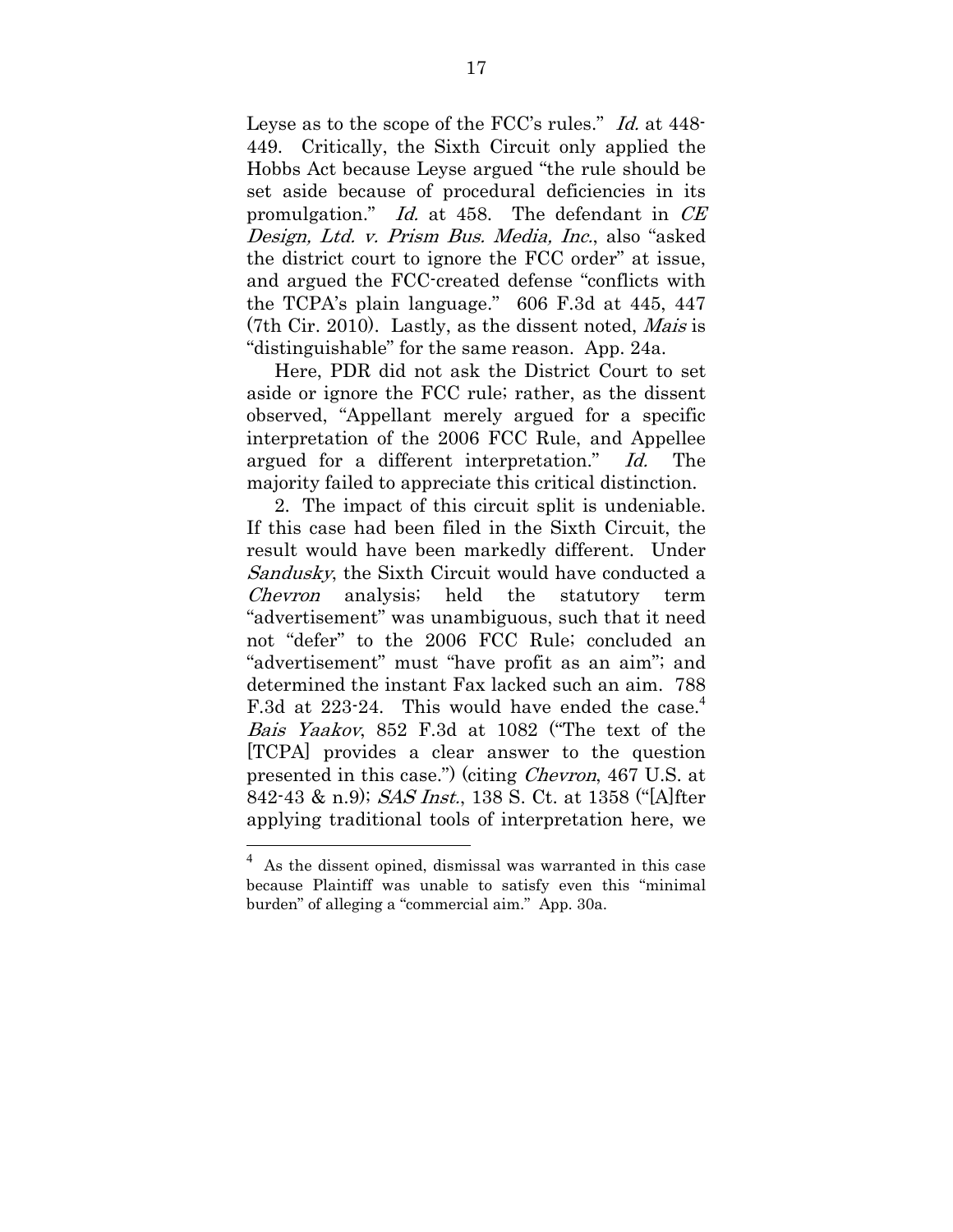are left with no uncertainty that could warrant deference. The statutory provisions before us deliver unmistakable commands."). Nor would the Sixth Circuit have "precluded" the District Court's ability to conduct a Chevron analysis under a misguided interpretation of the Hobbs Act's reach. See also Palm Beach Golf Ctr.-Boca, Inc. v. John G. Sarris, DDS, PA, 781 F.3d 1245, 1256 (11th Cir. 2015) (applying Chevron deference to an FCC order interpreting the definition of the "sender" of a fax).

Likewise, if this case had been filed in the Second Circuit, the court would have disregarded the Hobbs Act argument altogether, as seen in *Physicians* Healthsource, Inc. v. Boehringer Ingelheim Pharm., *Inc.*, 847 F.3d 92 (2d Cir. 2017),<sup>5</sup> and even before that in Nigro v. Mercantile Adjustment Bureau, LLC, 769 F.3d 804, 806 n.2 (2d Cir. 2014) ("Since neither party actually challenges the FCC's interpretation of the TCPA, we need not decide the extent to which the [Hobbs Act] limits our jurisdiction to review that interpretation.").

<sup>5</sup> Notably, the majority was inconsistent regarding which circuit's authority it deemed "persuasive." The majority described Sandusky as not "persuasive" because it "made no mention of the Hobbs Act's jurisdictional bar nor explained how the court overcame it." App. 10a. Yet the majority also opined that the Second Circuit's decision in Boehringer, 847 F.3d 92and, specifically, Judge Pierre Leval's concurring opinion—was "persuasive." Id. at 15a. But nowhere in Boehringer did the panel (or Judge Leval) discuss the "Hobbs Act's jurisdictional bar." In fact, as Judge Thacker pointed out, the plaintiff Physicians Healthsource similarly argued the district court violated the Hobbs Act because it "refused to apply the plain language of the [2006 FCC R]ule," but the "Second Circuit did not address this argument and instead addressed the merits." Id. at 22a.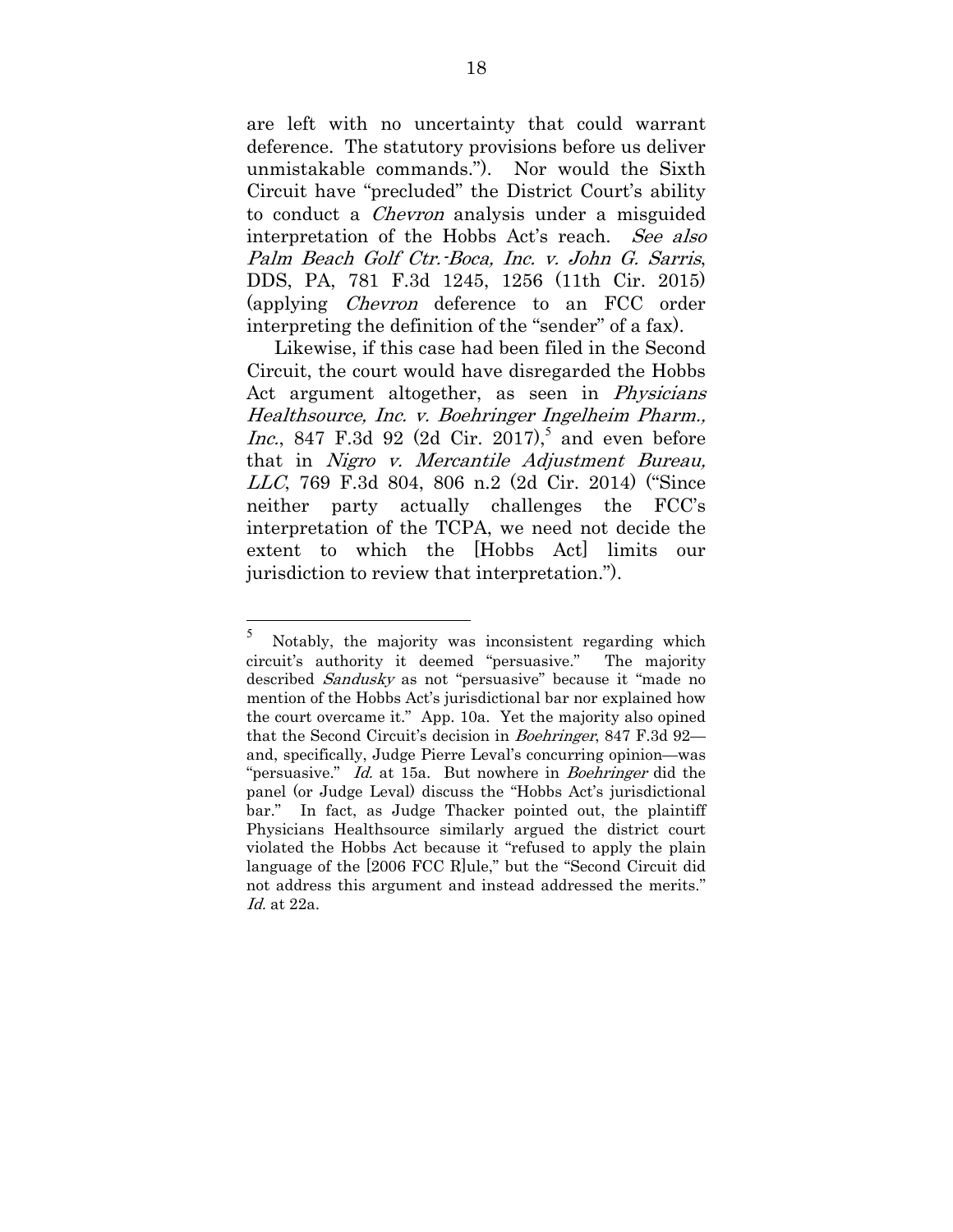The result would have been the same in the Third Circuit. Manuel v. NRA Grp. LLC, 2018 U.S. App. LEXIS 816, at \*4 n.5 (3d Cir. Jan. 12, 2018) ("Because we do not address the validity of the FCC's orders, we need not address Manuel's contention that the Hobbs Act restricts our jurisdiction[.]") (citation omitted); Dominguez v. Yahoo, Inc., 629 F. App'x 369, 373 n.2 (3d Cir. 2015) ("Because we reject Dominguez's claim that the FCC has interpreted the autodialer definition to read out the 'random or sequential number generator' requirement, we need not reach his argument regarding the Hobbs Act[.]").

At core, the majority conflates "deference" to an agency's order with its invalidation. But, as shown, courts can grant an agency's "common-sense interpretation" a level of "persuasive value" without deeming it "invalid." Osorio, 746 F.3d at 1256 (citing U.S. v. Mead Corp., 533 U.S. 218, 234 (2001) ("agency's interpretation may merit some deference whatever its form")). This is what the District Court did when it held that "even if it were to defer to the FCC's interpretation, a careful reading of the section cited by Plaintiff further supports this Court's decision." App. 40a. The District Court then "presumed" the 2006 FCC Rule was valid.<sup>6</sup> This had

 $\frac{1}{6}$  The Ninth Circuit has repeatedly taken an identical approach to FCC rules and regulations in the context of the TCPA. See, e.g., Fober v. Mgmt. & Tech. Consultants, LLC, 886 F.3d 789, 792 n.2 (9th Cir. 2018) ("We presume the validity of the relevant FCC rules and regulations.") (citing US W. Commc'ns, Inc. v. Jennings, 304 F.3d 950, 958 n.2 (9th Cir. 2002) ("Properly promulgated FCC regulations currently in effect must be presumed valid" for purposes of a case not initiated under the Hobbs Act)); *CallerID4u*, *Inc. v. MCI* Communs. Servs., 880 F.3d 1048, 1062 (9th Cir. 2018) ("Because this case was not initiated through . . . a petition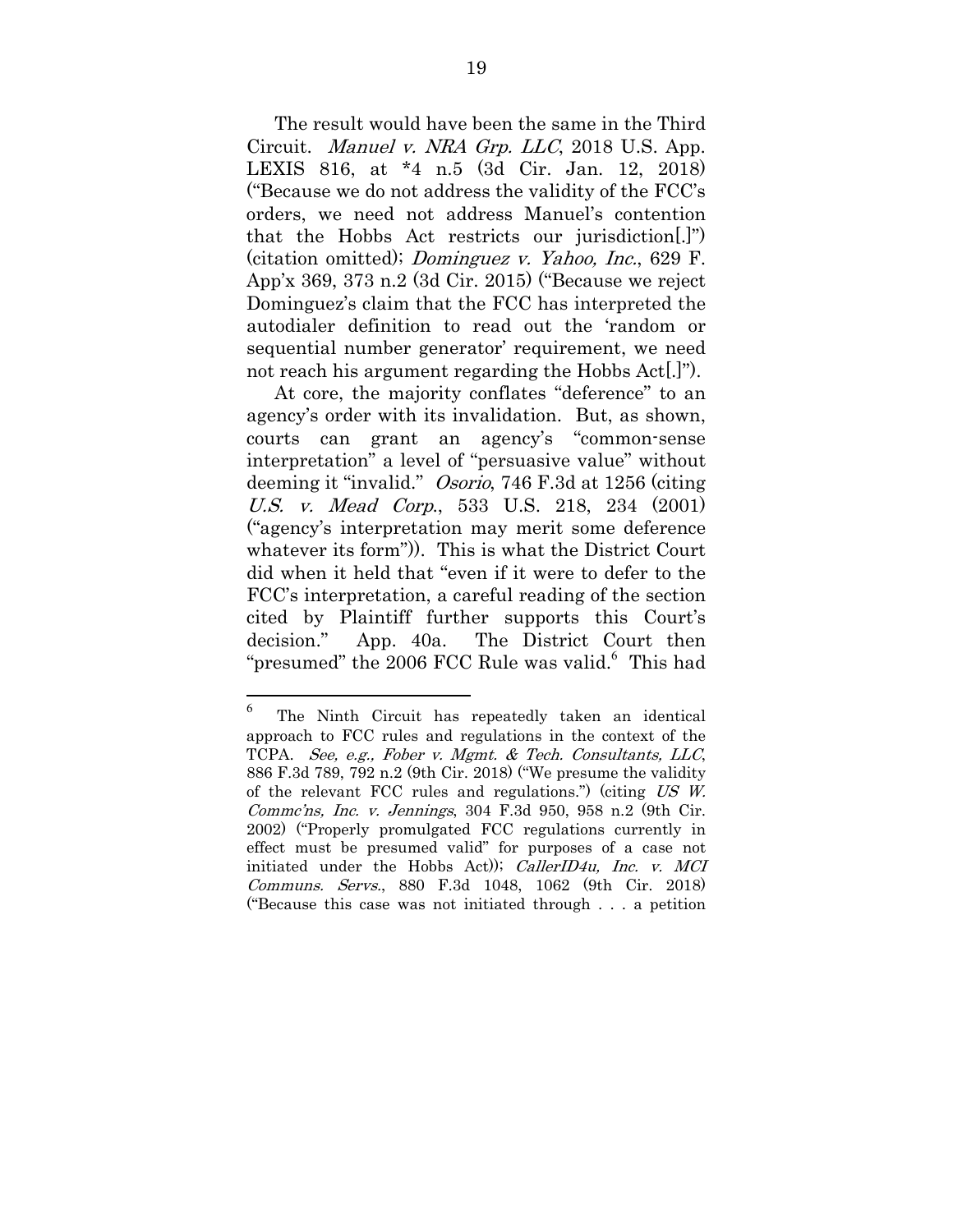the effect of differentiating this case from the majority's "inapposite" or "distinguishable" cases—in that the District Court "harmonized" the agency's order with its interpretation of the TCPA. App. 24a.

Stripped of their jurisdiction, district courts will be expected to simply apply, out of context, any agency order identified in the Hobbs Act—regardless of whether the underlying statute is "unambiguous," and thus ripe for independent judicial interpretation. This undercuts the purpose of our judicial system. Marbury, 5 U.S. at 178, 1 Cranch 137, 2 L.Ed 60.

If left to stand, the majority's ruling as to the interplay between the Hobbs Act and Chevron will create irreconcilable inter-circuit conflicts, further exacerbating the confusion about when, and how, courts must apply Chevron. This is exactly the type of issue necessitating this Courts' review. Wheaton College v. Burwell, 134 S. Ct. 2806, 2807 (2014) (resolving a circuit split is a "traditional ground for certiorari"); Mims, 565 U.S. at 376, 132 S. Ct. at 747 (granting certiorari "to resolve a split among the Circuits as to whether Congress granted state courts exclusive jurisdiction over private actions brought under the TCPA."); see also S. Ct. Rule 10(a).

## II. CERTIORARI IS WARRANTED ON THE QUESTION OF THE APPLICATION OF THE FCC'S DEFINITION OF AN "ADVERTISEMENT"

The Fourth Circuit majority's ruling on the merits in this case is a direct outgrowth of its

<sup>[</sup>under the Hobbs Act], we must presume the validity of FCC regulations, rules, and orders that are currently in effect.") (citing Pac. Bell Tel. Co. v. Cal. PUC, 621 F.3d 836, 843 n.10 (9th Cir. 2010)).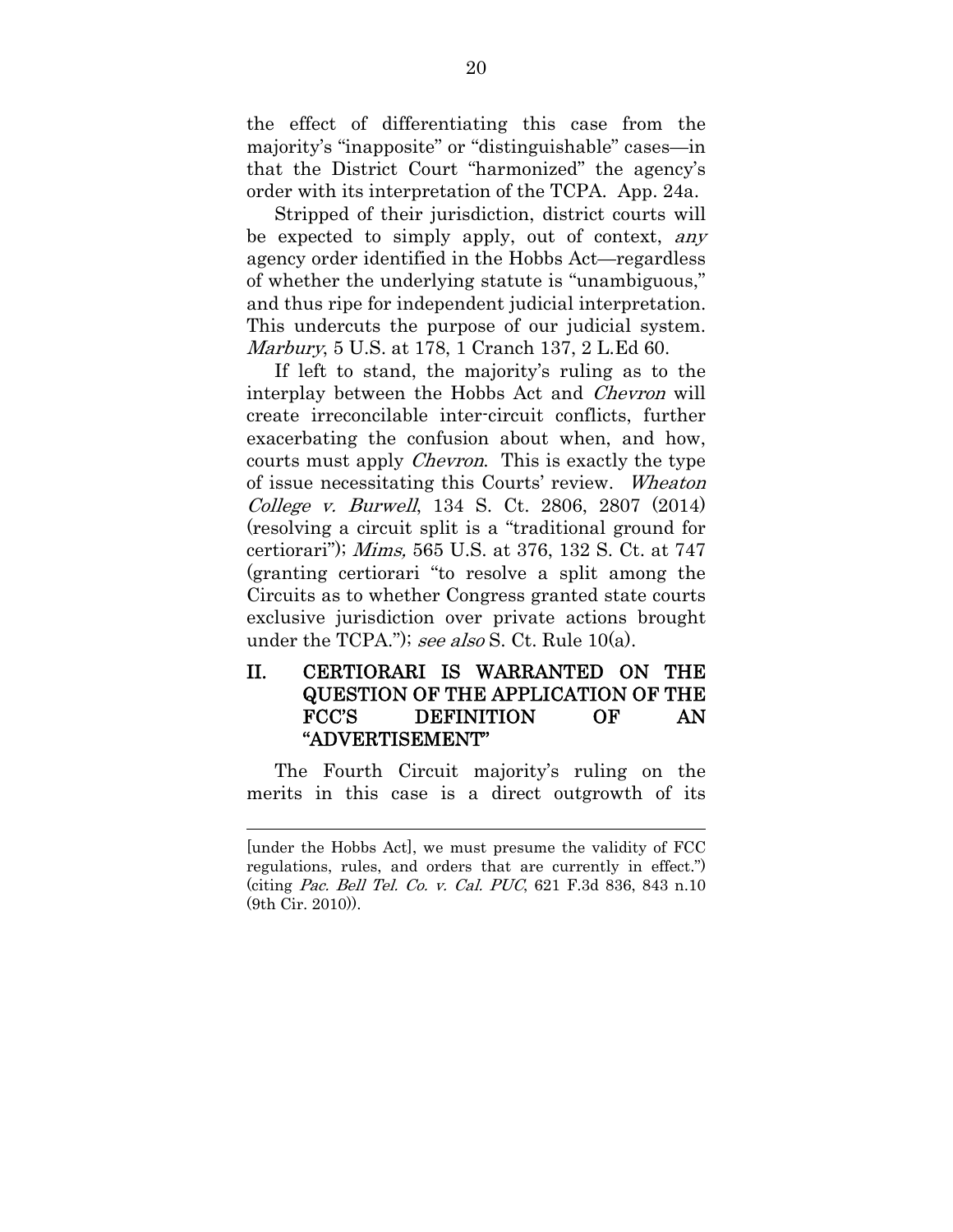fundamentally flawed conclusion that the Hobbs Act stripped the District Court of jurisdiction to decide the level of deference afforded the 2006 FCC Rule. In so ruling, the Fourth Circuit further misjudged the impact and reach of the 2006 FCC Rule.

## A. The Fourth Circuit's Holding That A Fax Promoting A Free Good Or Service Does Not Require A Commercial Aim Conflicts With Decisions Of The Second, Sixth, Ninth and Eleventh Circuits.

The majority held the FCC's order created a rule that "all faxes offering free goods and services" are "advertisements" under the TCPA. App. 16a. Judge Thacker disagreed, expressly holding instead that "the 2006 FCC Rule requires a commercial aim, which is not present here." *Id.* at 19a. Critically, the majority's holding conflicts with authoritative decisions from no less than four other circuits.

The majority heavily relied on Judge Leval's concurrence in Boehringer to support its assertion that the 2006 FCC Rule "requir[es] no commercial nexus at all." Id. at 14-15a. But the majority opinion of the Second Circuit in Boehringer refused to erase this "commercial nexus" requirement from the 2006 FCC Rule, observing: "Of course, as other courts have ruled, not every unsolicited fax promoting a free seminar satisfies the Rule. There must be a commercial nexus to a firm's business, i.e., its property, products, or services[.]" 847 F.3d at 96; see also id. at 93 ("[W]e agree that a fax must have a commercial purpose."). Boehringer likewise held the 2006 FCC Rule "comports with the statutory language, which defines offending advertisements as those promoting 'the commercial availability or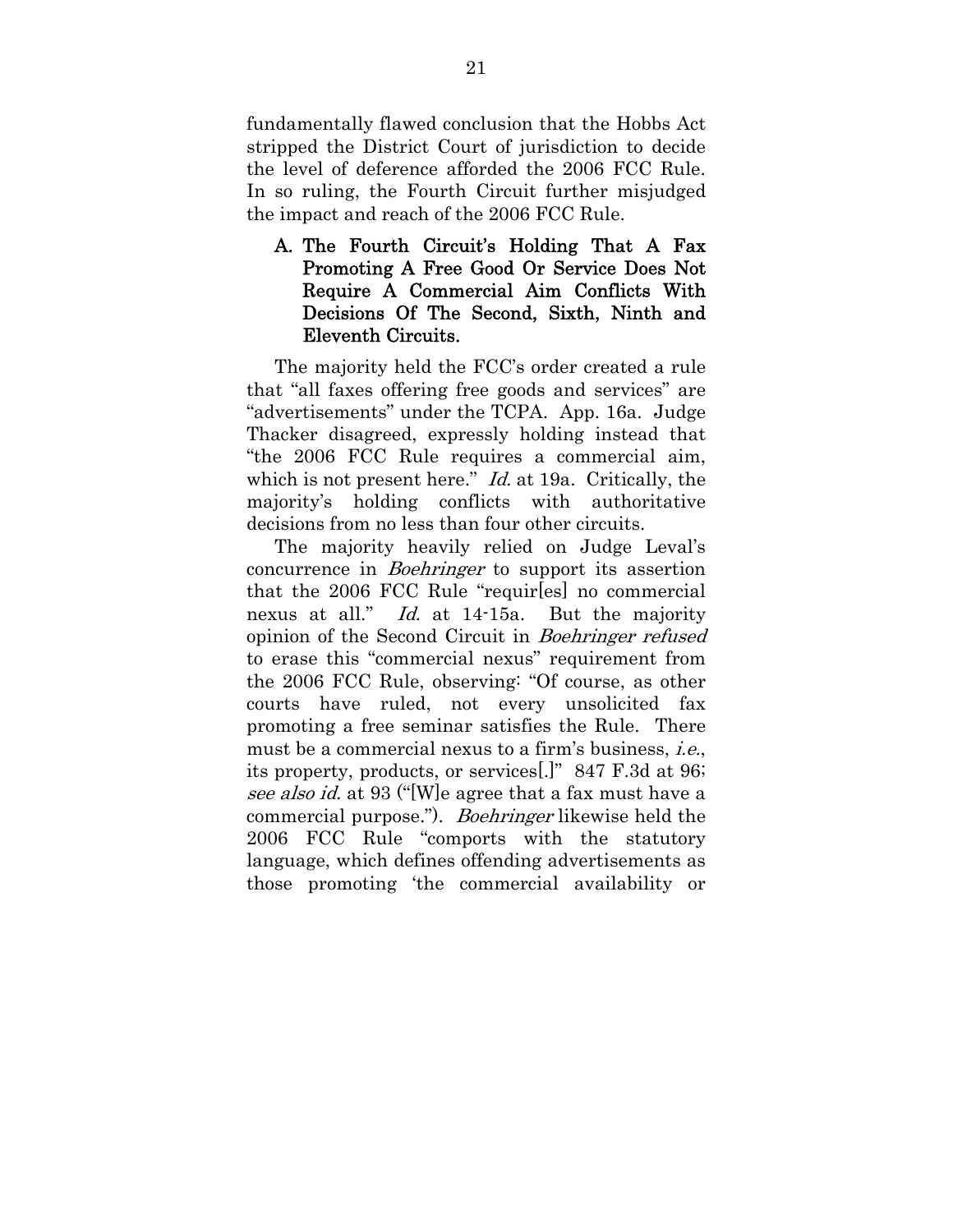quality of [the firm's] property goods or services.'" Id. at 95 (citing 47 U.S.C. § 227(a)(5)).

The Sixth Circuit similarly emphasized the need for a "commercial nexus" when it held "[t]he term 'advertisement' unambiguously contains commercial components: To be an ad, the fax must promote goods or services that are for sale, and the sender must have profit as an aim." Sandusky, 788 F.3d at 223-24 (emphasis added). The Ninth Circuit further held that because an item discussed in a fax was not "available to be bought or sold" or "for sale," it was not "commercially available," and thus, not an "advertisement" under the TCPA. N.B. Indus., 465 F. App'x at 642. And lastly, the Eleventh Circuit held "[t]o fall within the [TCPA]," a fax must "draw[] attention to the 'commercial availability or quality' of [defendant's] products to promote their sale." Florence Endocrine Clinic, PLLC v. Arriva Med., LLC, 858 F.3d 1362, 1366-67 (11th Cir. June 5, 2017). Based squarely on the law as understood by these four circuits, the District Court correctly upheld the "commercial aim" requirement for faxes promoting a "free" offering to be an "advertisement," and in the absence of such a finding, properly granted PDR's motion to dismiss. App. 42 (holding that a "plain reading" of the TCPA and the 2006 FCC Rule demonstrate that "they intend to curtail the transmission of faxes with a commercial aim.").<sup>7</sup>

<sup>7</sup> Hinman v.  $M \& M$  Rental Ctr., Inc., 596 F. Supp. 2d 1152, 1163 (N.D. Ill. 2009) ("While Congress's clear intent was to prohibit unsolicited advertising, it is equally clear that Congress intended non-commercial messages to fall outside the ban."); see also Lutz Appellate Servs., Inc. v. Curry, 859 F. Supp. 180, 182 (E.D. Pa. 1994) ("Congress clearly did not prohibit fax transmissions of all unsolicited information or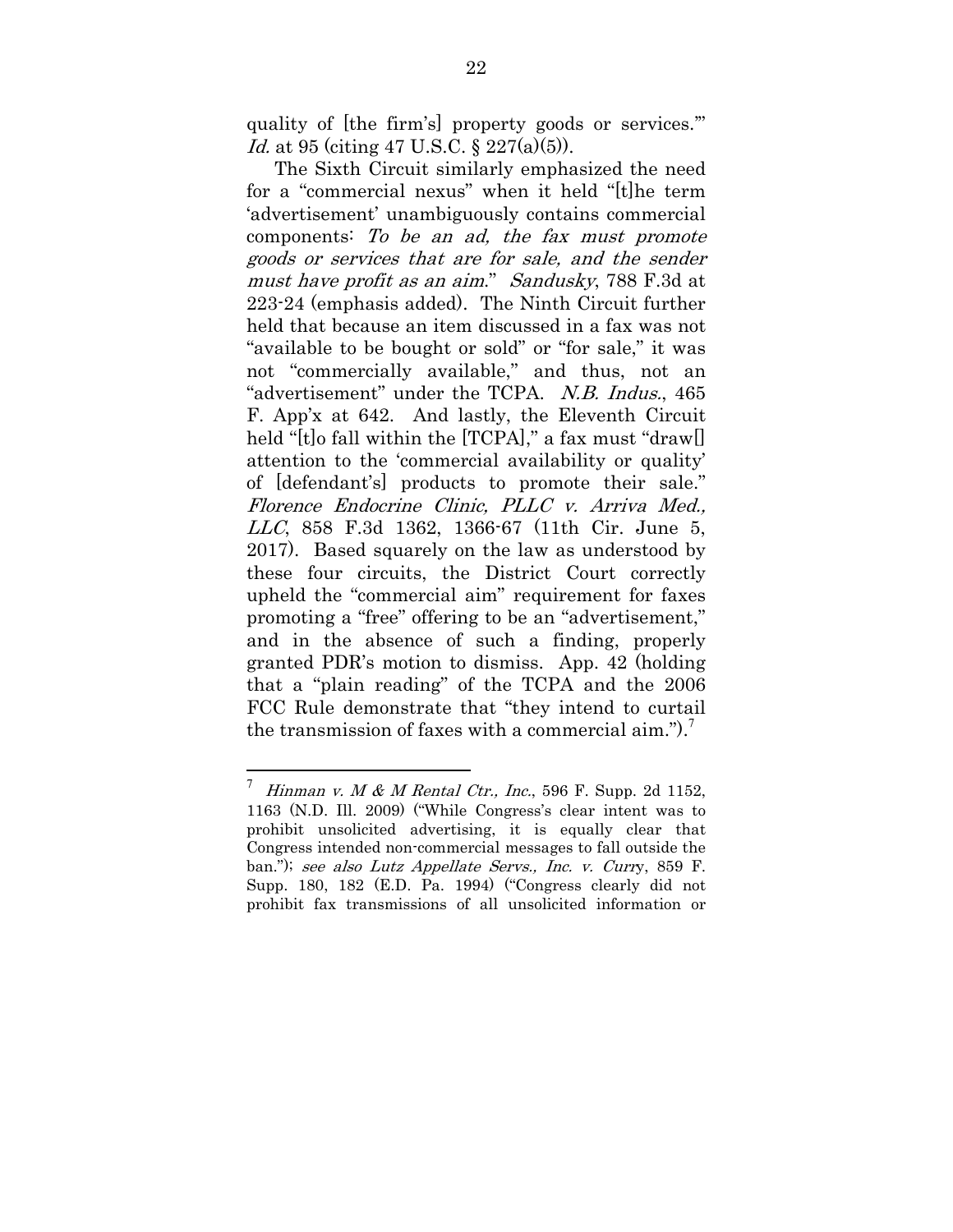Conversely, the Fourth Circuit sought to erase any "commercial nexus" requirement, and thus, its decision conflicts with these authoritative decisions necessitating review and resolution by this Court.

## B. The Fourth Circuit's Holding That Faxes Promoting Free Goods And Services Are Per Se "Advertisements" Conflicts With A Decision Of The Second Circuit.

The majority's conclusion that the 2006 FCC Rule created a "per se rule" that a fax promoting a free good or service is an "advertisement," App. 16a, separately conflicts with the Second Circuit's Boehringer decision—which held the 2006 FCC Rule supported, at best, only a rebuttable "presumption."

In *Boehringer*, the plaintiff argued the FCC's order treated an offer of a free seminar as a per se advertisement of "the commercial availability" of a product. 847 F.3d at 95. The Second Circuit rejected this argument. Id. Instead, it reasoned the fax would constitute an "advertisement" *only if* the free seminar offer was a pretext or prelude for a commercial promotion or sale offer. Id. at 98. The court then held the defendant "'can rebut such an inference [of intent to promote a commercial product] by showing [after discovery] it did not or would not advertise its products or services at the seminar.'" Id. at 98-99. By erroneously converting this

communications, and there is some question whether it could do so constitutionally. . . . No matter how sympathetic plaintiff's case may be, the court may not rewrite the [TCPA] to enjoin or penalize behavior not prohibited by Congress.").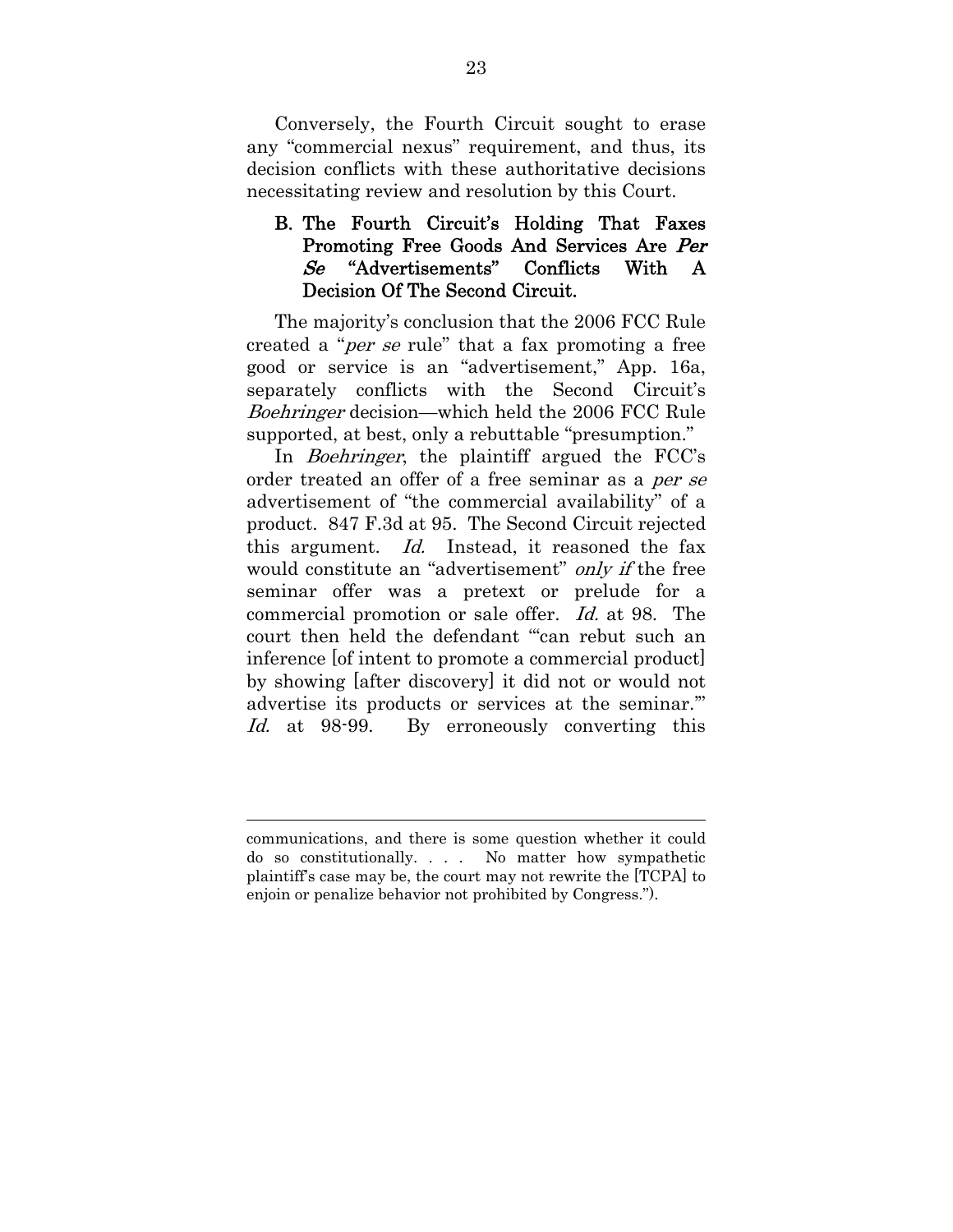"presumption" into a "*per se* rule," the majority's ruling directly conflicts with Boehringer.<sup>8</sup>

On remand, the district court similarly rejected plaintiff's "per se" theory of liability. Physicians Healthsource, Inc. v. Boehringer Ingelheim Pharm., Inc., 2018 U.S. Dist. LEXIS 64844, at \*26 (D. Conn. Apr. 18, 2018). Rather, Boehringer was given the opportunity to—and did—"rebut" the presumption that its fax discussing a free seminar was an advertisement with "evidence it did not feature its products or services at the seminar." Id.

The district court in *Boehringer* further held that "Physicians Healthsource's interpretation of an 'advertisement' sweeps far beyond the scope of the TCPA" in that it "would force any faxes with a general business purpose—in the case of a for-profit entity, virtually all of them—into the prohibited category of advertising. Nothing in the TCPA suggests that Congress intended the statute's proscription to be so broad." Id. at \*24. This too is exactly what the District Court held here. App. 42a.

Here, the Fourth Circuit's majority and dissent agree: the "interpretation of regulations begins with their text." App. 11a, 25a. But diverge over how the 2006 FCC Rule should be interpreted. Judge Thacker's dissent elucidates how the majority's

<sup>&</sup>lt;sup>8</sup> The remaining "context" of this section of the 2006 FCC Rule further supports the need for a "commercial aim." For example, Boehringer observed how "[i]n a different but relevant context, the [2006 FCC Rule] states that 'a trade organization's newsletter sent via facsimile would not constitute an unsolicited advertisement, so long as [its] primary purpose is informational, rather than to promote commercial products.'" 847 F.3d at 96 (citing 2006 FCC Rule at 25973). This is exactly what the District Court held. App. 41a ("The fax here cannot be read to 'promote' anything other than information.").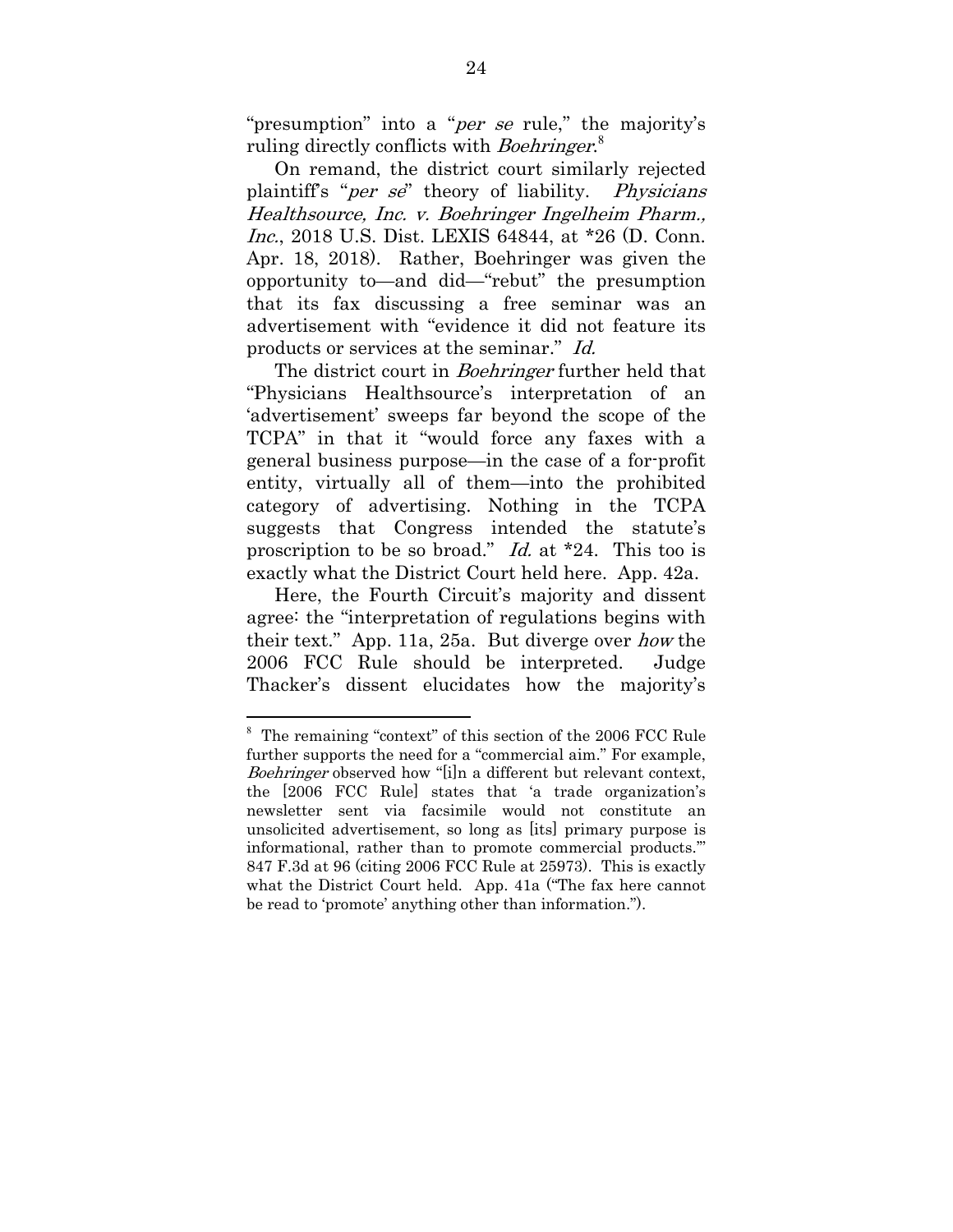overly-broad, "prophylactic" construction misconstrues the order's "plain reading":

A plain reading of the 2006 FCC Rule demonstrates that its objective is to prevent faxes with a commercial aim. Its objective is not to prevent faxes that promote free goods or services per se[.]

In order to reach its conclusion, the majority reads the first sentence of the 2006 FCC Rule—'[F]acsimile messages that promote goods or services even at no cost . . . are unsolicited advertisements under the TCPA's definition.'—in isolation. To be sure, if read in a vacuum, the first sentence seems to create a prophylactic rule. However, it is informed by the language that follows.

Specifically, the second sentence of the 2006 FCC Rule redefines the subject faxes as those promoting free offerings with a commercial aim. It states, 'In many instances 'free' publications are often part of an overall marketing campaign to sell property, goods, or services.' The 2006 FCC Rule then refers to 'such messages' redefined as those with a commercial aim and explains, '[I]t is reasonable to presume that such messages describe the 'quality of any property, goods, or services.' Reading the 2006 FCC Rule as a whole, taking into account every sentence, reveals that a fax with a free offering must necessarily include a commercial aim to qualify as an 'advertisement' under the TCPA.

This is a 'permissible' construction[.]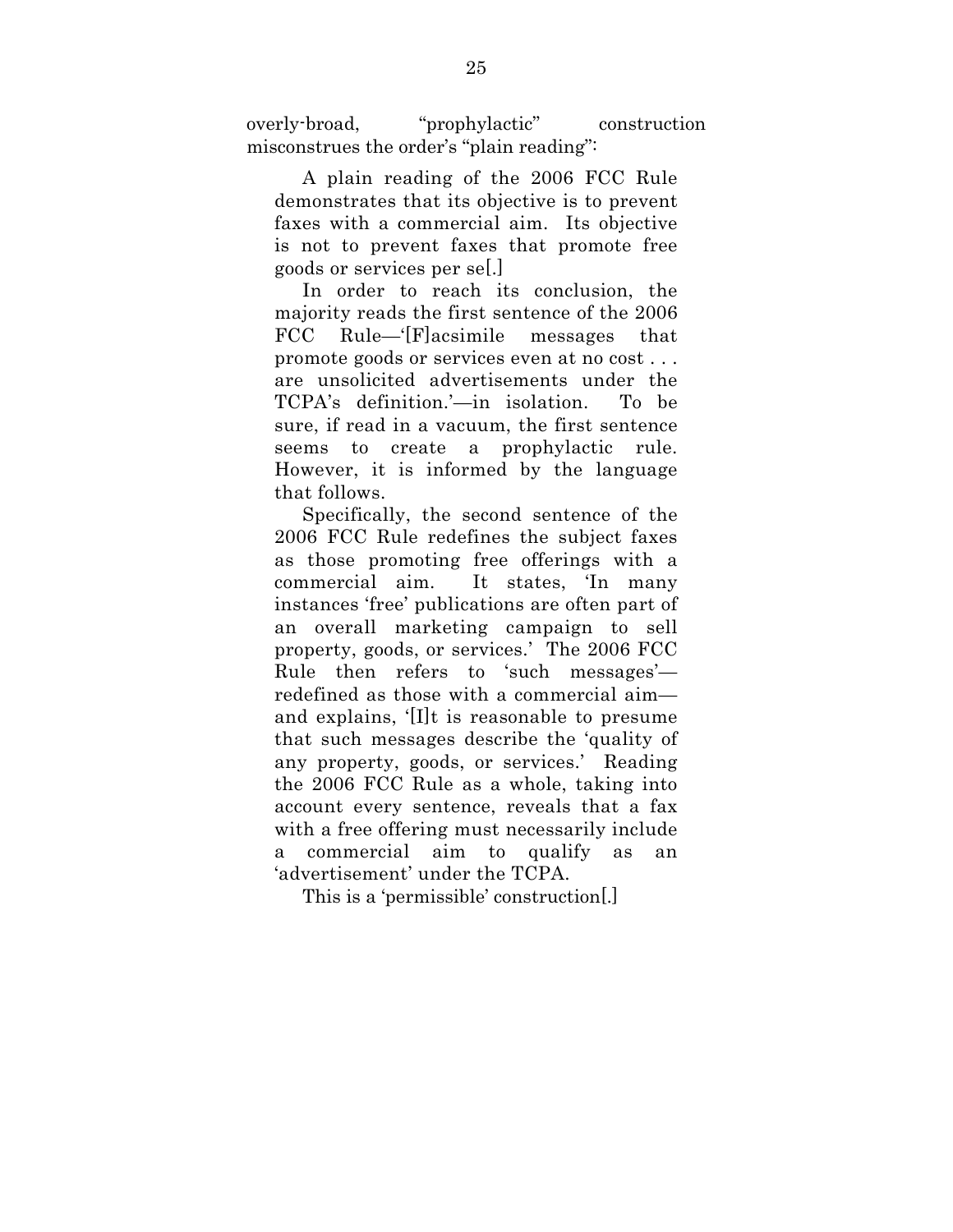Id. at 28-29a (citations omitted) To reach this conclusion, Judge Thacker (and the District Court) considered the text of the TCPA and the 2006 FCC Rule; common definitions of relevant terms<sup>9</sup>; and the context of the full passage. Id. at 26a,  $40-42a$ <sup>10</sup>

Conversely, the majority read the first sentence of the 2006 FCC Rule "in isolation," and failed to appreciate how the "language that followed" "informed" this initial proclamation. Id. at 28-29a. In so doing, the Fourth Circuit's judgment ignored fundamental canons of statutory construction, including that: (1) "words of a statute must be read in their context and with a view to their place in the overall statutory scheme"; (2) statutory terms may be read in light of the purpose of the statute; and (3) courts must "give effect . . . to every clause and word of a statute." Osorio, 746 F.3d at 1258; Satterfield v. Simon & Schuster, Inc., 569 F.3d 946, 953 (9th Cir. 2009). These same canons apply when interpreting regulations. See, e.g., Gilbert v. Residential Funding LLC, 678 F.3d 271, 276 (4th Cir. 2012).

Without considering *any* specific statutory or regulatory term, the majority held the "first sentence" of the 2006 FCC Rule was "clear and unambiguous." App. 13a. Accordingly, the majority intuited the FCC "declined to require" a "fact-based inquiry" regarding whether a fax promoting a free offering was an "advertisement." Id. at 17a. But as

<sup>9</sup> This included: "promote"; "advertise"; and "commercial." App. 26a, 40-41a.

<sup>10</sup> Although Judge Thacker held the definition of an "advertisement" was "ambiguous," App. 26a, and the District Court held it was "unambiguous," *id.* at 39a, the end result is the same. Under either approach, the District Court was free to—and did—consider the FCC's guidance. *Id.* at 40-41a.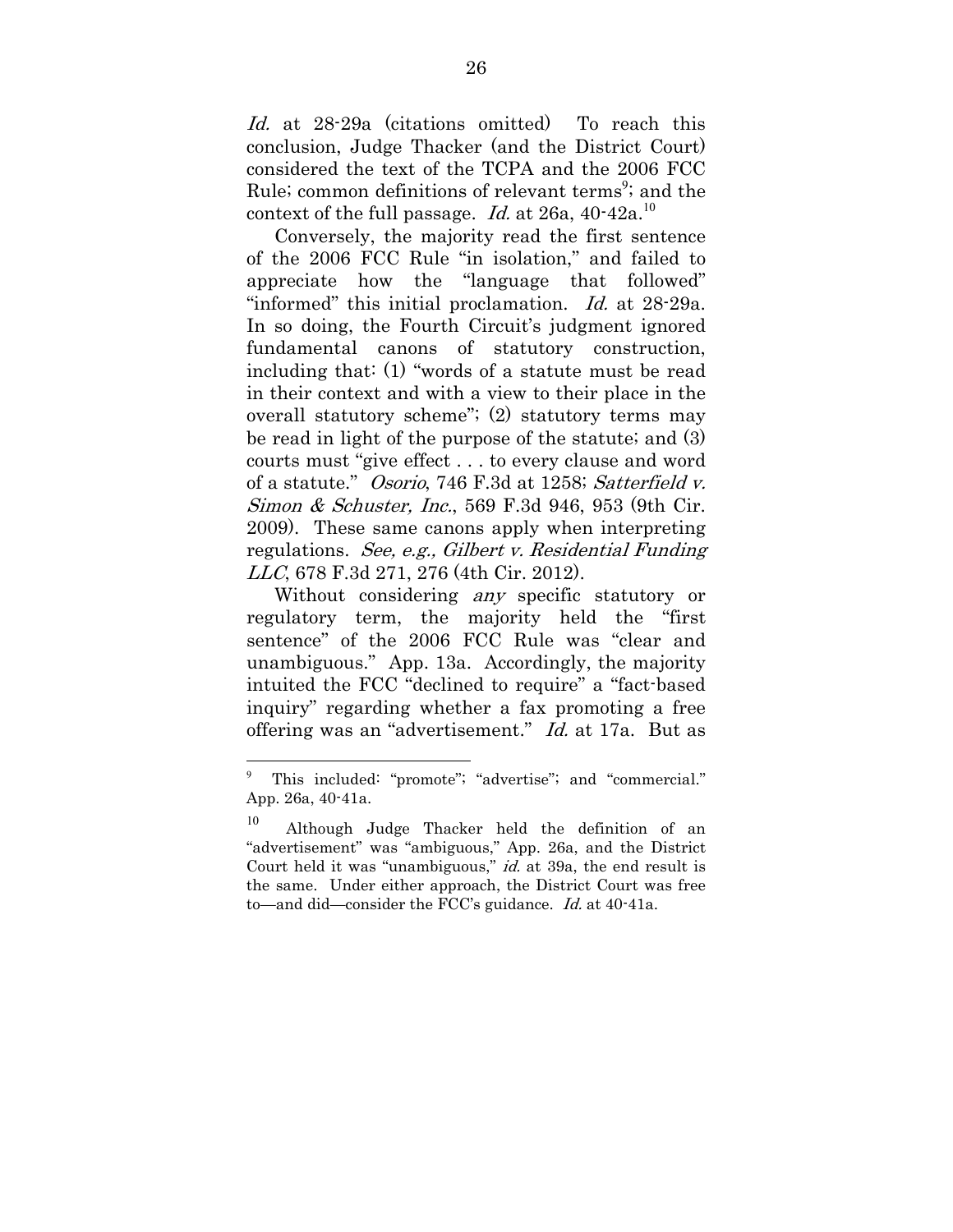Boehringer observed, a "fact-based inquiry" was essential to allow a defendant to rebut any inference that a fax promoting a free offering "relate[d] to the firm's products or services," and thus, had a "commercial purpose." 847 F.3d at 95.

Based on the FCC's stated rationale for its characterization of faxes that "promote" free goods and services, it was clear to the District Court that "the evil to be combatted are faxes that are either overtly commercial in nature, meaning they directly offer something for sale, or are a pretext for a commercial transaction that will inevitably follow from the fax." App. 41a. In fact, "[t]o read the FCC's guidance as a blanket ban on any fax that offers a free good or service without any commercial aspect either directly or indirectly"—as Carlton & Harris proposed—would "obviate[] the eminently rational purpose to the FCC's guidance and strips essential meaning from the TCPA." *Id.* at 42a.

To the extent the majority felt it was improving upon the TCPA by fashioning a "prophylactic" rule, App. 15a, 27a, this was in error. Courts should not impose "substantive changes designed to make the law 'better.' That would give the judiciary entirely too much law-making power." Soppet v. Enhanced Recovery Co., LLC, 679 F.3d 637, 642 (7th Cir. 2012); Bais Yaakov of Spring Valley, 852 F.3d at 1082. Indeed, this Court was critical of the Director of the U.S. Patent and Trademark Office for similarly trying to rewrite the America Invents Act:

Moving past the statute's text and context, the Director attempts a policy argument. Each side offers plausible reasons why its approach might make for the more efficient policy. But who should win that debate isn't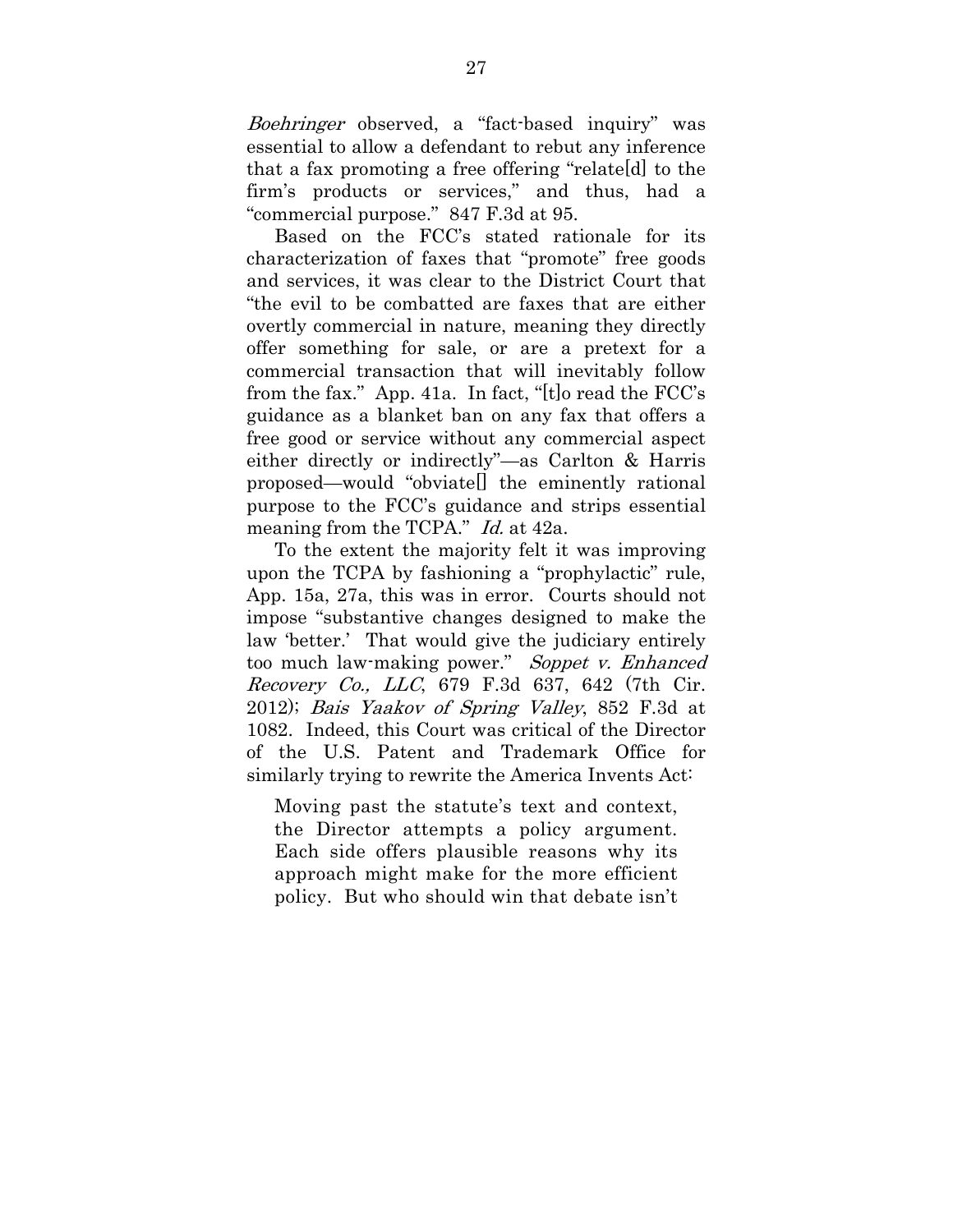our call to make. Policy arguments are properly addressed to Congress, not this Court.

SAS Inst., 138 S. Ct. at 1357. Here, as in SAS Inst., only Congress has the right to amend the TCPA to expand the term "advertisement." In the absence of such a directive, courts retain their jurisdiction just as they did in SAS Inst.—to read the "plain meaning" of the TCPA and to decide the proper level of deference afforded to the 2006 FCC Rule.

Had the majority appreciated: (1) the entire paragraph it cited, rather than just the first sentence; (2) definitional terms; (3) successive paragraphs in the 2006 FCC Rule; and (4) the TCPA's purpose, it would have realized "a fax with a free offering must necessarily include a commercial aim to qualify as an 'advertisement' under the TCPA"—as did Judge Thacker's dissent. App. 29a.

#### III. THIS COURT'S REVIEW IS NEEDED

This case presents an ideal vehicle to resolve the interplay between the Hobbs Act and Chevron, as well as the various splits of authority spawned by the Fourth Circuit's rulings related to the TCPA.

First, this case presents a challenge to the jurisdiction of all courts to interpret the law and decide, for themselves, the appropriate level of deference afforded agency guidance under *Chevron*. It also represents an occasion for this Court to delineate the proper scope of the Hobbs Act when the "validity" of an agency's order is *not* challenged.

The central question in this case is: who decides what the law is? Should agencies be permitted to divine Congress's intent with no check by the courts?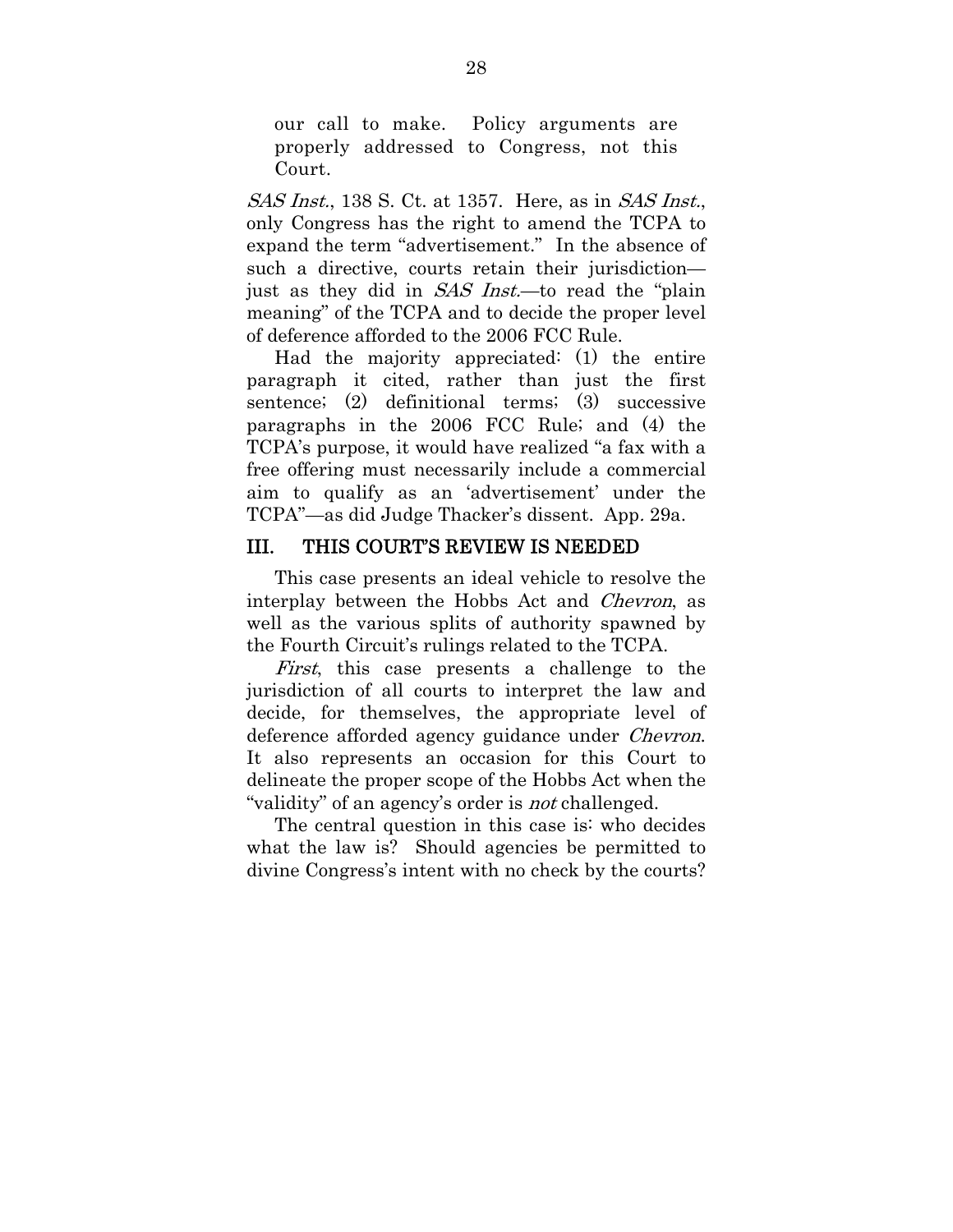The answer, based on over thirty years of case law following this Court's seminal *Chevron* ruling, is no.

Nor did the District Court ever seek to overstep its bounds with respect to the Hobbs Act's reach. As the District Court observed: "The Hobbs Act does not require a federal court to adopt an FCC interpretation of the TCPA." App. 39a. Instead, the Hobbs Act prohibits facial challenges to the "validity" of an agency's order before a district court. Only in this limited situation would courts "lack the jurisdiction to decide the case," as the District Court itself held. Id. (citing FCC v. ITT World Commc'ns, Inc., 466 U.S. 463, 468, 104 S. Ct. 1936, 1939 (1984)).

Second, this case highlights the injustice of the Fourth Circuit's ruling. The majority stripped critical meaning from the TCPA—and the 2006 FCC Rule—by removing the universally-recognized limitation that faxes must contain a "commercial nexus" to a firm's business in order to be actionable. At the same time, the majority also impermissibly expanded the scope of TCPA liability nationwide by ruling that all faxes that promote free goods and services are *per se* "advertisements" under the law. The combination of these two rulings will expose innumerably more companies to the "draconian penalties" available under the TCPA—a result the District Court sought to avoid. Compare Boehringer, 2018 U.S. Dist. LEXIS 64844, at \*23 ("Physicians Healthsource's attenuated notion of 'advertising' would go far beyond the TCPA and effectively ban *all* corporate public service announcements.") (emphasis in original) with App. 42a ("Plaintiff's interpretation that any fax that offers a free good or service is barred by the statute is too broad and cannot be borne by the TCPA or the FCC interpretation.").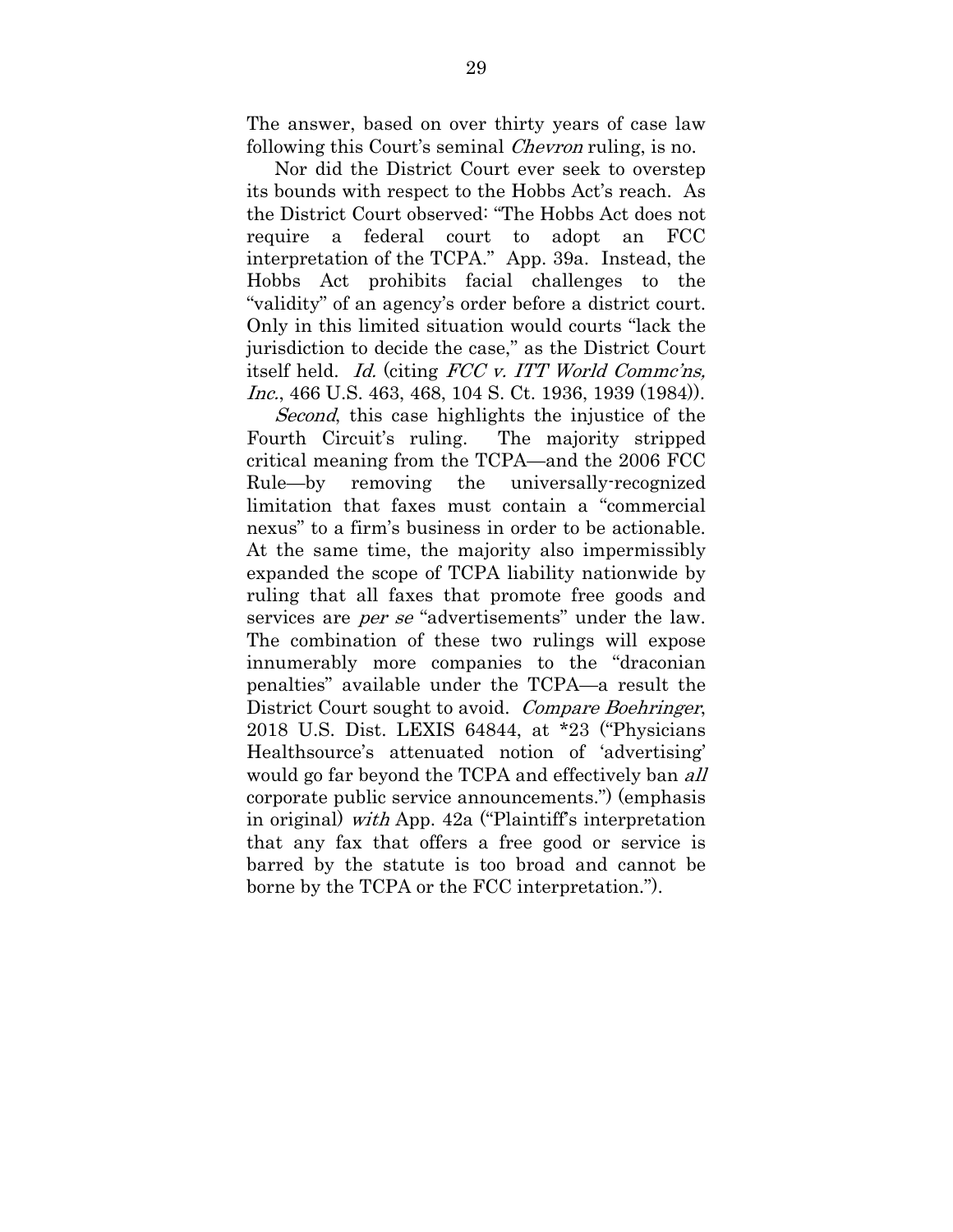Third, this case implicates unique and significant concerns over public safety and patient wellness. As discussed, the *Physicians' Desk Reference* is a "compendium of prescribing information for various prescription drugs." App. 3a. The *Physicians' Desk Reference*<sup>©</sup> is used by healthcare providers around the country to identify and avoid dangerous drug interactions that could harm patients. As such, any lawful effort to make this free drug reference guide more accessible to healthcare providers—for instance, by notifying them of the option to download a free e-book should be encouraged, not punished.

The instant case also illustrates the clear and present dangers of a per se rule for fax "advertisements." As the post-remand district court in Boehringer observed, plaintiff's interpretation "would effectively bar companies from faxing 'disease awareness communications,' which . . . the FDA regarded as a way to 'provide important health information to consumers and health care practitioners, and . . . encourage consumers to seek, and health care practitioners to provide, appropriate treatment.'" 2018 U.S. Dist. LEXIS 64844, at \*28 n.4. As such, public policy supports healthcare providers—including, but not limited to, Carlton & Harris—being notified that the Physicians' Desk Reference<sup>®</sup> is available in a "convenient digital format." Prohibiting faxes of this benign nature would chill PDR's (and others) ability to keep healthcare providers informed of life-saving drug interaction information needed to protect patient health—as PDR has done for over 70 years.

Relatedly, and as this Court has recognized, pharmaceutical companies are required to widely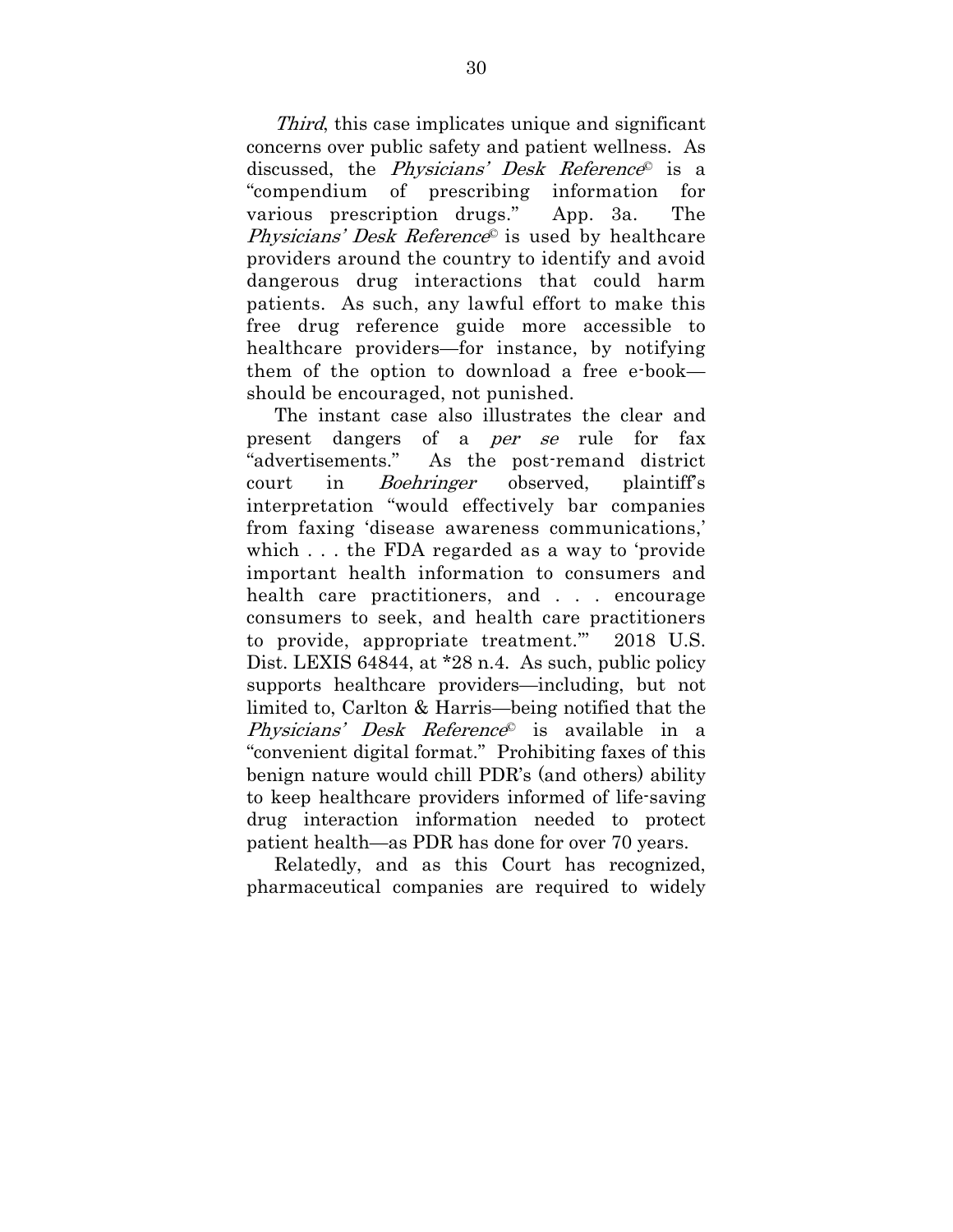disseminate information about the safety risks and side effects of their products to physicians and other prescribers in order to satisfy state "duty to warn" laws. PLIVA, Inc. v. Mensing, 131 S. Ct. 2567, 2573 (2011) (under Minnesota and Louisiana law, a duty to warn falls on the manufacturer) (citations omitted); Mutual Pharm. Co. v. Bartlett, 133 S. Ct. 2466, 2474 (2013) (duty to warn under New Hampshire law is part of the "general duty to design, manufacture and sell products that are reasonably safe for their foreseeable uses") (citation omitted). The importance of the *Physicians' Desk Reference*<sup>©</sup> to population health in the U.S.—and its ability to shield pharmaceutical manufacturers from liability where drug labels were properly written and distributed via the *Physicians' Desk Reference*<sup>©</sup> has been consistently recognized in dozens of cases across the country.<sup>11</sup> Restricting PDR's ability to widely disseminate notifications regarding its free drug reference guide being available in other forms would mean pharmaceutical companies would be exposed to more suits based on a failure to warn patients of potentially dangerous drug interactions.

Fourth, and finally, this case demonstrates the immense practical consequences of the Fourth

See, e.g., Guevara v. Dorsey Labs., Div. of Sandoz, Inc., 845 F.2d 364, 366 (1st Cir. 1988) (use of Physicians' Desk  $Reference<sup>°</sup>$  along with package insert to provide warning was adequate); Bell v. Pfizer, Inc., 716 F.3d 1087, 1097-98 (8th Cir. 2013) (discussing effect of the *Physicians' Desk Reference*<sup> $\circ$ </sup> on learned intermediary doctrine and failure to warn); Yates v. Ortho-Mcneil-Janssen Pharms., Inc., 2015 U.S. App. LEXIS 21428, at \*11 (6th Cir. Dec. 11, 2015) (same); U.S. v. Azmat, 2015 U.S. App. LEXIS 19574, at \*42, 53-54 (11th Cir. Nov. 10, 2015) (in admitting expert medical testimony, PDR described as "standard reference material").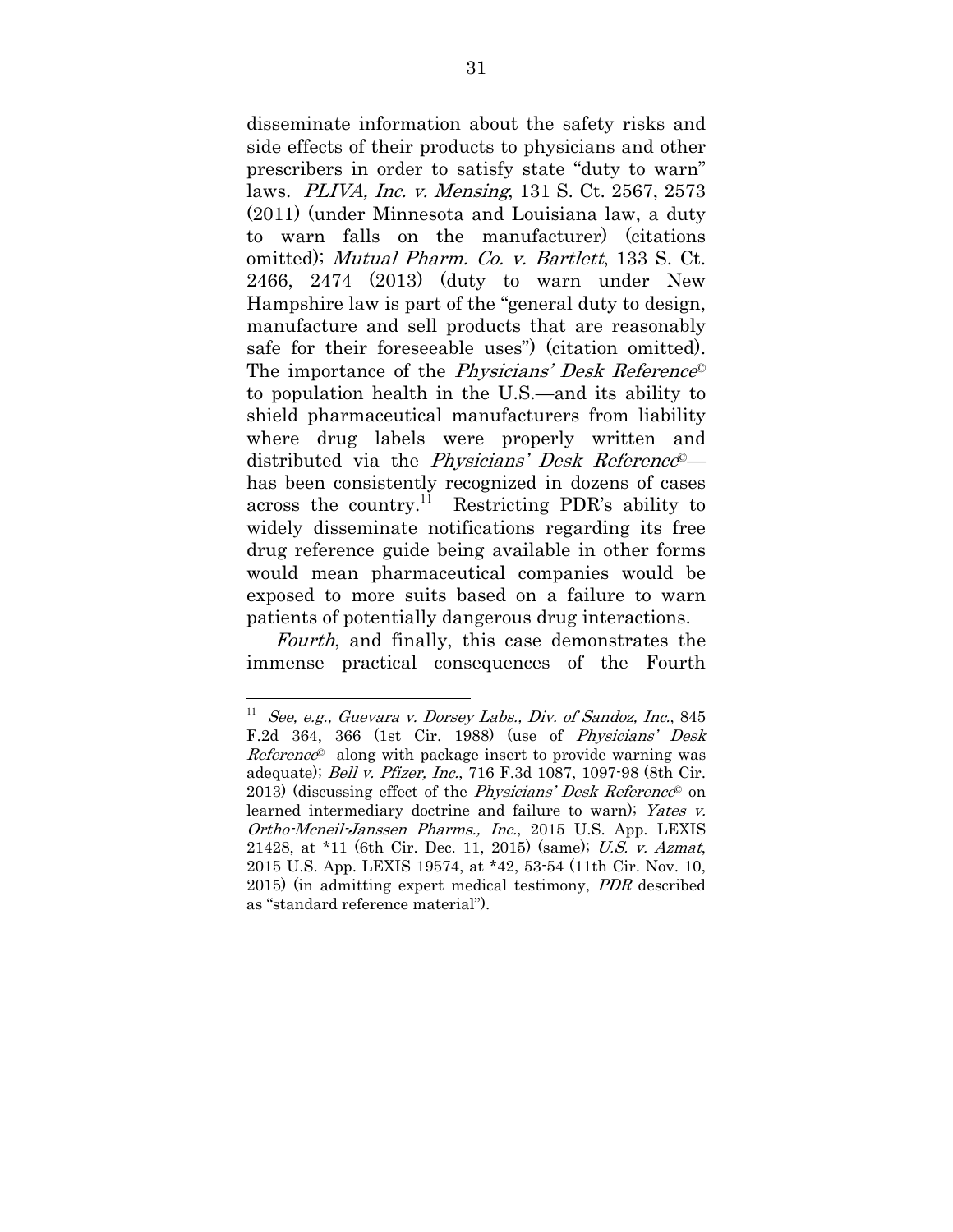Circuit's rule due to the scale of potential liability. As repeatedly observed by the Seventh Circuit, the TCPA has been abused by opportunistic class action plaintiffs' attorneys seeking to "nail[] the little guy," while taking advantage of the uncapped statutory damages available under the law. See, e.g., Bridgeview Health Care Ctr., Ltd. v. Clark, 816 F.3d 935, 941 (7th Cir. 2016); Creative Montessori Learning Ctrs. v. Ashford Gear LLC, 662 F.3d 913, 915-16 (7th Cir. 2011) (Posner, J.). By removing the protection of a "commercial aim," and instead imposing a per se rule that faxes promoting free goods and services "even at no cost" are "advertisements," the TCPA will become an even larger vehicle for abuse by class action attorneys and their professional plaintiffs. This Court has the opportunity to stem the collective flood of frivolous litigation related to fax transmissions that serve a useful and, in this case, even life-saving purpose.

#### **CONCLUSION**

The petition for a writ of certiorari should be granted.

> Jeffrey N. Rosenthal Counsel of Record BLANK ROME LLP 130 N. 18th St. Philadelphia, PA 19103 (215) 569-5553 Rosenthal-j@blankrome.com

Ana Tagvoryan BLANK ROME LLP 2029 Century Park East, 6th Flr. Los Angeles, CA 90067 (424) 239-3400 ATagvoryan@BlankRome.com